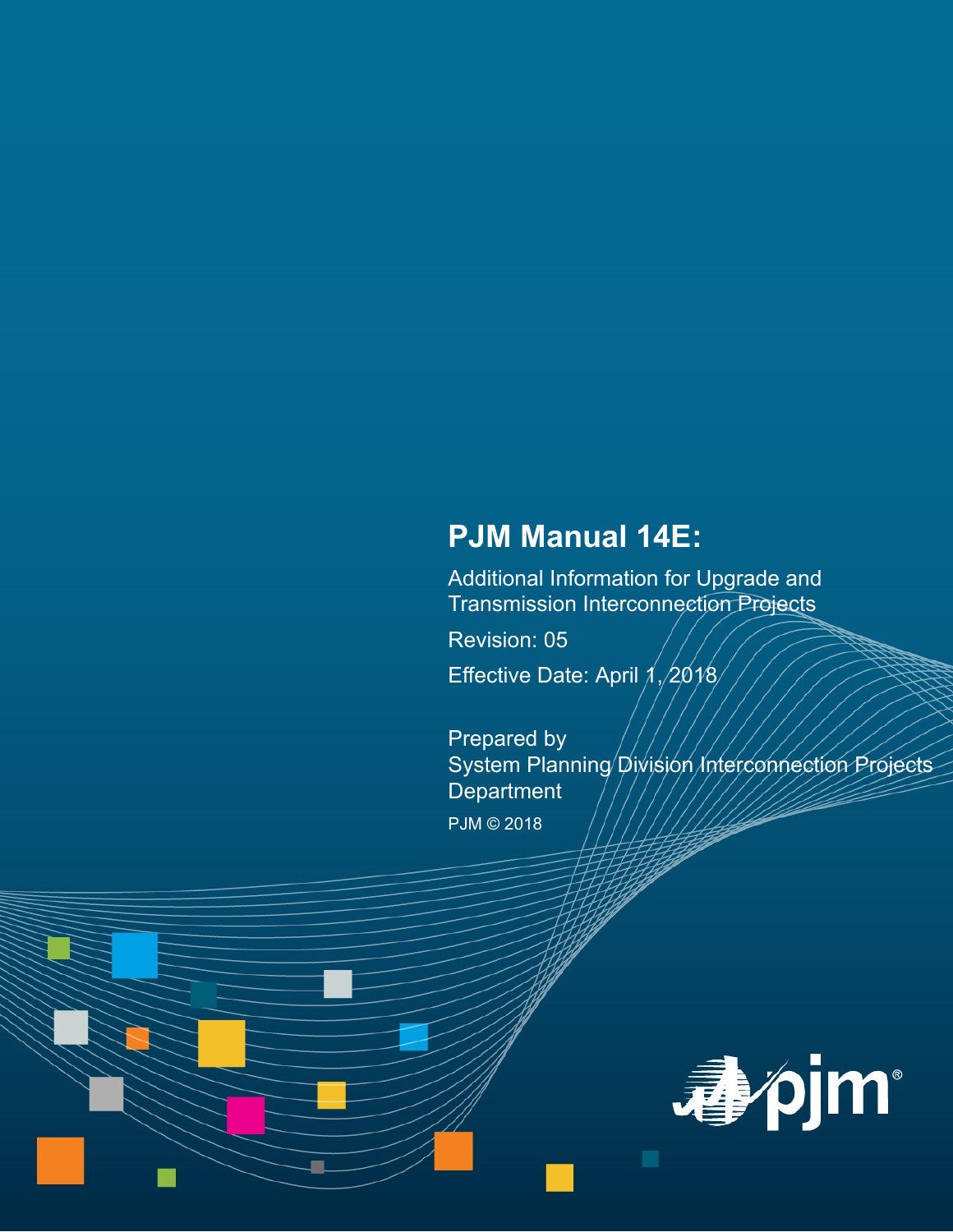

# **Table of Contents**

| Section 1: Overview and Determining Your Customer Type 12<br>1.2 Project Types Proposed By Transmission Interconnection Customers and Upgrade<br>1.3 Request Types Submitted by Transmission Interconnection Customers and                                                                                                                                                           |  |
|--------------------------------------------------------------------------------------------------------------------------------------------------------------------------------------------------------------------------------------------------------------------------------------------------------------------------------------------------------------------------------------|--|
| Section 2: Transmission Interconnection Customers Proposing<br>2.1.2 Controllable A.C. Merchant Transmission Facilities Specific Requirements 17<br>2.1.3 Merchant D.C. Transmission Facilities Specific Requirements 18<br>2.1.4 Merchant A.C Transmission Facilities Specific Requirements 18<br>2.2.1 HVDC Projects - Additional Studies required as part of the Facilities Study |  |
| 2.2.3 Incremental Deliverability Rights (IDR) Transfer Agreement 19<br>2.3.1 Transmission Injection Rights and Transmission Withdrawal Rights (TIRs<br>2.3.2 Incremental Available Transfer Capability Revenue Rights (IATCRRs)19                                                                                                                                                    |  |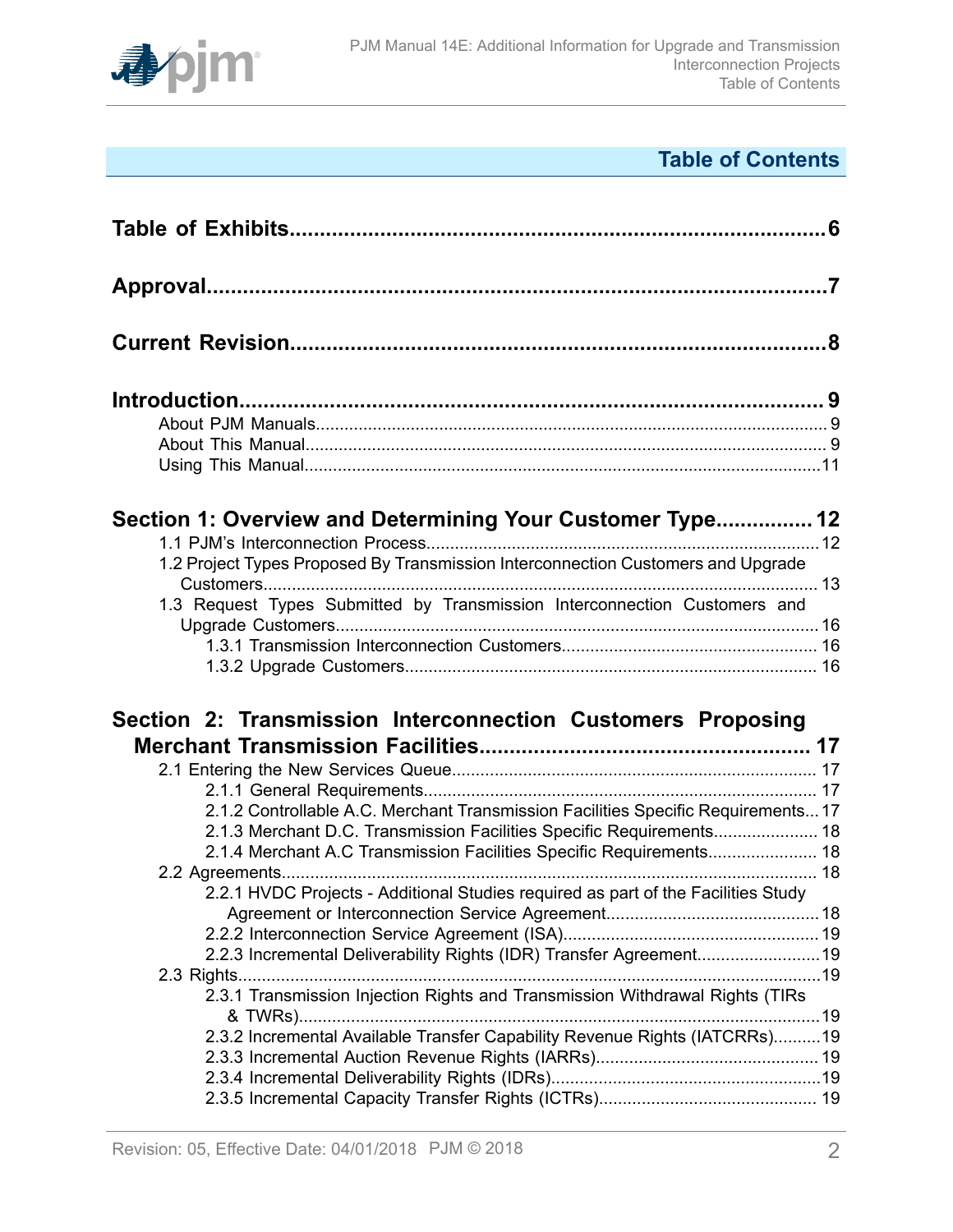

| 2.4.1 Signatory to PJM Consolidated Transmission Owners Agreement 19      |  |
|---------------------------------------------------------------------------|--|
|                                                                           |  |
| 2.4.3 Additions to or Upgrades of Merchant A.C. Transmission Facilities20 |  |
|                                                                           |  |
|                                                                           |  |
|                                                                           |  |
|                                                                           |  |
|                                                                           |  |
|                                                                           |  |
|                                                                           |  |
|                                                                           |  |
|                                                                           |  |
|                                                                           |  |
|                                                                           |  |
|                                                                           |  |
|                                                                           |  |

## **Section 3: Transmission [Interconnection](#page-23-0) Customers Proposing Capability Increases to specific Transmission Owner [Facilities.....24](#page-23-0)**

| 3.3.1 Incremental Available Transfer Capability Revenue Rights (IATCRRs)25 |  |
|----------------------------------------------------------------------------|--|
|                                                                            |  |
|                                                                            |  |
|                                                                            |  |
|                                                                            |  |
|                                                                            |  |
|                                                                            |  |
|                                                                            |  |
|                                                                            |  |
| 3.4.1.4 Construction Standards (If Option to Build is Exercised)26         |  |
|                                                                            |  |
|                                                                            |  |
|                                                                            |  |
|                                                                            |  |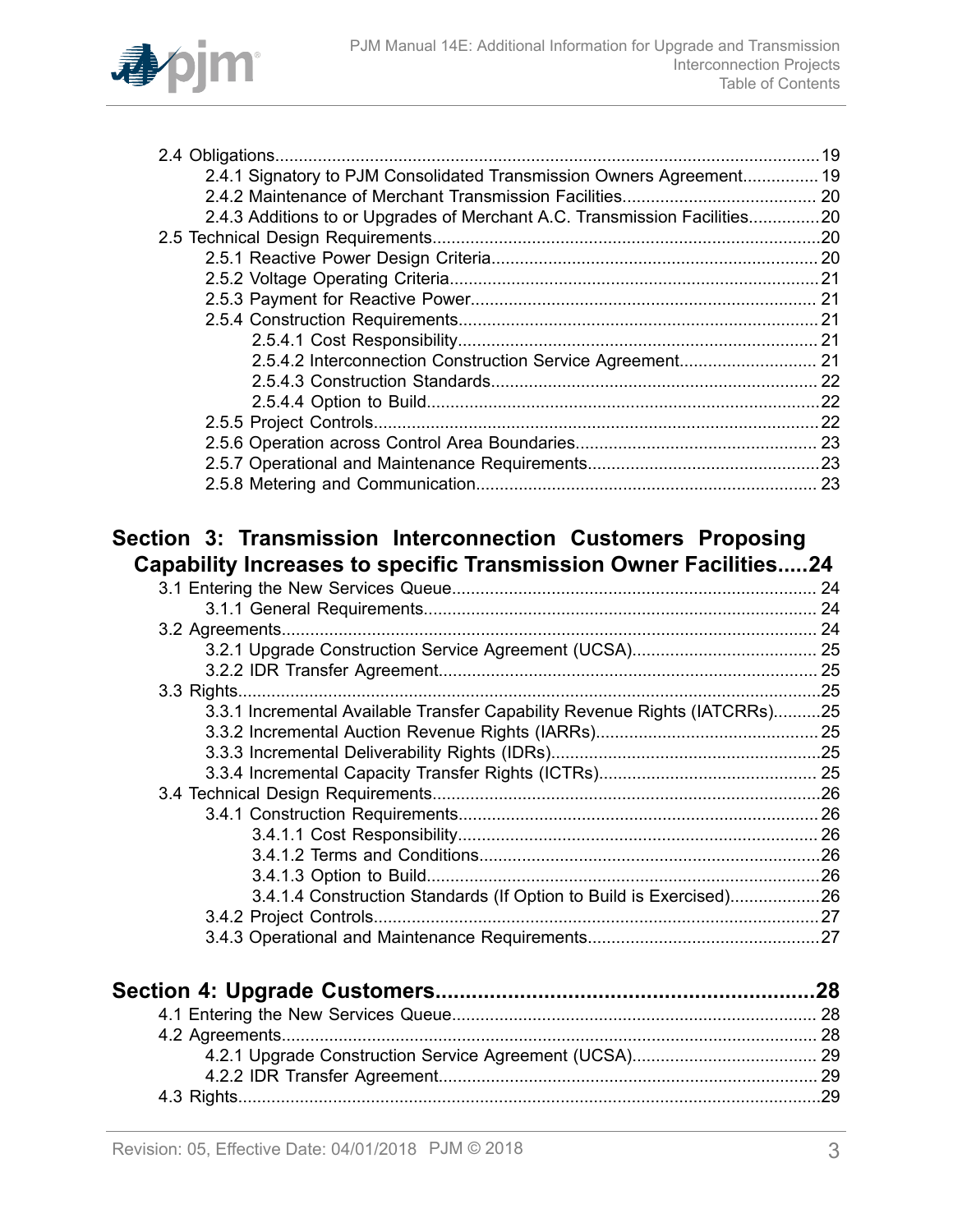| 4.3.1 Incremental Available Transfer Capability Revenue Rights (IATCRRs)29 |  |
|----------------------------------------------------------------------------|--|
|                                                                            |  |
|                                                                            |  |
|                                                                            |  |
|                                                                            |  |
|                                                                            |  |
|                                                                            |  |
|                                                                            |  |
|                                                                            |  |
|                                                                            |  |
|                                                                            |  |
|                                                                            |  |
|                                                                            |  |

| Attachment A: HVDC Additional Study Requirements 32                           |  |
|-------------------------------------------------------------------------------|--|
| A1. Proposed Merchant D.C. Transmission Facilities and Their Dynamic          |  |
|                                                                               |  |
|                                                                               |  |
|                                                                               |  |
|                                                                               |  |
| A5. Studies required by Interconnected Transmission Owner's FERC-715 report33 |  |
|                                                                               |  |
|                                                                               |  |
|                                                                               |  |
|                                                                               |  |
|                                                                               |  |

## **Attachment B: Transmision Injection Rights and [Transmission](#page-35-0) Withdrawal [Rights.................................................................................36](#page-35-0)**

| B1. Summary of Transmission Injection Rights (TIRs) and Transmission Withdrawal  |  |
|----------------------------------------------------------------------------------|--|
|                                                                                  |  |
| B2. Procedure to Determine Transmission Injection Rights (TIRs) and Transmission |  |
|                                                                                  |  |
|                                                                                  |  |

## **Attachment C: [Incremental](#page-38-0) Available Transfer Capability Revenue**

| C2. Procedure to Determine Incremental Available Transfer Capability Revenue Rights |  |
|-------------------------------------------------------------------------------------|--|
|                                                                                     |  |

| Attachment D: Incremental Auction Revenue Rights 41 |  |
|-----------------------------------------------------|--|
|                                                     |  |
|                                                     |  |
|                                                     |  |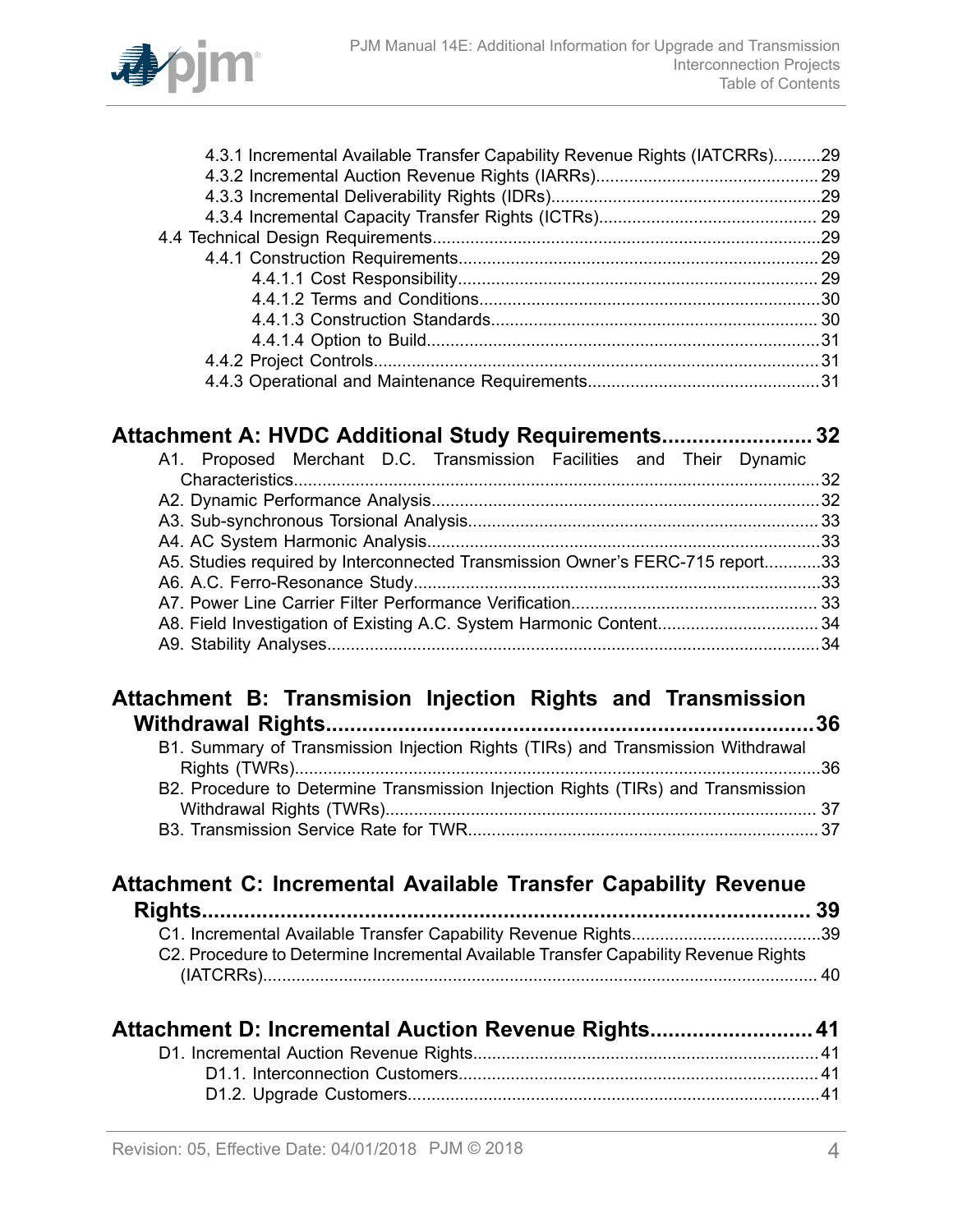

| Attachment E: Incremental Deliverability Rights 43                    |  |
|-----------------------------------------------------------------------|--|
|                                                                       |  |
| E2. Procedure to Determine Incremental Deliverability Rights (IDRs)43 |  |

| <b>Attachment F: Incremental Capacity Transfer Rights and Qualified</b> |  |
|-------------------------------------------------------------------------|--|
|                                                                         |  |
|                                                                         |  |
|                                                                         |  |
|                                                                         |  |

|--|--|--|--|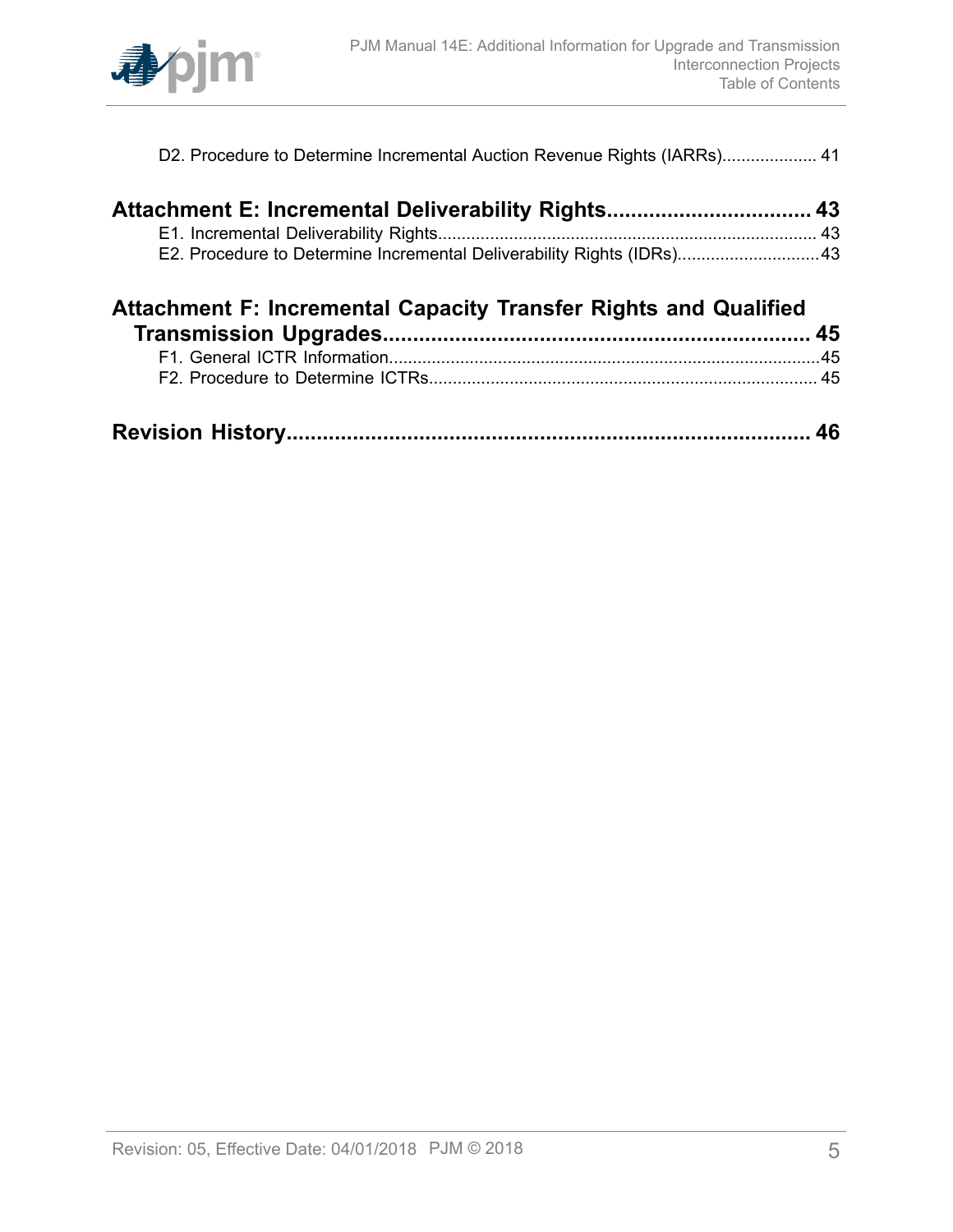

# **Table of Exhibits**

<span id="page-5-0"></span>

| Exhibit 2: Transmission Interconnection and Upgrade Request Process Flow 15 |  |
|-----------------------------------------------------------------------------|--|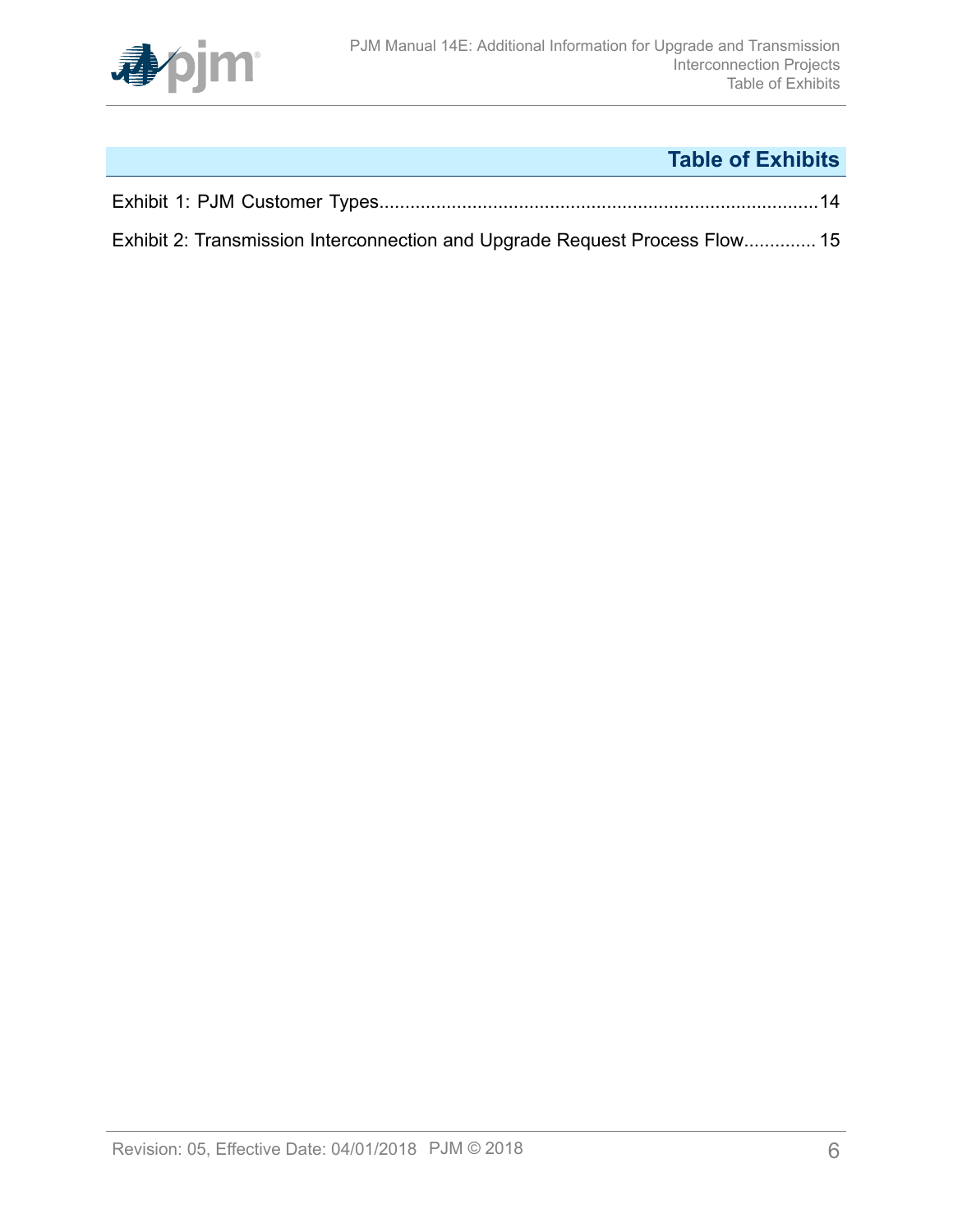

# <span id="page-6-0"></span>**Approval**

Approval Date: 04/18/2018 Effective Date: 04/01/2018

David M. Egan, Manager

Interconnection Projects Department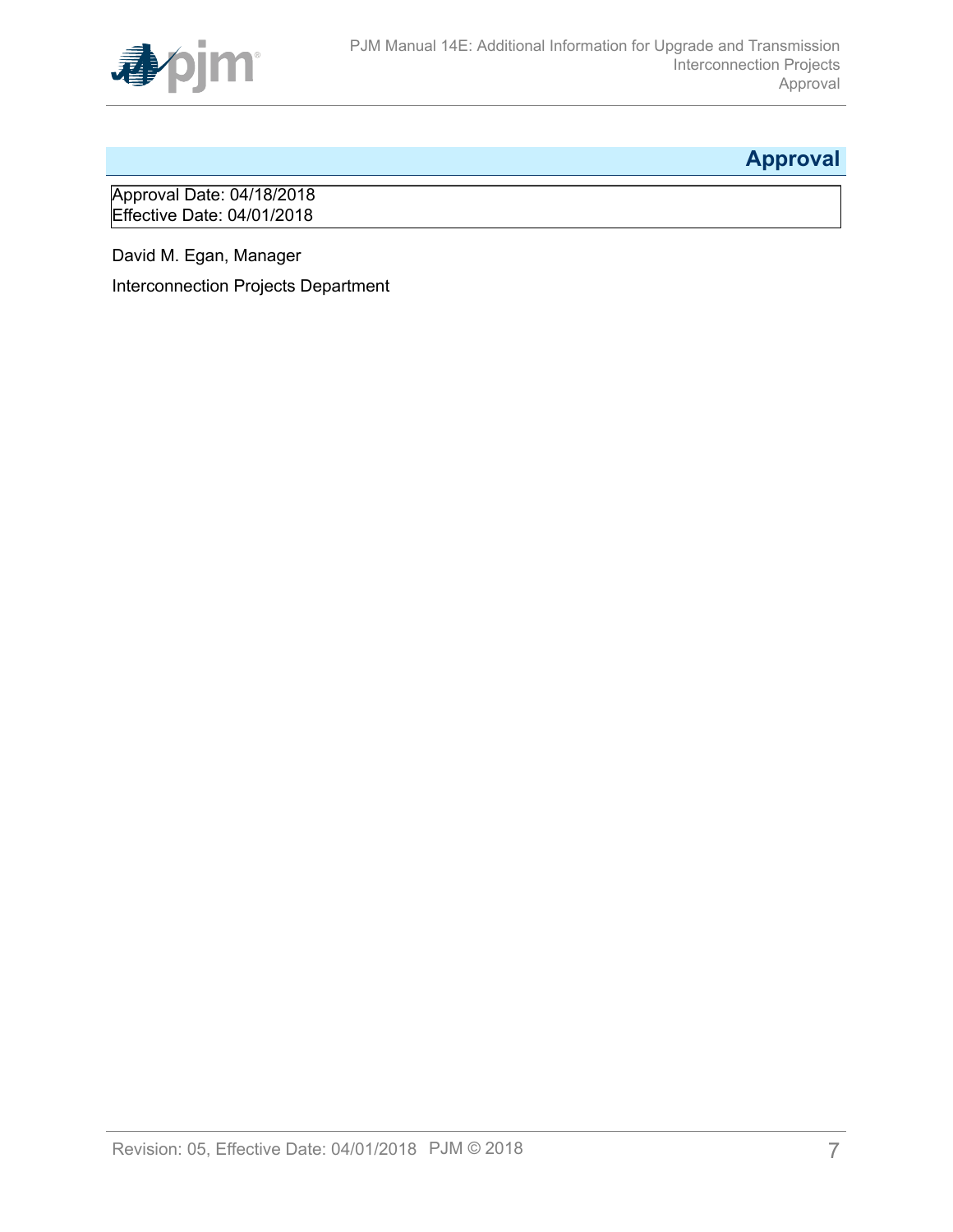

## <span id="page-7-0"></span>**Current Revision**

### **Revision 05 (04/01/2018):**

• Updated Upgrade Customer process for customers making an application under Attachment EE of the Tariff to obtain Incremental Auction Revenue Rights to add the additional study processes require to complete an Upgrade Feasibility Study prior to completing a System Impact Study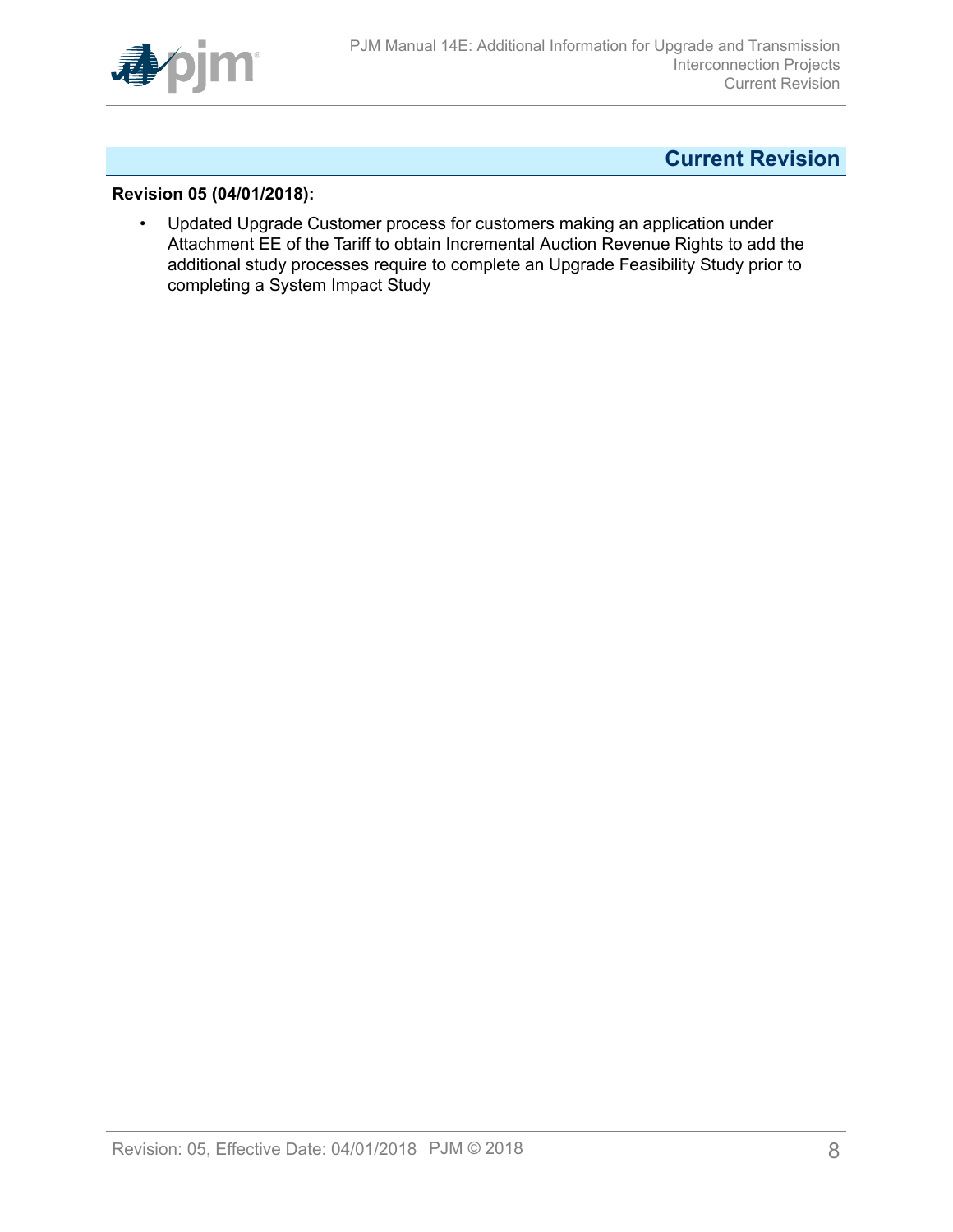

### <span id="page-8-0"></span>**Introduction**

Welcome to the PJM Manual for Additional Information for Upgrade and Transmission Interconnection Projects. In this section you will find:

- What you can expect from the PJM Manuals in general (see "*About PJM Manuals*").
- What you can expect from this PJM Manual (see "*About This Manual*").
- How to use this manual quickly and easily (see "*Using This Manual*").

## <span id="page-8-1"></span>**About PJM Manuals**

The PJM Manuals are the instructions, rules, procedures, and guidelines established by PJM for the operation, planning, and accounting requirements of PJM and the PJM Energy Market. The manuals are grouped under the following categories:

- **Transmission**
- PJM Energy Market
- Generation and Transmission Interconnection
- Reserve
- Accounting and Billing
- PJM administrative services

For a complete list of all PJM manuals, go to the Library section on PJM.com.

### <span id="page-8-2"></span>**About This Manual**

The PJM Manual for *Additional Information for Upgrade and Transmission Interconnection* **Projects** is one of the family of PJM Procedure manuals. This manual focuses on the specific requirements for interconnecting Merchant Transmission Facilities, proposing capability increases to specific Transmission Owner Facilities, and making Upgrade Requests to obtain Incremental Auction Revenue Rights (IARRs) under PJM's Regional Transmission Expansion Planning Process.

This manual describes the various rights available and agreements required to complete the Transmission Interconnection or Upgrade planning process.

This PJM Manual for Additional Information for Upgrade and Transmission Interconnection Projects consists of four sections. The sections are as follows:

- Section 1: Determining Your Customer Type
- Section 2: Transmission Interconnection Customers Proposing Merchant Transmission **Facilities**
- Section 3: Transmission Interconnection Customers Proposing Capability Increases to specific Transmission Owner Facilities
- Section 4: Upgrade Customers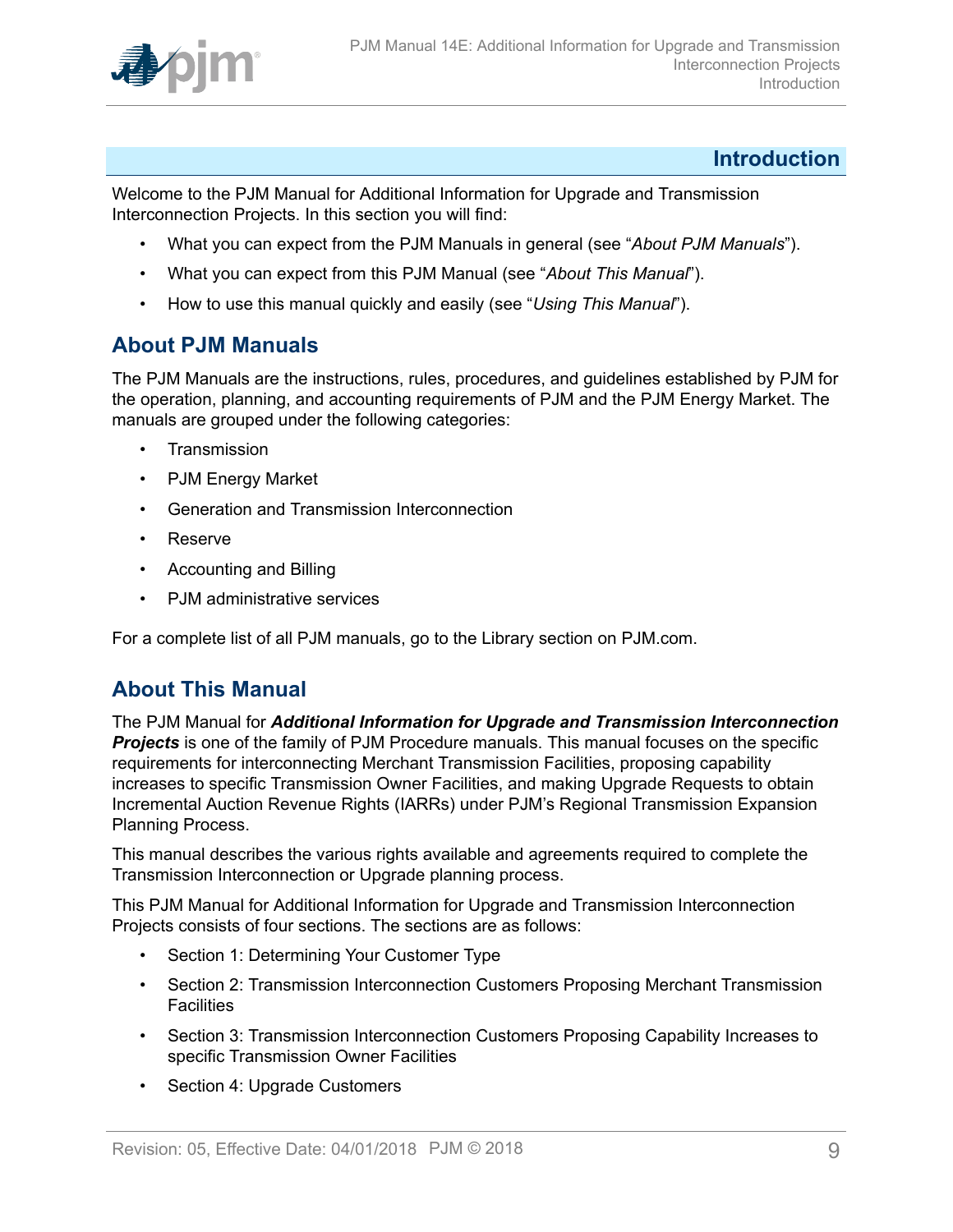

#### **Note:**

While the PJM Manuals provide instructions and summaries of the various rules, procedures and guidelines for Generation and Transmission Interconnections, the PJM Open Access Transmission Tariff contains the authoritative provisions for the PJM New Services Queue process.

#### **Intended Audience**

The intended audiences for this PJM Manual for Additional Information for Upgrade and Transmission Interconnection Projects are:

- Transmission Interconnection Customers requesting to interconnect and own Merchant Transmission Facilities, which must complete Tariff form Attachment S to enter the New Services Queue; or
- Transmission Interconnection Customers requesting to upgrade existing Transmission Owner facilities, also known as a Merchant Network Upgrade, which must complete Tariff form Attachment EE to enter the New Services Queue; or
- Upgrade Customers which are seeking IARRs in accordance with Operating Agreement Section 7.8, which must complete Tariff for Attachment EE to enter the New Services Queue; and
- Transmission Owner's respective engineering staff
- PJM Members
- PJM Staff

A developer seeking rate of return per FERC Order 1000 should not enter the New Services Queue, but rather should contact PJM to propose the project via the Regional Transmission Expansion Plan at [rtep@pjm.com](mailto:rtep@pjm.com).

#### **References**

- There are other PJM documents that provide both background and detail on other topics.
	- o Manual M-01: "Control Center Requirements"
	- o Manual M-02: "Transmission Service Requests"
	- o Manual M-03: "Transmission Operations"
	- o Manual M-06: "Financial Transmission Rights"
	- o Manual M-14A: "Generation and Transmission Interconnection Process Overview"
	- o Manual M-14B: "Generation and Transmission Interconnection Planning"
	- o Manual M-14C: "Generation and Transmission Interconnection Facility Construction"
	- o Manual M-14D: "Generator Operational Requirements"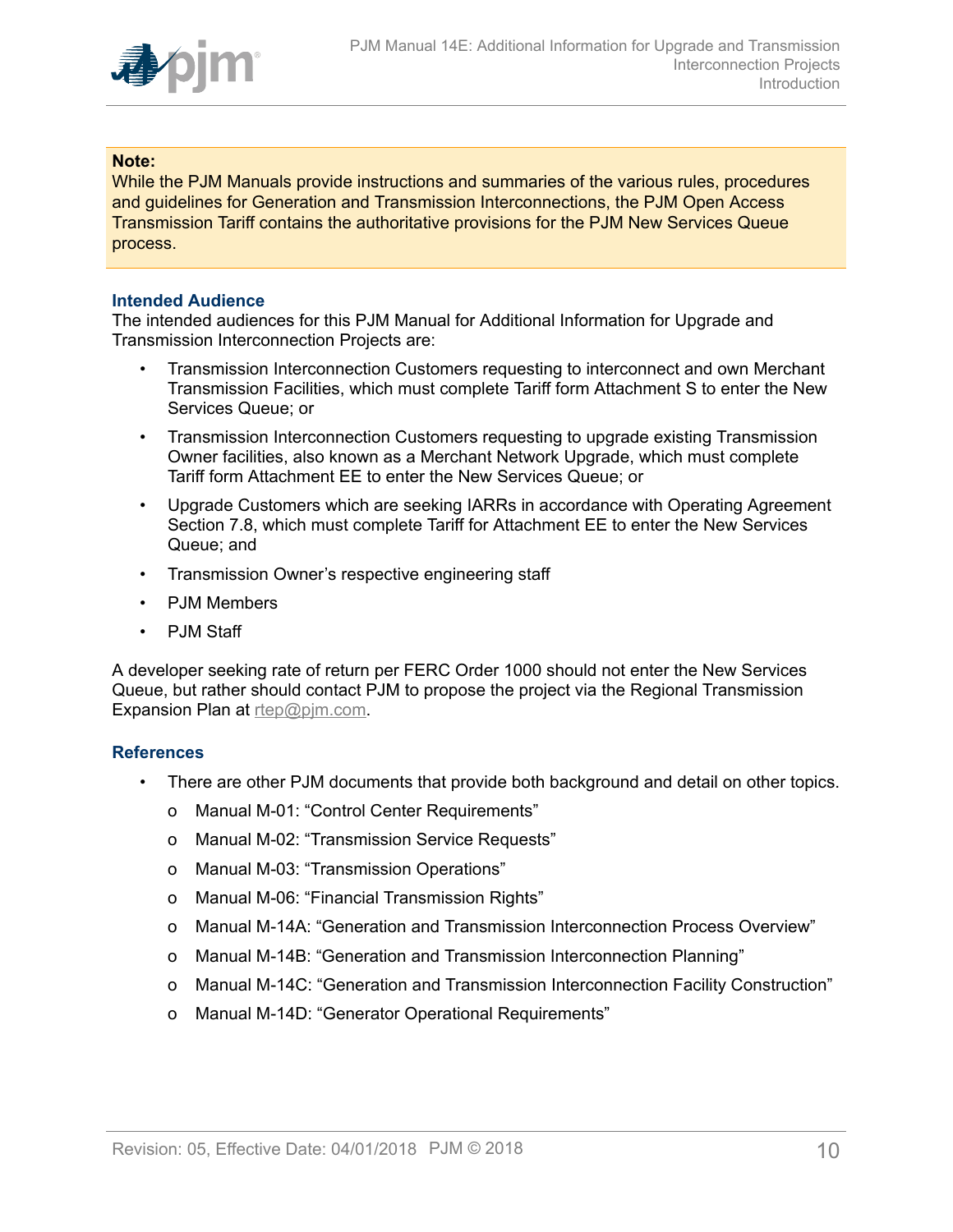

# <span id="page-10-0"></span>**Using This Manual**

We believe that explaining concepts is just as important as presenting procedures. This philosophy is reflected in the way we organize the material in this manual. We start each section with an overview. Then we present details, procedures or references to procedures found in other PJM manuals.

### **What You Will Find In This Manual**

- A table of contents.
- An approval page that lists the required approvals and the revision history.
- This introduction.
- Sections containing the explanation of different customer types and specific sections on each individual customer type including the details, agreements, obligations, potential rights and technical and administrative requirements.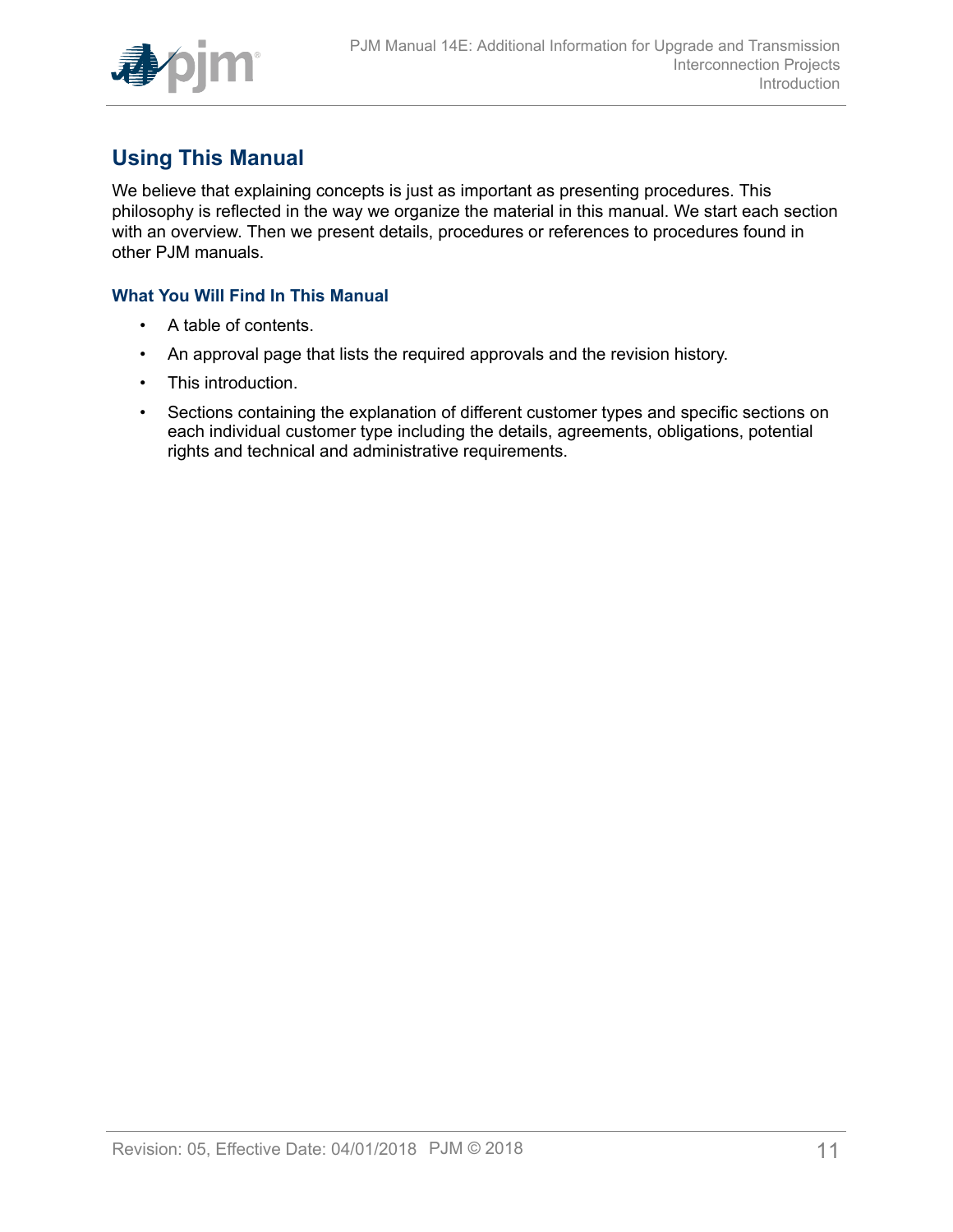

## <span id="page-11-0"></span>**Section 1: Overview and Determining Your Customer Type**

Welcome to the Overview and Determining Your Customer Type section of the PJM Manual for **Additional Information for Upgrade and Transmission Interconnection Projects**. In this section you will find the following information.

- A description of PJM's interconnection process as outlined in the PJM Manual 14 series.
- An overview of the different Upgrade and Transmission Interconnection project types identified in the PJM Tariff
- The customer type and applicable PJM Manual 14E section that corresponds to a particular project type

### <span id="page-11-1"></span>**1.1 PJM's Interconnection Process**

The PJM Regional Transmission Organization (RTO) has the responsibility for planning the expansion and enhancement of the PJM Transmission System on a regional basis. As the RTO, PJM administers the connection of generators and new transmission facilities to the PJM Transmission System. In this role, PJM coordinates the planning process for connection of new generation and/or new transmission facilities, coordinates the reliability studies for the operation of new generation and/or new transmission facilities and oversees the construction of the required Interconnection Facilities.

PJM recommends that New Service Customer first review the interconnection process as outlined in the Manual 14 series:

• Manual M-14A: "Generation and Transmission Interconnection Process"

PJM Manual 14A introduces the overall process flow for New Service Requests in order to guide New Service Customers through the planning, construction and implementation process, but primarily focuses on the planning study process. The requirements for executing Interconnection Service Agreements and/or Construction Service Agreements to establish and implement the interconnection of Merchant Transmission Facilities with the PJM Transmission System are also described in PJM Manual 14A.

• Manual M-14B: "PJM Region Transmission Planning Process"

PJM Manual 14B focuses on the process for planning baseline expansion facilities under the PJM Regional Transmission Planning Process.

• Manual M-14C: " Generation and Transmission Interconnection Facility Construction"

PJM Manual 14C describes the implementation of Interconnection Service Agreements and/or Construction Service Agreements through the project's Initial Operation or Service Commencement Date. This includes the engineering and construction process to complete the interconnection of new facilities with the PJM Transmission System. The standardized terms and conditions for completing interconnections and for operation and maintenance of Interconnection Facilities are included in PJM Manual 14C. PJM Manual 14C also addresses applicable Interconnected Transmission Owner's technical requirements. Interconnection Customers will thus know from the outset the technical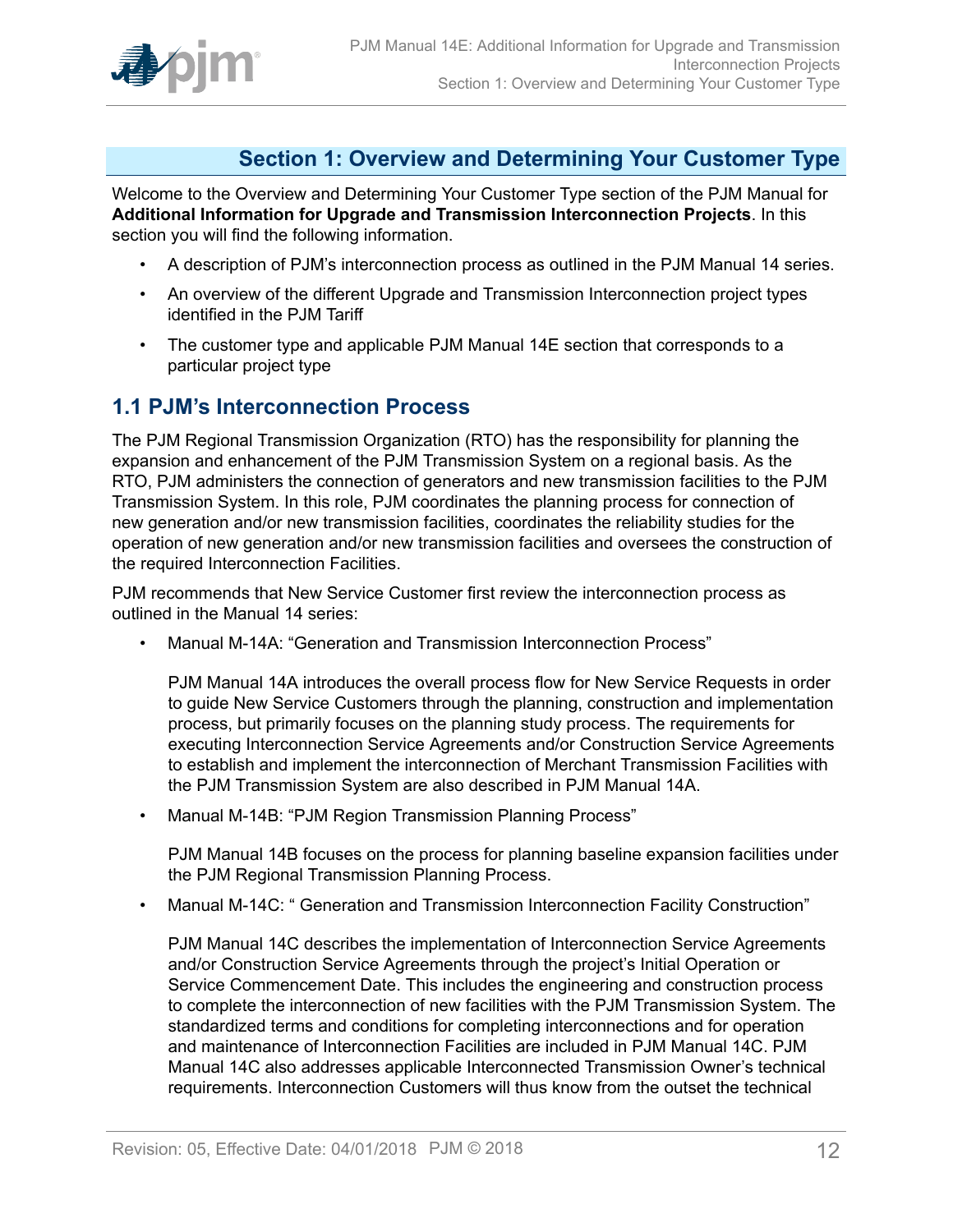

requirements for the interconnection of their facilities. PJM will facilitate any compliance issues.

• This Manual M-14E: "Additional Information for Upgrade and Transmission Interconnection Projects"

PJM Manual 14E augments PJM Manual 14A and describes additional study procedures applicable to merchant transmission facilities, identification of the Upgrade-Related Rights available to New Service Customers, when, and how the New Service Customer selects from those rights and the corresponding agreements to acquire such rights. New Service Customers must also work with PJM staff to meet the business and operating requirements of the Operating Agreement, including metering requirements. A project that completes an executed Interconnection Service Agreement and Interconnection Construction Service Agreement or Upgrade Construction Service Agreement through PJM Manual 14E will then transfer to PJM Manual 14C for construction implementation.

## <span id="page-12-0"></span>**1.2 Project Types Proposed By Transmission Interconnection Customers and Upgrade Customers**

The PJM Tariff classifies a party wishing to perform the following on the PJM Transmission System as a Transmission Interconnection Customer:

- interconnecting or adding Merchant Transmission Facilities to the Transmission System;
	- o increasing the capability of existing Merchant Transmission Facilities interconnected with the Transmission System
	- o proposing to increase the capability of existing Transmission Owner facilities, or
	- o advancing the construction of any transmission enhancement or expansion other than Merchant Transmission Facilities that is included in the Regional Transmission Expansion Plan prepared pursuant to Schedule 6 of the Operating Agreement.

The PJM Tariff requires that a party wishing to perform the following on the PJM Transmission System be considered an Upgrade Customer:

• request Incremental Auction Revenue Rights pursuant to Section 7.8 of the Operating Agreement

Two different submittal agreements are in the Tariff to request service to serve four types of customer requests. The requester must submit the proper agreement based on the type of service being request. The following charts depict the various types of service, the associated customer names, the applicable PJM Manual sections and the study process flow through final agreements.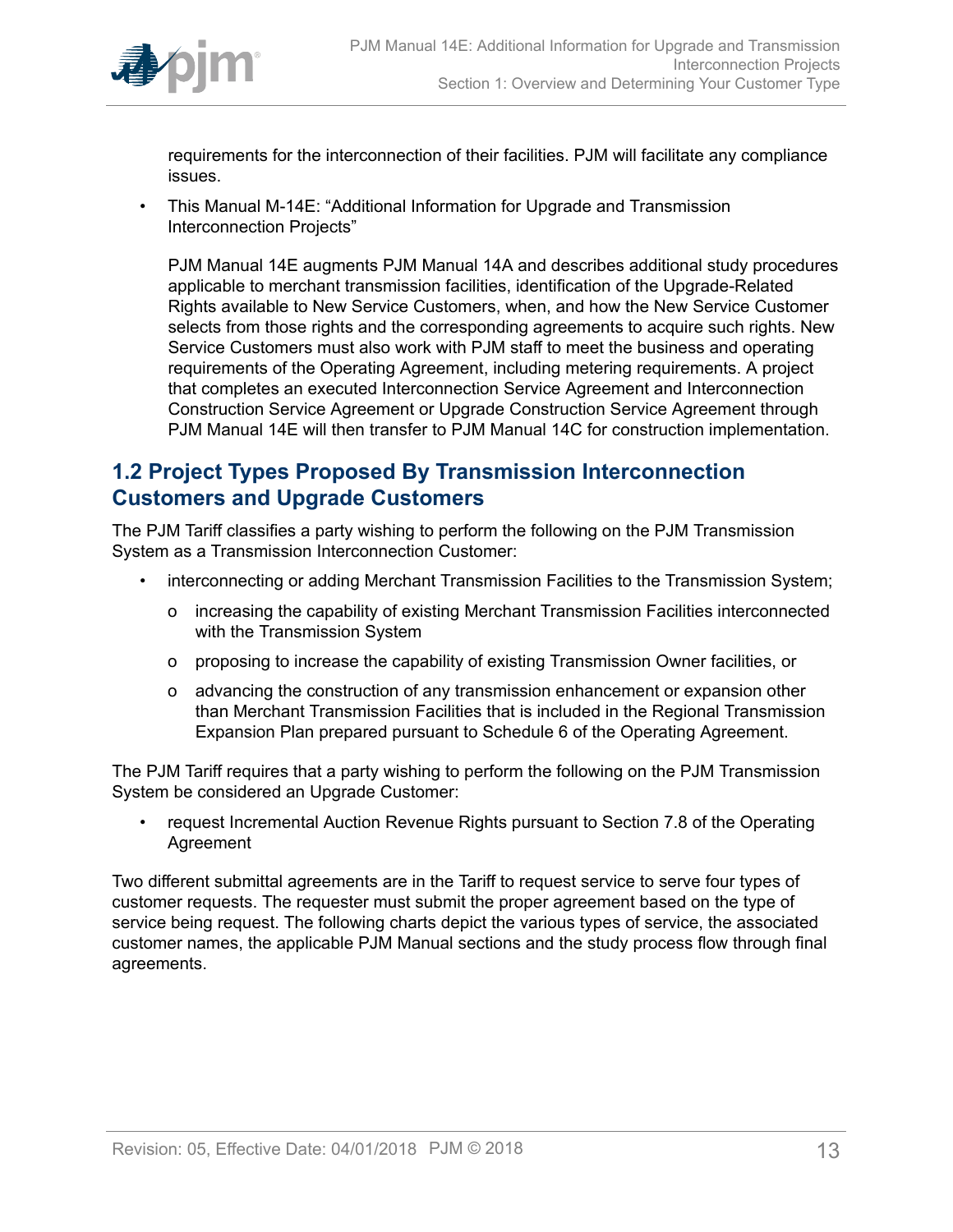

<span id="page-13-0"></span>

*Exhibit 1: PJM Customer Types*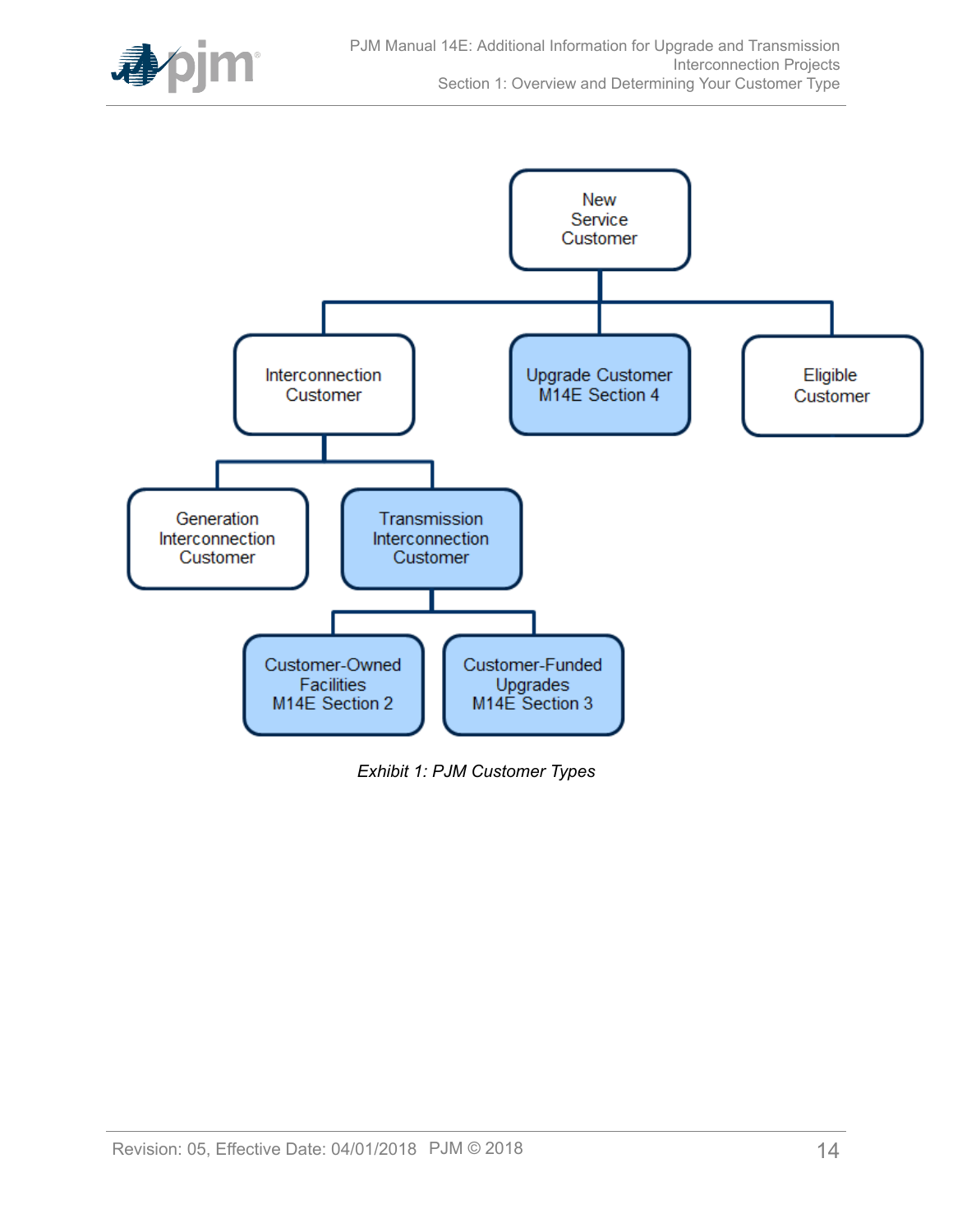

<span id="page-14-0"></span>

*Exhibit 2: Transmission Interconnection and Upgrade Request Process Flow*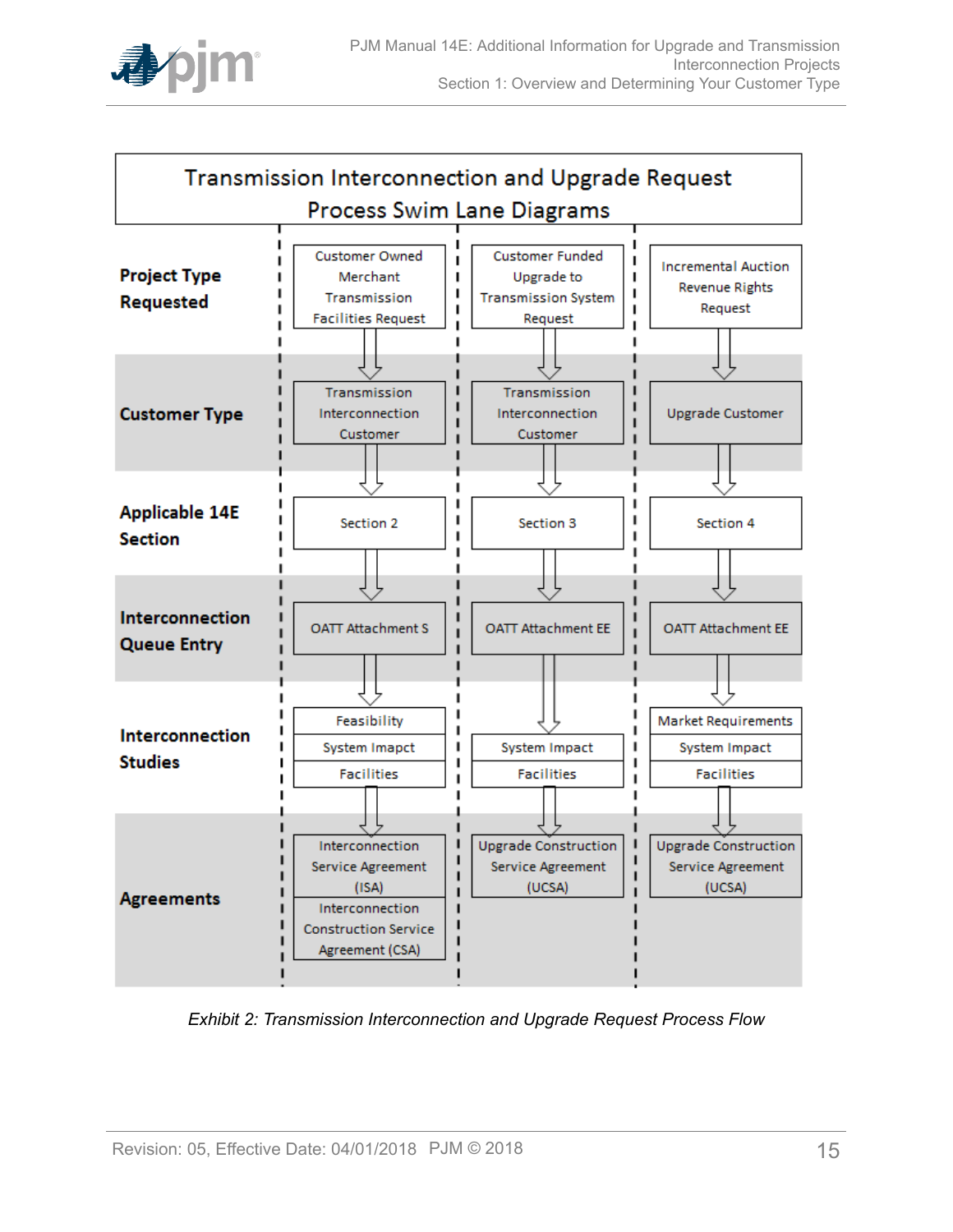

## <span id="page-15-0"></span>**1.3 Request Types Submitted by Transmission Interconnection Customers and Upgrade Customers**

Use the following descriptions along with the above diagram (Exhibit 2) to further understand the types of Upgrade and Transmission Interconnection projects envisioned by the Tariff:

### <span id="page-15-1"></span>**1.3.1 Transmission Interconnection Customers**

If a developer intends on installing, owning, and maintaining Merchant Transmission Facilities, the developer should enter the New Services Queue with a Transmission Interconnection Request, submit Tariff Attachment S, and follow section 2 of this PJM Manual. All Attachment S customers are collectively designated Transmission Interconnection Customers. The following are examples of Merchant Transmission Facilities that can be proposed by Transmission Interconnection Customers:

### • **Merchant D.C. Transmission Facilities**

Any Merchant D.C. (direct current) Transmission Facilities to interconnect to the Transmission System.

### • **Controllable A.C. Merchant Transmission Facilities**

Any Controllable A.C. (alternating current) Merchant Transmission Facilities that employ technology that PJM reviews and verifies will permit control of the amount and / or direction of power flow on such facilities to such extent to effectively enable the controllable facilities to be operated as if they were direct current Transmission Facilities.

### • **Merchant A.C. Transmission Facilities**

Any Merchant A.C. (alternating current) Transmission Facilities, other than those that are Controllable A.C. Merchant Transmission Facilities.

If a developer proposes to fund capability upgrades to existing Transmission Facilities owned by Transmission Owner(s), or fund advancement of proposed Regional Transmission Expansion Plan upgrades, then the Tariff defines the developer as a Transmission Interconnection Customer proposing a Merchant Network Upgrade. The developer should enter the Queue with an Upgrade Request, submit Tariff Attachment EE, and follow section 3 of this PJM Manual.

#### <span id="page-15-2"></span>**1.3.2 Upgrade Customers**

As specified in the Operating Agreement, Section 7.8 and Part VI of the Tariff, any party may elect to fully fund new Network Upgrades to obtain financial rights called Incremental Auction Revenue Rights (IARRs). If the developer proposes the preceding, then the Tariff defines the developer as an Upgrade Customer. To request IARRs, the party must submit Attachment EE from the PJM Tariff, specifying the Source and Sink for incremental financial rights as a MW amount in the request and follow section 4 of this PJM Manual. Allocation and general description of IARRs are documented in PJM Manual 6. This PJM Manual describes the study process required for these requests.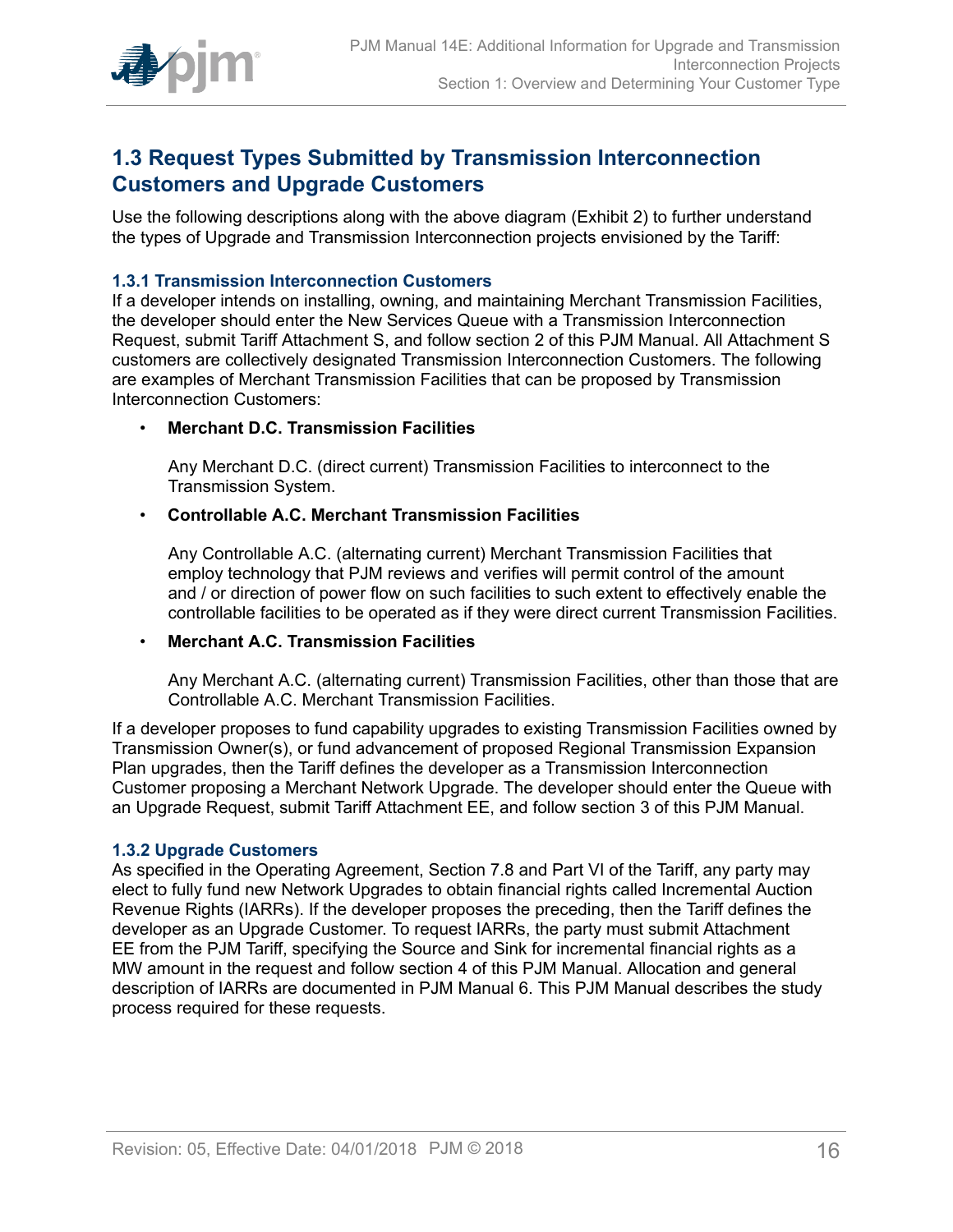

### <span id="page-16-0"></span>**Section 2: Transmission Interconnection Customers Proposing Merchant Transmission Facilities**

Welcome to the Transmission Interconnection Customers Proposing Merchant Transmission Facilities section of the PJM Manual for **Additional Information for Upgrade and Transmission Interconnection Projects**. In this section you will find an overview of Merchant Transmission Facilities projects.

- Requirements to enter the New Services Queue
- Agreements applicable to Merchant Transmission Facilities projects
- An overview of rights, obligations and technical requirements

### <span id="page-16-1"></span>**2.1 Entering the New Services Queue**

Merchant Transmission Facilities are additions to the Transmission System that upon interconnection with the Transmission System are owned, operated and maintained by the developer.

#### <span id="page-16-2"></span>**2.1.1 General Requirements**

The following information must be provided for all Transmission Interconnection Customer requests proposing Merchant Transmission Facilities, under Attachment S, section 4:

- location of proposed facilities;
- substation(s);
- voltage and increase in system capability in MW;
- equipment description;
- in-service date; and
- the type of Merchant Transmission Facility being proposed.

As indicated above, each request must identify an increase in power transfer capability in MW. The refundable and non-refundable deposits follow the same formula as those for Generation projects greater than 20 MW described in PJM Manual 14A, regardless of the size of a Transmission Interconnection Request.

#### <span id="page-16-3"></span>**2.1.2 Controllable A.C. Merchant Transmission Facilities Specific Requirements**

For a Controllable A.C. Merchant Transmission Facilities project, in addition to the above general requirements for the Attachment S, the requestor must:

- complete Attachment S, 4.f.i;
- agree with Attachment S, 4.f.ii.; and
- provide additional information about the project in 4.f.iv as needed. Additional information can include applicable prior queue requests related to the project, additional proposals as how the developer envisions the interconnection with the system, additional technical information on the proposed facilities and any other information that the developer thinks would aid in the understanding and study of the facility.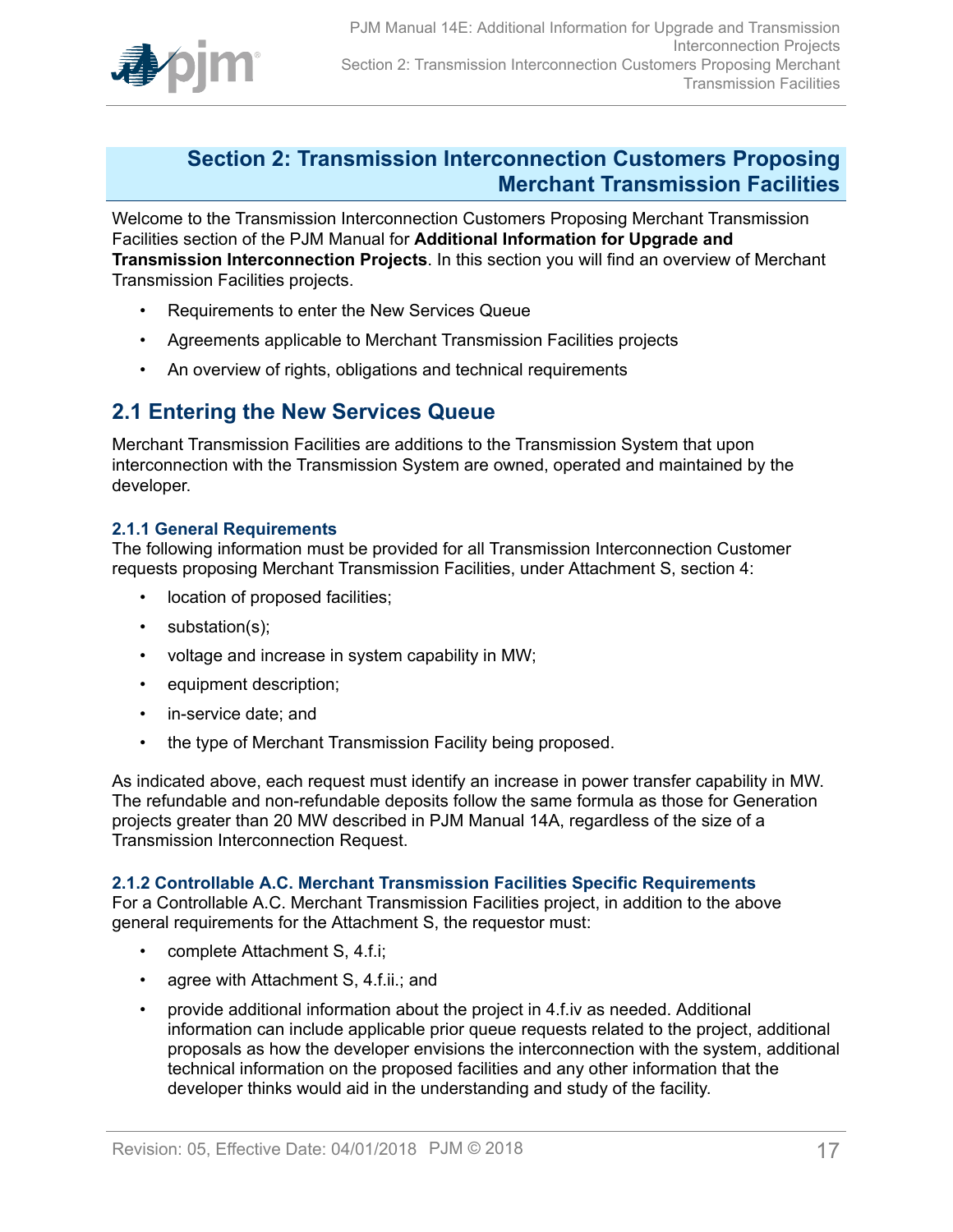

### <span id="page-17-0"></span>**2.1.3 Merchant D.C. Transmission Facilities Specific Requirements**

For a Merchant D.C. Transmission Facilities project, in addition to the above general requirements for the Attachment S, the requestor must:

- complete Attachment S, 4.f.i; and
- provide additional information about the project in 4.f.iv as needed. Additional information can include applicable prior queue requests related to the project, additional proposals as how the developer envisions the interconnection with the system, additional technical information on the proposed facilities and any other information that the developer thinks would aid in the understanding and study of the facility.

### <span id="page-17-1"></span>**2.1.4 Merchant A.C Transmission Facilities Specific Requirements**

For a Merchant A.C. Transmission Facilities project, in addition to the above general requirements for the Attachment S, the requestor must:

- identify the location for Incremental Deliverability Rights in 4.f.iii; and
- provide additional information about the project in 4.f.iv as needed. Additional information can include applicable prior queue requests related to the project, additional proposals as how the developer envisions the interconnection with the system, additional technical information on the proposed facilities and any other information that the developer thinks would aid in the understanding and study of the facility.

### <span id="page-17-2"></span>**2.2 Agreements**

Applicable study and service agreements are described in PJM Manual 14A. The following agreements, from PJM's Transmission Tariff, are applicable to Merchant Transmission Provider projects:

- Attachment S: Feasibility Study Agreement;
- Attachment N-1: System Impact Study Agreement;
- Attachment N-2: Facilities Study Agreement;
- Attachment N-3: Optional Interconnection Study Agreement;
- Attachment O: Interconnection Service Agreement;
- Attachment O-1: Interim Interconnection Service Agreement; and
- Attachment P: Interconnection Construction Service Agreement.

The following study and agreement information is unique to Transmission Interconnection Customers proposing Merchant Transmission Facilities:

#### <span id="page-17-3"></span>**2.2.1 HVDC Projects - Additional Studies required as part of the Facilities Study Agreement or Interconnection Service Agreement**

In addition to the studies normally required during the Facilities Study phase for interconnection and integration of a project in PJM, several additional studies are required among PJM, Interconnected Transmission Owner(s), and the Transmission Interconnection Customer to facilitate proper design of an HVDC facility. PJM and member Interconnected Transmission Owners require verification of the expected performance of the facilities being interconnected.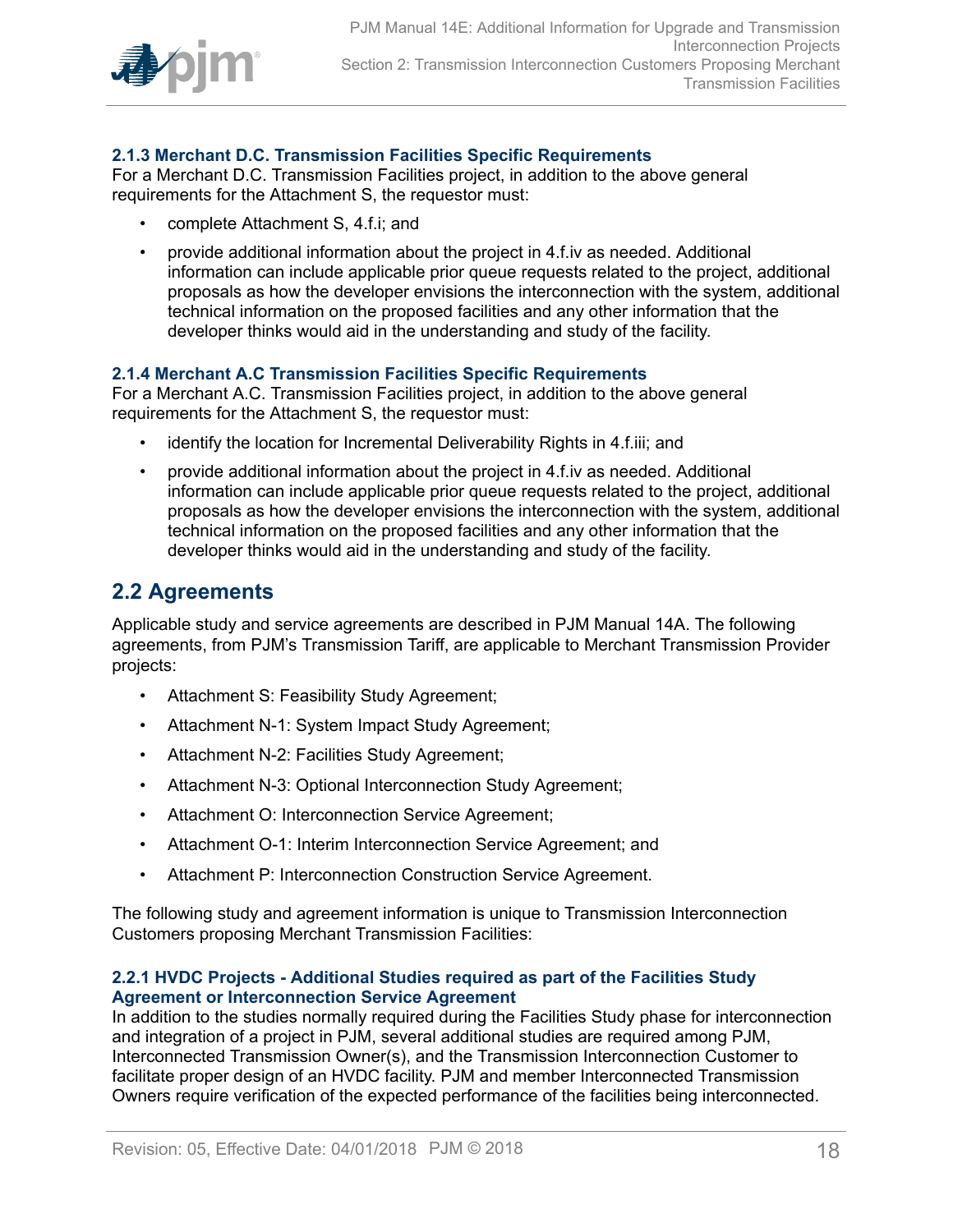

The studies described in Attachment A to this manual will be coordinated with the Transmission Interconnection Customer for proper design of the HVDC facilities.

### <span id="page-18-0"></span>**2.2.2 Interconnection Service Agreement (ISA)**

ISAs are issued at the completion of the study process for projects where the developer will own, operate and maintain its Interconnection Facilities. Since Merchant Transmission Facilities will be owned by the Transmission Interconnection Customer upon commercial operation, an ISA must be issued at the end of the study process. Any applicable Upgrade Related Rights, Transmission Injection Rights, or Transmission Withdrawal Rights available to the Merchant Transmission Facilities will be determined pursuant to the applicable specifications in the ISA.

### <span id="page-18-1"></span>**2.2.3 Incremental Deliverability Rights (IDR) Transfer Agreement**

A Transmission Interconnection Customer may obtain Incremental Deliverability Rights (IDR) associated with its Network Upgrades necessary to interconnect their Merchant Transmission Facilities. IDRs are further described, including their transfer, in this manual in Attachment E. An IDR transfer agreement is a two-party agreement developed between the two Interconnection Customers. The requirements of the agreement are described in PJM Tariff section 237.

## <span id="page-18-2"></span>**2.3 Rights**

As specified in the PJM Tariff and Schedule 6 of the Operating Agreement, the owners of Merchant Transmission Facilities that interconnect with the PJM Transmission System may be entitled to select from a choice of Upgrade-Related Rights, Transmission Injection Rights, and Transmission Withdrawal Rights if they are created by the addition of the Merchant Transmission Facilities:

<span id="page-18-3"></span>**2.3.1 Transmission Injection Rights and Transmission Withdrawal Rights (TIRs & TWRs)** These rights are described in this manual in Attachment B.

### <span id="page-18-4"></span>**2.3.2 Incremental Available Transfer Capability Revenue Rights (IATCRRs)**

These rights are described in this manual in Attachment C.

### <span id="page-18-5"></span>**2.3.3 Incremental Auction Revenue Rights (IARRs)**

These rights are described in this manual in Attachment D.

### <span id="page-18-6"></span>**2.3.4 Incremental Deliverability Rights (IDRs)**

These rights are described in this manual in Attachment E.

### <span id="page-18-7"></span>**2.3.5 Incremental Capacity Transfer Rights (ICTRs)**

These rights are described in this manual in Attachment F.

## <span id="page-18-8"></span>**2.4 Obligations**

### <span id="page-18-9"></span>**2.4.1 Signatory to PJM Consolidated Transmission Owners Agreement**

In order to obtain the rights associated with Merchant Transmission Facilities, prior to the commencement of Interconnection Service associated with such facilities; the Transmission Interconnection Customer that interconnects or adds Merchant Transmission Facilities to the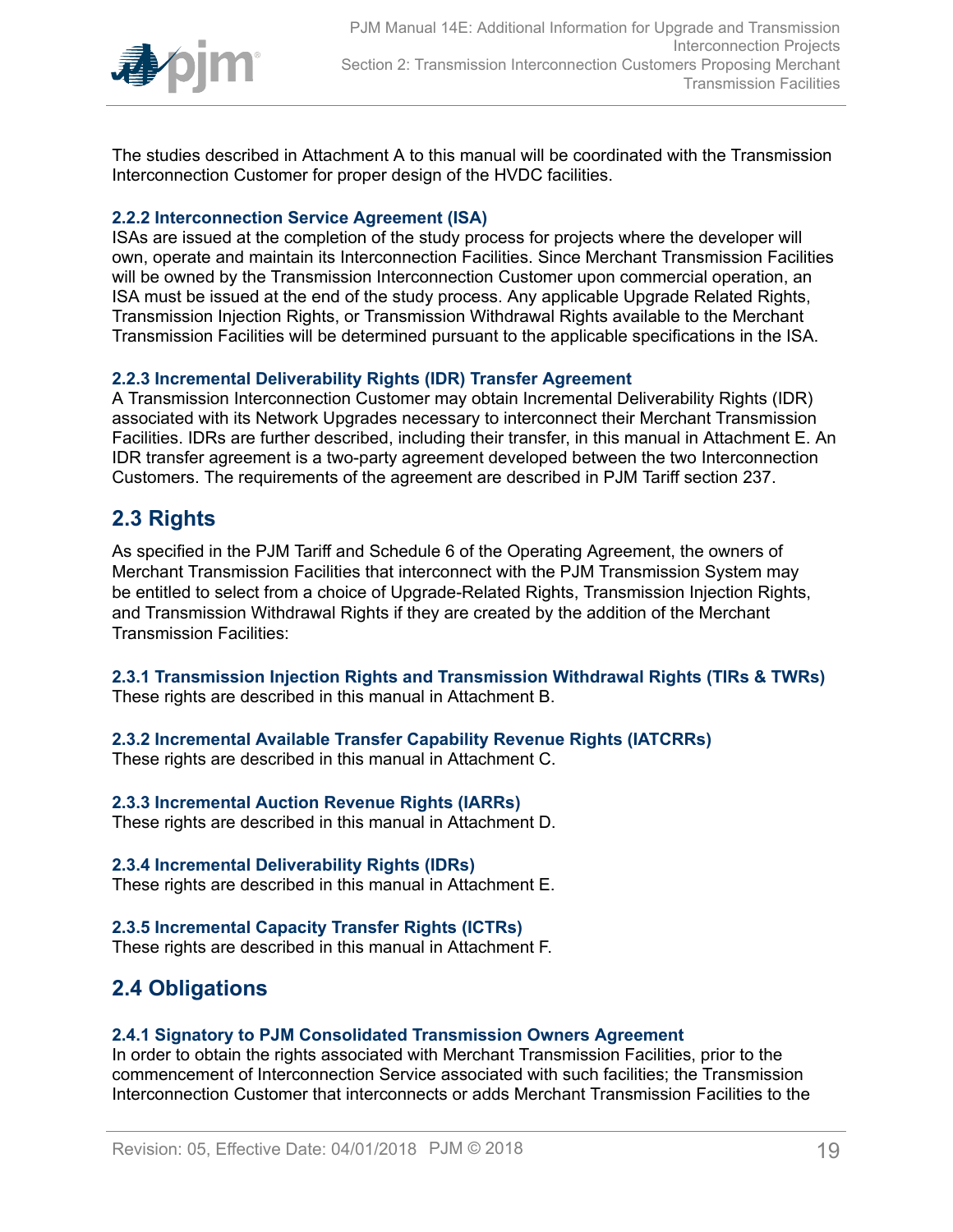

Transmission System must become and remain a signatory to the applicable PJM Consolidated Transmission Owners Agreement per the PJM Tariff.

### <span id="page-19-0"></span>**2.4.2 Maintenance of Merchant Transmission Facilities**

An owner of Merchant Transmission Facilities shall maintain, or shall cause the maintenance of, its facilities in a safe and reliable manner in accord with Applicable Standards, applicable laws, regulations, rules, procedures, and protocols set forth in the PJM Tariff and the Operating Agreement that may be amended from time to time.

### <span id="page-19-1"></span>**2.4.3 Additions to or Upgrades of Merchant A.C. Transmission Facilities**

In the event that PJM determines in accordance with the Regional Transmission Expansion Planning Protocol of Schedule 6 of the Operating Agreement that a future addition or upgrade to Merchant A.C. Transmission Facilities is necessary, the owner of such Merchant A.C. Transmission Facilities shall undertake such addition or upgrade and shall operate and maintain all facilities so constructed or installed in accordance with Good Utility Practice and with applicable terms of the Operating Agreement and the Consolidated Transmission Owners Agreement. See Attachment A to PJM Manual 14B for a description of PJM cost allocation methodologies.

## <span id="page-19-2"></span>**2.5 Technical Design Requirements**

### <span id="page-19-3"></span>**2.5.1 Reactive Power Design Criteria**

The significant amount of power flow over Merchant D.C. Transmission Facilities and/or Controllable A.C. Merchant Transmission Facilities result in (1) the capability to inject electrical energy into the PJM Transmission System at the defined Point(s) of Interconnection between the Merchant D.C. Transmission Facilities and/or Controllable A.C. Merchant Transmission Facilities and the PJM Transmission System and (2) the capability to withdraw electrical energy from the PJM Transmission System at that same defined Point(s) of Interconnection between the Merchant D.C. Transmission Facilities and/or Controllable Merchant A.C. Transmission Facilities and the PJM Transmission system. This capability to inject energy at a defined Point(s) of Interconnection with the PJM Transmission System is directly comparable to the capability of Generation facilities to inject energy into the PJM Transmission System. Similarly, the capability to withdraw energy at a defined Point(s) of Interconnection with the PJM Transmission System is directly comparable to the capability of load to withdraw energy from the PJM Transmission System.

Injections and withdrawals of a significant amount of energy at various points on the PJM Transmission System affect the scheduled voltage profile necessary for reliable operation of the PJM Transmission System. The reactive power losses needed to support the power flows across the PJM Transmission System due to the injections/withdrawals at the terminals of Merchant D.C. Transmission Facilities and/or Controllable Merchant A.C. Transmission Facilities have a significant impact on the PJM Transmission System voltage profile. The effect on the PJM Transmission System voltage profile due to such injections and withdrawals of energy at the terminals of Merchant D.C. Transmission Facilities and/or Controllable Merchant A.C. Transmission Facilities are best mitigated by compensating for the reactive power losses and the reactive requirements of the Merchant facility near their point of occurrence. Thus, a Transmission Interconnection Customer interconnecting Merchant D.C. Transmission Facilities and/ or Controllable A.C. Merchant Transmission Facilities shall design its Customer Facility to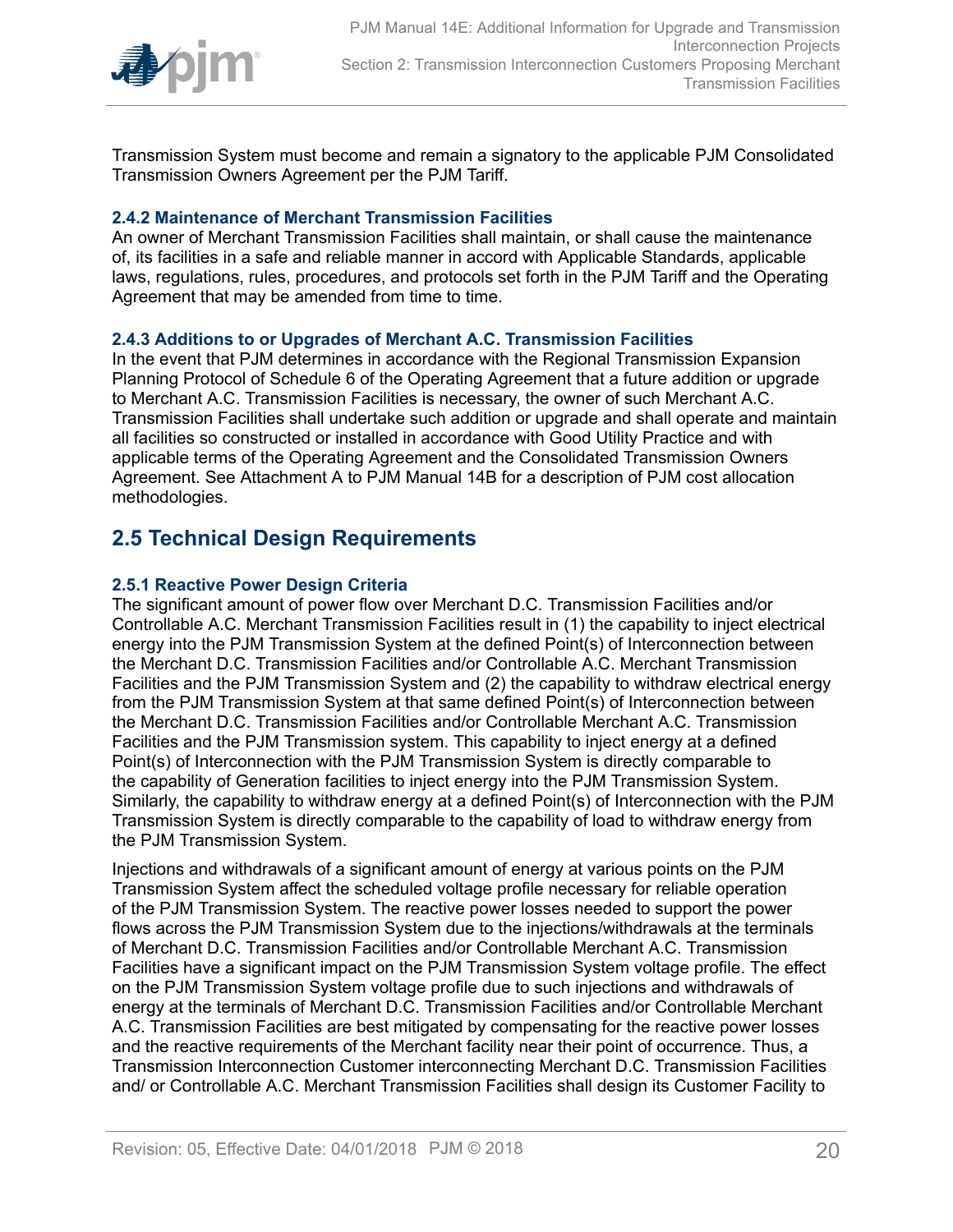

maintain a power factor at the Point of Interconnection of at least 0.95 leading and 0.95 lagging, when the Customer Facility is operating at any level within its approved operating range.

### <span id="page-20-0"></span>**2.5.2 Voltage Operating Criteria**

Effective and reliable operation of the electric Transmission System requires scheduling a voltage profile for the system that must be followed within a narrow bandwidth. Maintaining a voltage profile across the Transmission System requires the capability to control voltage schedules at specific points on the Transmission System by implementing adjustments to voltage schedules at those locations. The Point of Interconnection of Merchant D.C. Transmission Facilities and/or Controllable Merchant A.C. Transmission Facilities are among the locations where appropriate voltage schedules and/or reactive power schedules must be controlled as specified by PJM or the Interconnected Transmission Owner's control center (acting on behalf of or at the direction of PJM) or that is consistent with Good Utility Practice.

### <span id="page-20-1"></span>**2.5.3 Payment for Reactive Power**

Any payments to the Interconnection Customer for reactive power shall be in accordance with Schedule 2 of the Tariff. Schedule 2 of the Tariff provides for payment for Reactive Supply and Voltage Control from Generation Sources Service. Merchant Transmission facilities are not eligible to receive payment for reactive power under the provisions of Schedule 2.

### <span id="page-20-2"></span>**2.5.4 Construction Requirements**

#### <span id="page-20-3"></span>**2.5.4.1 Cost Responsibility**

The Interconnection Service Agreement defines the obligation of the Transmission Interconnection Customer regarding cost responsibility for any required Transmission System upgrades.

#### **Note:**

Further information on all terms and conditions to be incorporated and made part of the Interconnection Service Agreement may be found in PJM Manuals M-14A and M-14-C and in Part VI of the PJM Open Access Transmission Tariff available on the PJM website.

#### <span id="page-20-4"></span>**2.5.4.2 Interconnection Construction Service Agreement**

The construction of any Interconnection Facilities required to interconnect Merchant Transmission Facilities with the PJM Transmission System shall be performed in accordance with the Standard Terms and Conditions as specified in an Interconnection Construction Service Agreement to be executed among the Transmission Interconnection Customer, the Transmission Provider and the affected Interconnection Transmission Owner(s). The form of an Interconnection Construction Service Agreement may be found in the PJM Open Access Transmission Tariff as Attachment P.

#### **Note:**

Further information on all terms and conditions to be incorporated and made part of an Interconnection Construction Service Agreement may be found in PJM Manual M-14A and M-14-C and in Part VI of the PJM Open Access Transmission Tariff available on the PJM website.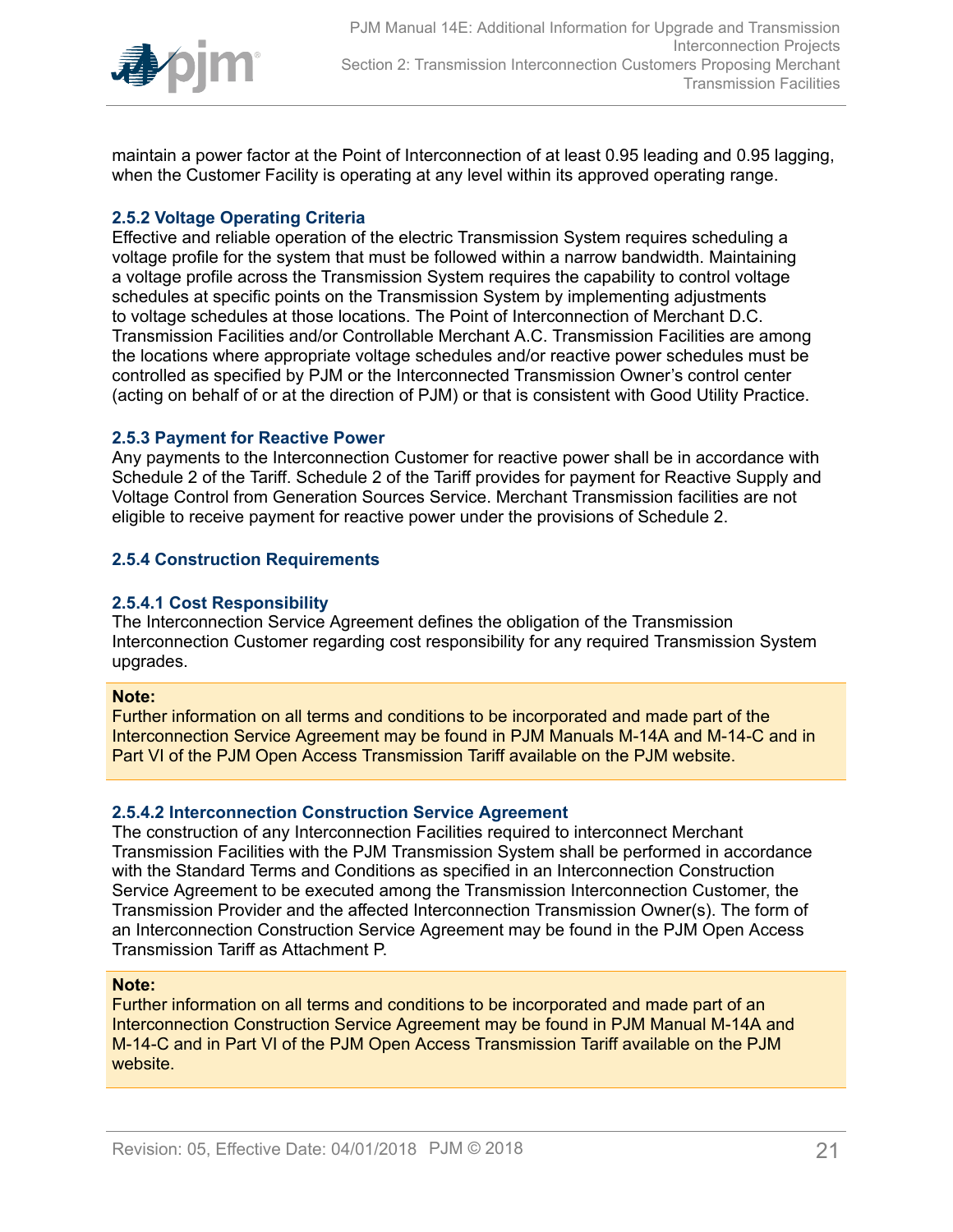

### <span id="page-21-0"></span>**2.5.4.3 Construction Standards**

The facilities of the PJM Transmission System, while operated by PJM, are comprised of the physical facilities owned by the various Interconnected Transmission Owners ("ITOs"). While the facilities of the various ITOs are operated by PJM as a fully integrated transmission network, the physical facilities of each individual ITO are designed to the particular construction standards of that ITO. While particular construction standards may vary among the various ITOs, all such standards are derived from those generally accepted industry standards developed by the American National Standards Institute (ANSI), the Institute of Electrical and Electronics Engineers, Inc. (IEEE) and the National Electric Safety Code.

The ITOs have selected their various construction standards to facilitate operation, maintenance and repair or replacement of the various components utilized on their portion of the overall PJM Transmission System. Thus, it is essential that any additions, upgrades or other changes to the transmission facilities of any particular ITO must be designed and installed to the construction standards of that ITO. PJM, as the Transmission Provider, will ensure that any Constructing Entities authorized to perform construction activities under the Option to Build provisions of the PJM Tariff to interconnect with the facilities of an ITO or to install or upgrade facilities within the transmission system of an ITO has access to the established construction standards of that ITO. All such construction standards shall be referenced in an appendix to the Interconnection Construction Service Agreement.

PJM will also ensure that the Transmission Interconnection Customer has access to the applicable technical requirements of the ITO for parallel operation with the ITO's system and other matters generally included in Good Utility Practice. PJM makes documents containing Applicable Technical Requirements and Standards for each Transmission Owner available through its website.

#### **Note:**

Further information about Construction Standards and Technical Requirements applicable to transmission interconnection projects may be found in PJM Manual M-14-C, Section 3.

### <span id="page-21-1"></span>**2.5.4.4 Option to Build**

In the event that the Transmission Interconnection Customer and the Interconnected Transmission Owner are unable to agree upon the terms of an Interconnection Construction Service Agreement, the Transmission Interconnection Customer shall have the right, but not the obligation, to design and install all or any portion of the Transmission Owner Interconnection Facilities ("Option to Build").

#### **Note:**

Further information on all terms and conditions to be incorporated under the Option to Build provision may be found in PJM Manual M-14A and in Part VI of the PJM Open Access Transmission Tariff available on the PJM website.

### <span id="page-21-2"></span>**2.5.5 Project Controls**

PJM believes that the effective use of project controls is essential to maintaining and monitoring cost and schedules during the construction phase of Merchant Transmission Facilities. Thus, PJM has established project controls, concepts and tools to facilitate coordination of interconnection construction activities.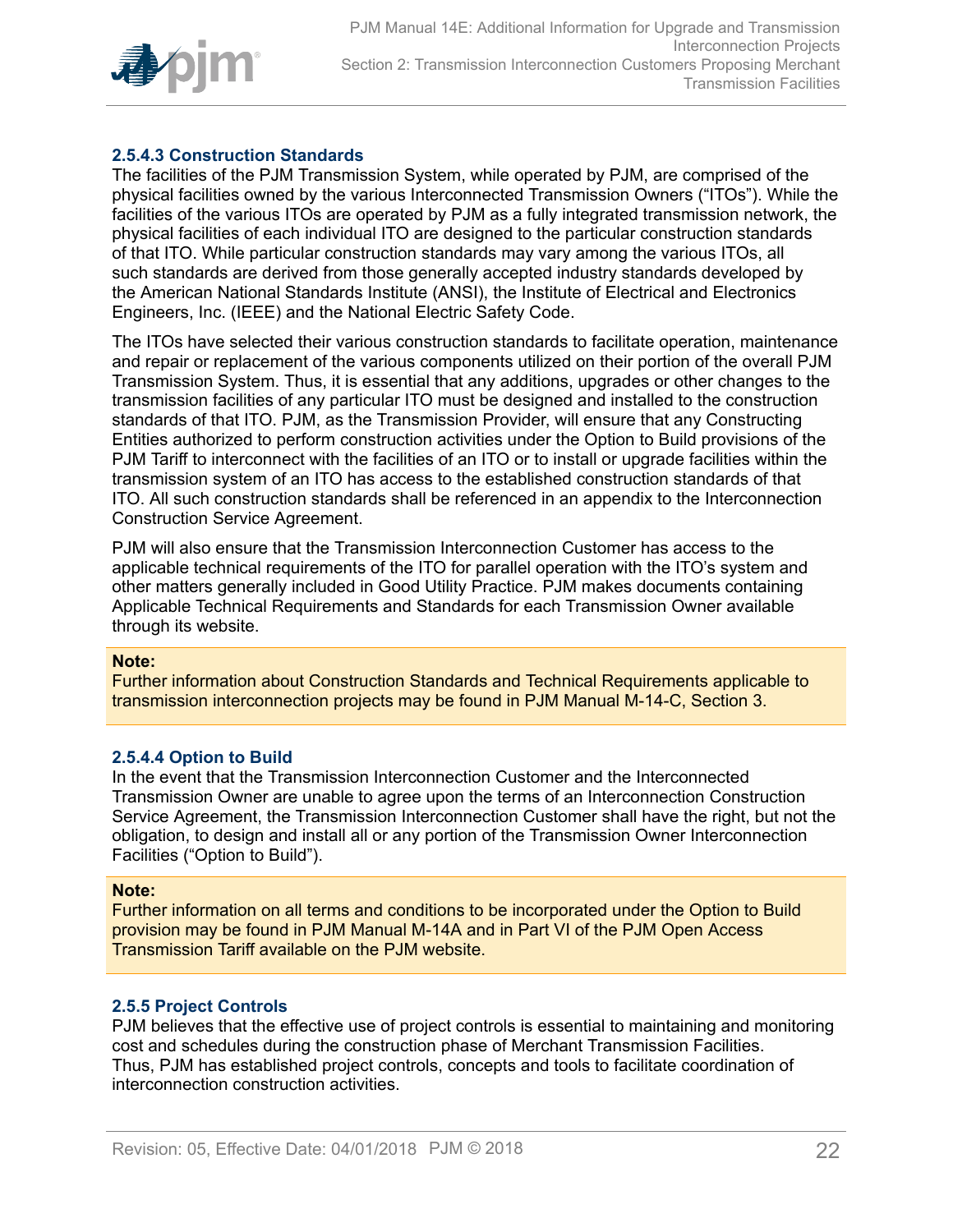

#### **Note:**

Further information about interconnection coordination project controls may be found in PJM Manual M-14C.

#### <span id="page-22-0"></span>**2.5.6 Operation across Control Area Boundaries**

Operations of Transmission Facilities that span from one Control Area to another control area require installation of interchange metering points. For additional details regarding operations that span Control Areas, see PJM Manual M-01 and PJM Manual M-03.

#### <span id="page-22-1"></span>**2.5.7 Operational and Maintenance Requirements**

Each Interconnected Entity shall operate and maintain, or shall cause the operation and maintenance of, its facilities in a safe and reliable manner in accord with (i) the terms of the PJM Tariff (ii) Applicable Standards; (iii) applicable rules, procedures and protocols set forth in the Tariff and the Operating Agreement, as any or all may be amended from time to time; (iv) Applicable laws and Regulations, and (v) Good Utility Practice.

#### <span id="page-22-2"></span>**2.5.8 Metering and Communication**

All Merchant Transmission Facilities must install metering and communication equipment as outlined in PJM Manual 01.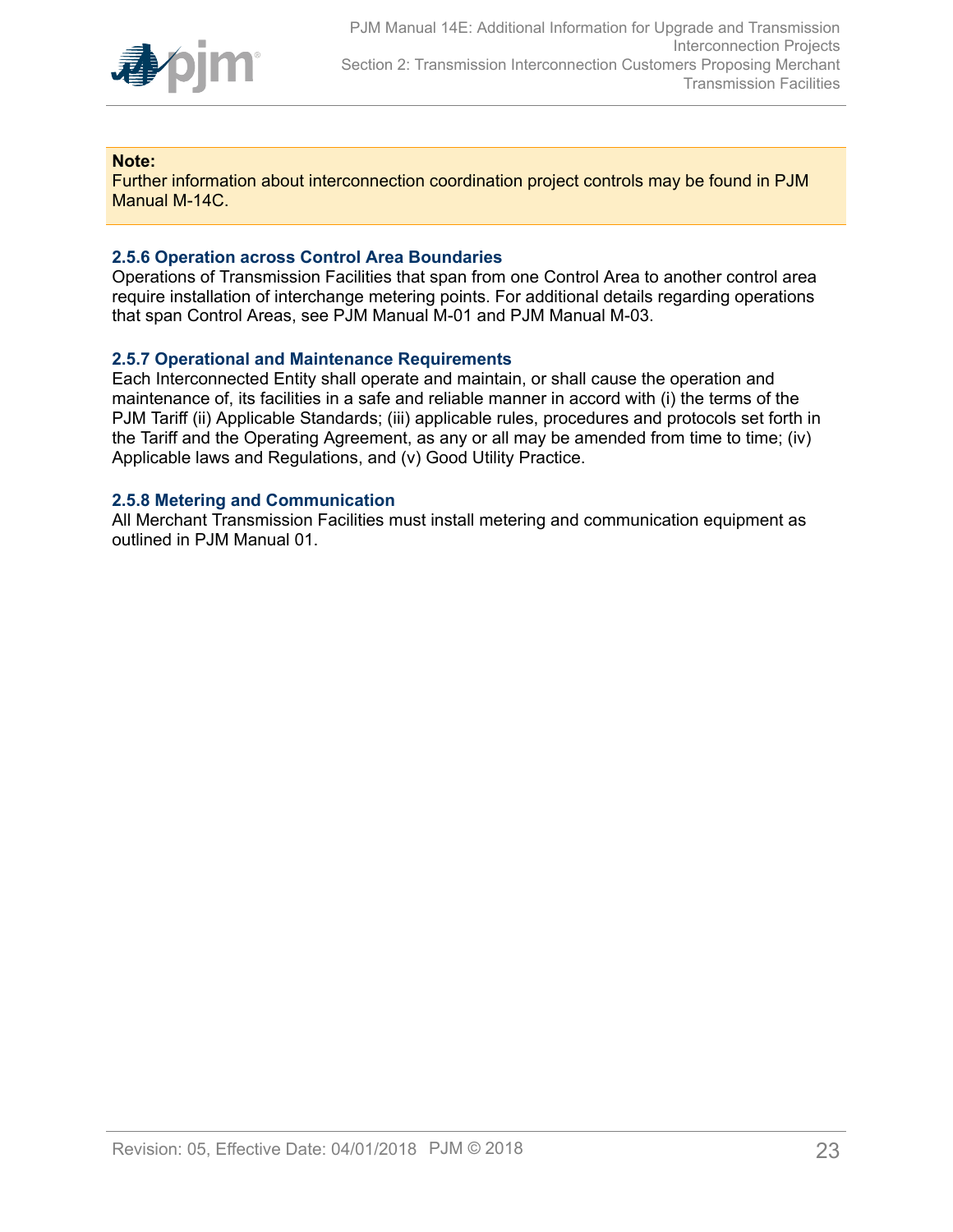

## <span id="page-23-0"></span>**Section 3: Transmission Interconnection Customers Proposing Capability Increases to specific Transmission Owner Facilities**

Welcome to the Transmission Interconnection Customers Proposing Capability Increases to specific Transmission Owner Facilities section of the PJM Manual for **Additional Information for Upgrade and Transmission Interconnection Projects**. In this section you will find an overview of Merchant Network Upgrade projects.

- Requirements to enter the New Services Queue
- Agreements applicable to Merchant Network Upgrade projects
- An overview of rights, technical requirements, and operation and maintenance requirements

### <span id="page-23-1"></span>**3.1 Entering the New Services Queue**

Merchant Network Upgrades are Transmission Interconnection Customer funded upgrades to existing Transmission Owner(s) Transmission Facilities or advancements of approved Regional Transmission Expansion Plan projects that upon completion will be fully owned and controlled by the Transmission Owner(s).

#### <span id="page-23-2"></span>**3.1.1 General Requirements**

The following information must be provided for all Transmission Interconnection Customer requests proposing capability increases to specific Transmission Owner Facilities, under Attachment EE:

- location of proposed facilities to upgrade;
- substation(s);
- equipment description;
- voltage;
- increase in system capability in MW or MVA;
- in-service date; or
- if advancing the construction of an RTEP project, provide the number and the requested in-service date the project should be advanced to

As indicated above with the exception of RTEP project advancements, each request must identify an increase in power transfer capability in MW or MVA. A refundable deposit of \$50,000 is required with each request.

### <span id="page-23-3"></span>**3.2 Agreements**

The following agreements are applicable to Merchant Network Upgrade projects:

- Attachment EE: Upgrade Request;
- Attachment N-1: System Impact Study Agreement;
- Attachment N-2: Facilities Study Agreement; and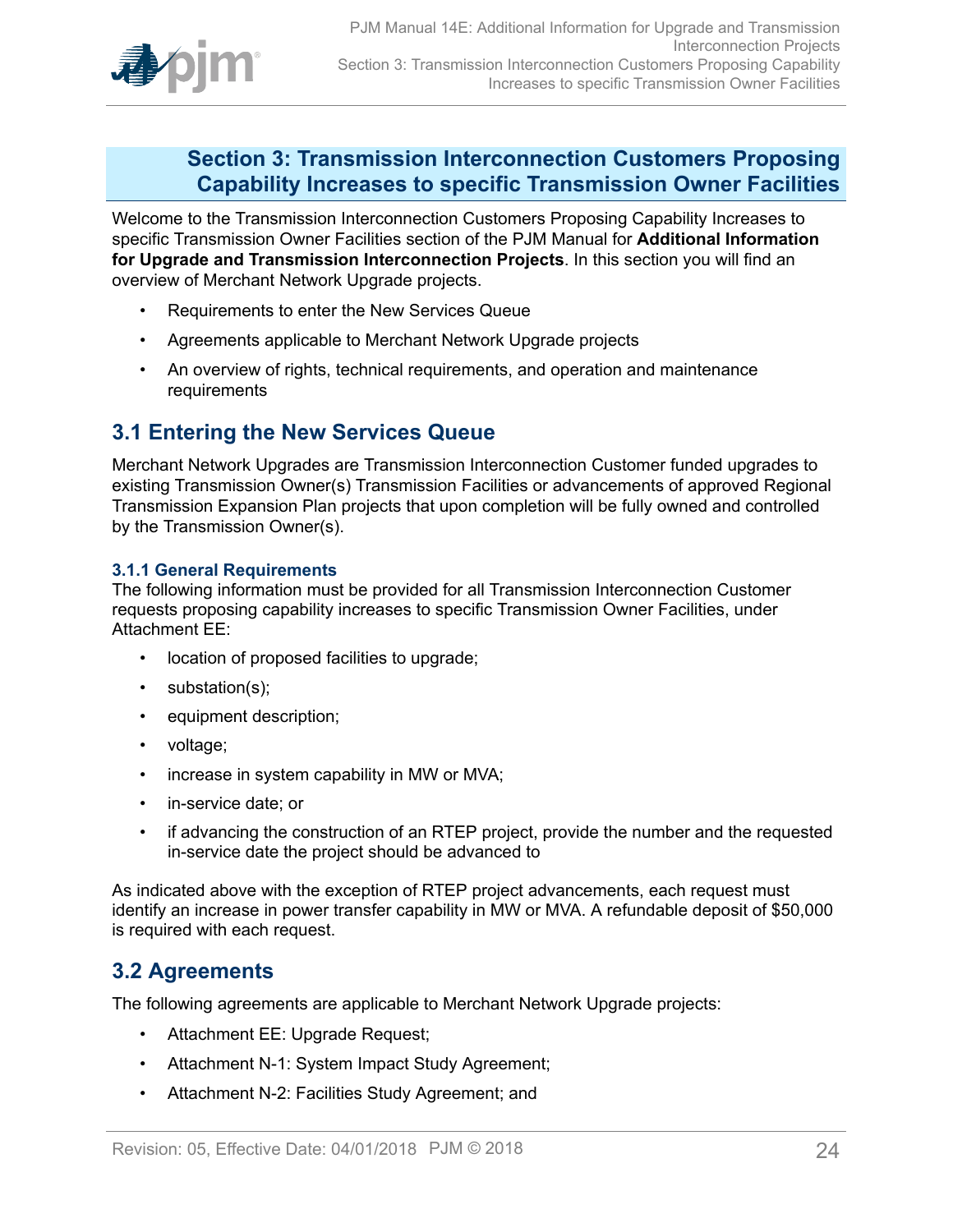

• Attachment GG: Upgrade Construction Service Agreement.

The study agreements are described in PJM Manual 14A. The following is specific to Transmission Interconnection Customers proposing capability increases to specific Transmission Owner Facilities:

### <span id="page-24-0"></span>**3.2.1 Upgrade Construction Service Agreement (UCSA)**

Transmission Interconnection Customers proposing capability increases to specific Transmission Owner Facilities finance Merchant Network Upgrade which upgrade Transmission Facilities or advance RTEP projects that are or will be owned by Transmission Owner(s). Since these customers will not own the Transmission Facilities that they are funding, the agreement that they receive identifies and causes construction of the upgrade(s) to the system, obligates them to pay, identifies the applicable rights and establishes the term for those rights.

Rights shall become effective pursuant to the applicable UCSA and upon commencement of service. The term of rights is for the advancement period (for an advancement project), or the lesser of 30 years or the life of the upgrade (for all other Merchant Network Upgrades). If there are no rights or if rights terminate, the UCSA also terminates.

### <span id="page-24-1"></span>**3.2.2 IDR Transfer Agreement**

A Transmission Interconnection Customer proposing a Merchant Network Upgrade may obtain Incremental Deliverability Rights (IDR) associated with its Network Upgrades. IDRs are further described, including their transfer, in this manual in Attachment E.

## <span id="page-24-2"></span>**3.3 Rights**

As specified in the UCSA, Transmission Interconnection Customers proposing capability increases to specific Transmission Owner Facilities funding incremental increases in capability to the PJM Transmission System may be entitled to Upgrade-Related Rights if they are created by the incremental capability.

### <span id="page-24-3"></span>**3.3.1 Incremental Available Transfer Capability Revenue Rights (IATCRRs)**

These rights are described in this manual in Attachment C.

#### <span id="page-24-4"></span>**3.3.2 Incremental Auction Revenue Rights (IARRs)**

These rights are described in this manual in Attachment D.

### <span id="page-24-5"></span>**3.3.3 Incremental Deliverability Rights (IDRs)**

These rights are described in this manual in Attachment E.

### <span id="page-24-6"></span>**3.3.4 Incremental Capacity Transfer Rights (ICTRs)**

These rights are described in this manual in Attachment F.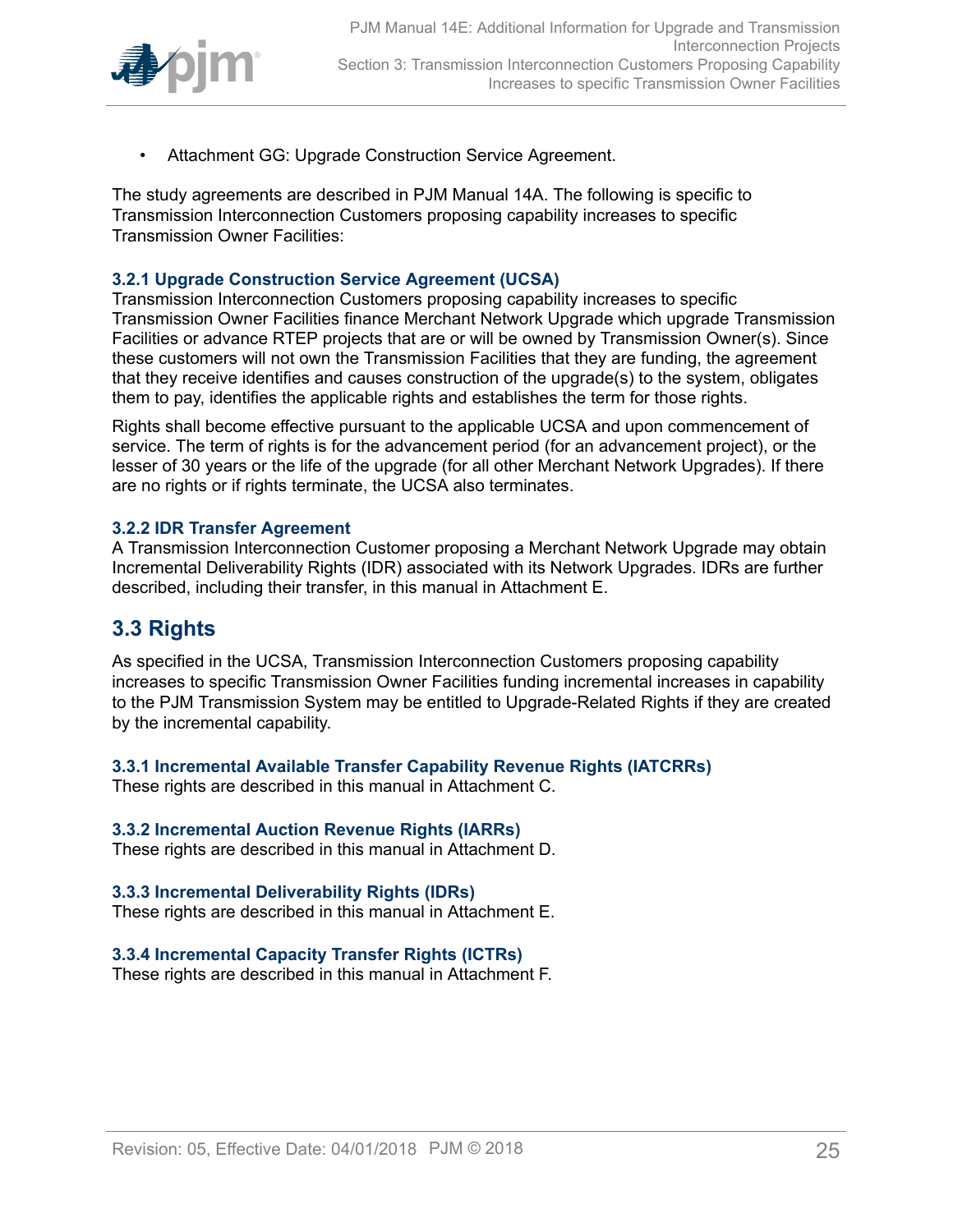

## <span id="page-25-0"></span>**3.4 Technical Design Requirements**

### <span id="page-25-1"></span>**3.4.1 Construction Requirements**

#### <span id="page-25-2"></span>**3.4.1.1 Cost Responsibility**

The UCSA defines the obligation of the Transmission Interconnection Customer regarding cost responsibility for the required Merchant Network upgrades. The costs associated with advancing existing RTEP projects are defined in PJM Tariff section 217.

#### **Note:**

Further information on all terms and conditions to be incorporated and made part of the Upgrade Construction Service Agreement may be found in PJM Manuals M-14A and M-14-C and in Part VI of the PJM Open Access Transmission Tariff available on the PJM website.

#### <span id="page-25-3"></span>**3.4.1.2 Terms and Conditions**

The construction of any Merchant Network Upgrade on the PJM Transmission System shall be performed in accordance with the Standard Terms and Conditions as specified in an Upgrade Construction Service Agreement to be executed among the Transmission Interconnection Customer, the Transmission Provider and the affected Interconnection Transmission Owner(s). The form of an Upgrade Construction Service Agreement may be found in the PJM Open Access Transmission Tariff as Attachment GG.

#### **Note:**

Further information on all terms and conditions to be incorporated and made part of an Upgrade Construction Service Agreement may be found in PJM Manual M-14A and M-14-C and in Part VI of the PJM Open Access Transmission Tariff available on the PJM website.

#### <span id="page-25-4"></span>**3.4.1.3 Option to Build**

In the event that the Transmission Interconnection Customer and the Interconnected Transmission Owner are unable to agree upon the terms of an Upgrade Construction Service Agreement, the Transmission Interconnection Customer shall have the right, but not the obligation, to design and install all or any portion of the Transmission Owner Interconnection Facilities ("Option to Build").

#### **Note:**

Further information on all terms and conditions to be incorporated under the Option to Build provision may be found in PJM Manual M-14A and in Part VI of the PJM Open Access Transmission Tariff available on the PJM website.

#### <span id="page-25-5"></span>**3.4.1.4 Construction Standards (If Option to Build is Exercised)**

The facilities of the PJM Transmission System, while operated by PJM, are comprised of the physical facilities owned by the various Interconnected Transmission Owners ("ITOs"). While the facilities of the various ITOs are operated by PJM as a fully integrated transmission network, the physical facilities of each individual ITO are designed to the particular construction standards of that ITO. While particular construction standards may vary among the various ITOs, all such standards are derived from those generally accepted industry standards developed by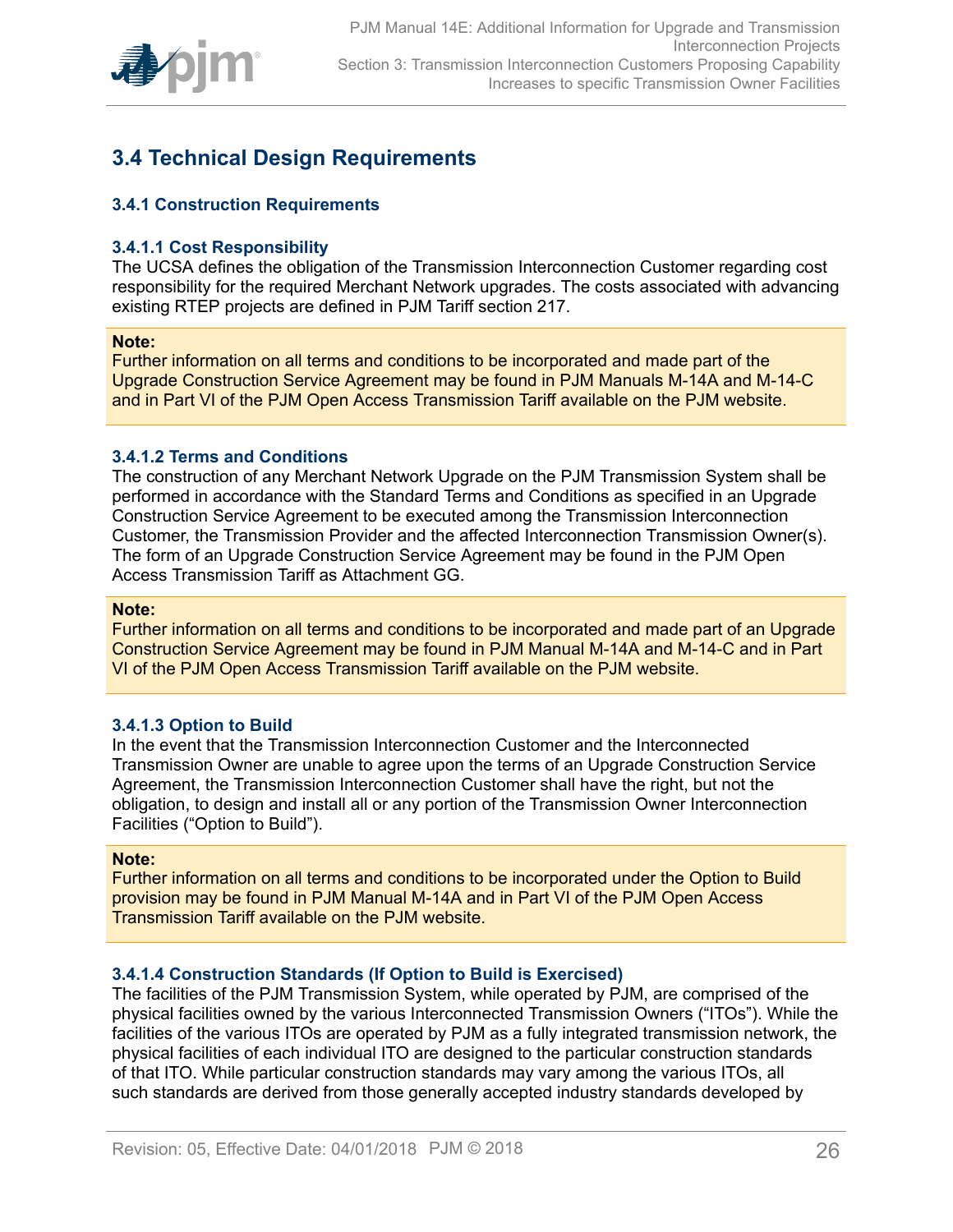

the American National Standards Institute (ANSI), the Institute of Electrical and Electronics Engineers, Inc. (IEEE) and the National Electric Safety Code.

The ITOs have selected their various construction standards to facilitate operation, maintenance and repair or replacement of the various components utilized on their portion of the overall PJM Transmission System. Thus, it is essential that any additions, upgrades or other changes to the transmission facilities of any particular ITO must be designed and installed to the construction standards of that ITO. PJM, as the Transmission Provider, will ensure that any Constructing Entities authorized to perform construction activities under the Option to Build provisions of the PJM OATT to interconnect with the facilities of an ITO or to install or upgrade facilities within the transmission system of an ITO has access to the established construction standards of that ITO. All such construction standards shall be referenced in an appendix to the Upgrade Construction Service Agreement.

PJM will also ensure that the Transmission Interconnection Customer has access to the applicable technical requirements of the ITO for parallel operation with the ITO's system and other matters generally included in Good Utility Practice. PJM makes documents containing Applicable Technical Requirements and Standards for each Transmission Owner available through its website.

#### **Note:**

Further information about Construction Standards and Technical Requirements applicable to Merchant Network Upgrade projects may be found in PJM Manual M-14-C, Section 3.

#### <span id="page-26-0"></span>**3.4.2 Project Controls**

PJM believes that the effective use of project controls is essential to maintaining and monitoring cost and schedules during the construction phase of Merchant Network Upgrades. Thus, PJM has established project controls, concepts and tools to facilitate coordination of interconnection construction activities.

#### **Note:**

Further information about interconnection coordination project controls may be found in PJM Manual M-14C.

#### <span id="page-26-1"></span>**3.4.3 Operational and Maintenance Requirements**

As set forth in the Upgrade Construction Service Agreement, the Interconnected Transmission Owner that owns the Transmission System facilities to which any Merchant Network Upgrades are connected shall operate and maintain such Merchant Network Upgrades (a) on behalf of and at the expense of the Transmission Interconnection Customer that constructed or caused construction of the pertinent Merchant Network Upgrades and (b) in accordance with the terms of the PJM Tariff and the UCSA regarding such operation and maintenance.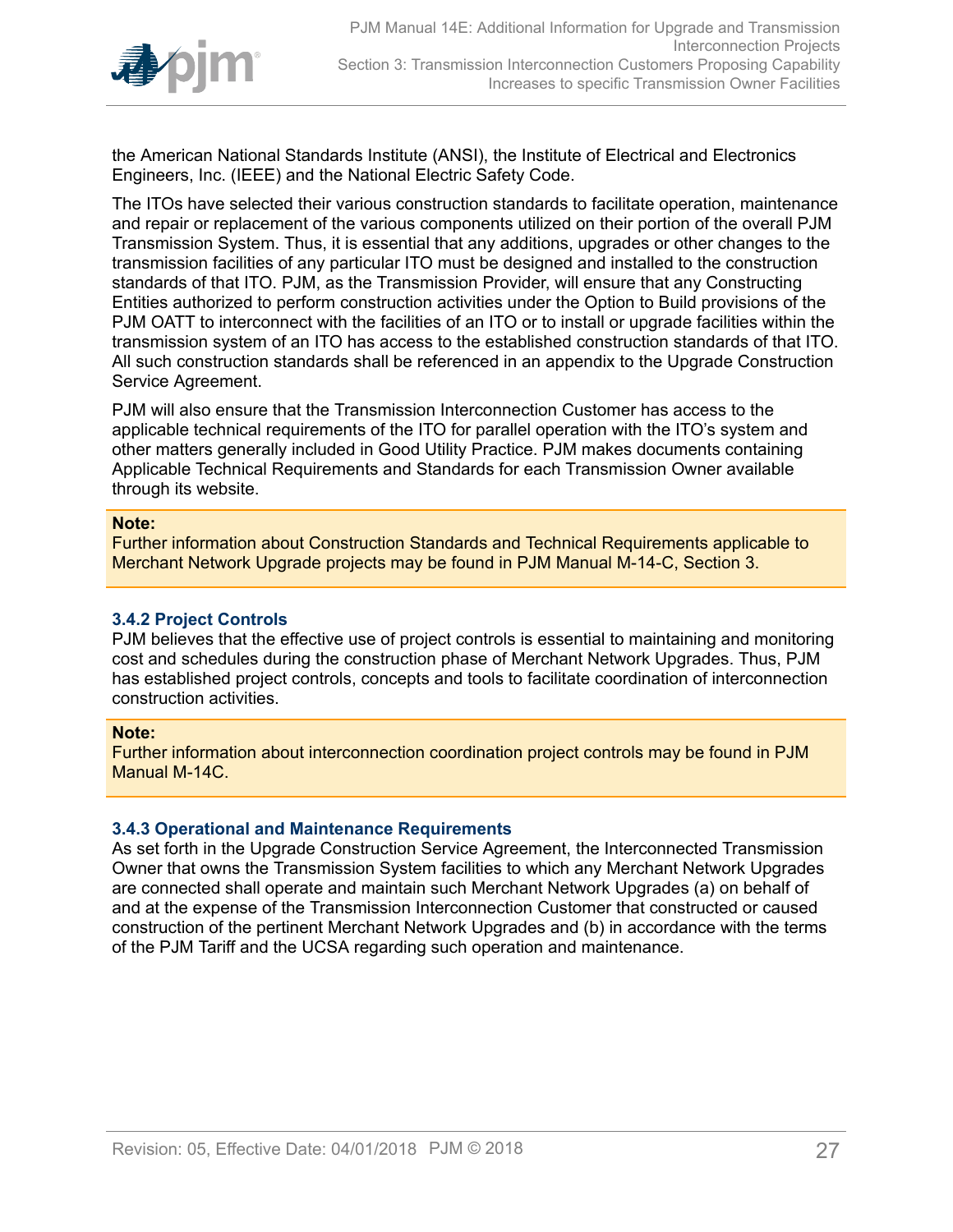

## <span id="page-27-0"></span>**Section 4: Upgrade Customers**

Welcome to the *Upgrade Customers* section of the PJM Manual for *Additional Information for Upgrade and Transmission Interconnection Projects*. In this section you will find an overview of Upgrade projects.

- Requirements to enter the New Services Queue
- Agreements applicable to Upgrade Customers
- An overview of rights, technical requirements, and operation and maintenance requirements

## <span id="page-27-1"></span>**4.1 Entering the New Services Queue**

PJM Manual 6 identifies that the interconnection planning process for an elective upgrade to obtain financial rights known as Incremental Auction Revenue Rights (IARRs) is triggered by the Upgrade Customer executing an Upgrade Request, or Tariff Attachment EE, and submitting the required study deposit of \$20,000. This deposit will be applied towards the Upgrade Customer's cost responsibility in the Upgrade Feasibility Study.

For IARR requests with specific financial transfer capability requested, the request itself constitutes the initial estimate of IARRs. The rights associated with the initial request, or estimate, are subject to a final binding determination of IARRs. The Tariff governs this analysis, and requires that the final assignment occur no less than 45 days prior to the in-service date of the associated Network Upgrades.

The reason for this process is that the financial viability of the rights is supported by the capability of the Transmission System, which can change subsequent to initial IARR estimates. Assigning the final determination of IARRs 45 days prior to the in-service date protects Auction Revenue Rights and Financial Transmission Rights holders from underfunding that may result from changes to the Transmission System that occur between the initial IARR estimate and the in-service date for the underlying upgrades. Financial Transmission Rights holders are the group that would be at the risk of underfunding.

Entities have a non-binding expectation of a certain amount of IARRs. To mitigate the potential for significant disparities between initial IARR requests, or estimates, and final determinations, an entity will receive a minimum of 80% and a maximum of 100% of the initial estimate of IARRs requested.

## <span id="page-27-2"></span>**4.2 Agreements**

The following agreements are applicable to Upgrade Customers:

- Attachment EE: Upgrade Request;
- Attachment N-1: System Impact Study Agreement;
- Attachment N-2: Facilities Study Agreement; and
- Attachment GG: Upgrade Construction Service Agreement.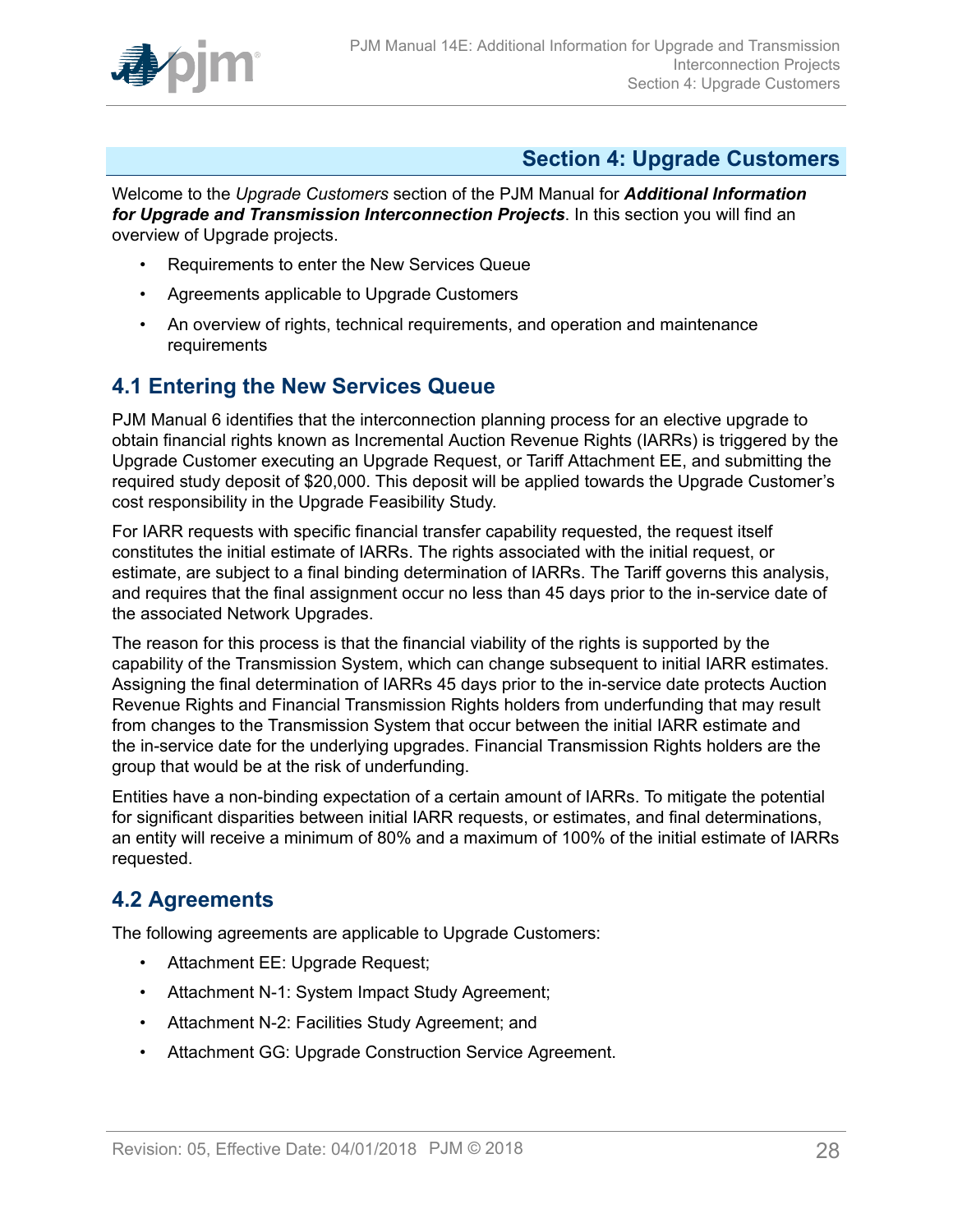

The study agreements are described in PJM Manual 14A. The following is specific to Upgrade Requests:

### <span id="page-28-0"></span>**4.2.1 Upgrade Construction Service Agreement (UCSA)**

Upgrade Customers finance the upgrading of Transmission Facilities that are or will be owned by Transmission Owner(s). Since these customers will not own the Transmission Facilities that they are funding, the agreement that they receive identifies and causes construction of the upgrade(s) to the system, obligates them to pay, identifies the applicable rights and establishes the term for those rights.

Rights shall become effective pursuant to the applicable UCSA and upon commencement of service. The term of rights is for the advancement period or 30 years, whichever is shorter. If there are no rights or if rights terminate, the UCSA also terminates.

#### <span id="page-28-1"></span>**4.2.2 IDR Transfer Agreement**

An Upgrade Customer may obtain Incremental Deliverability Rights (IDR) associated with its Network Upgrades. IDRs are further described, including their transfer, in this manual in Attachment E.

### <span id="page-28-2"></span>**4.3 Rights**

As specified in the UCSA, Upgrade Customers funding incremental increases in capability to the PJM Transmission System may be entitled to select from a choice of Upgrade-Related Rights if they are created by the incremental capability.

### <span id="page-28-3"></span>**4.3.1 Incremental Available Transfer Capability Revenue Rights (IATCRRs)**

These rights are described in this manual in Attachment C.

### <span id="page-28-4"></span>**4.3.2 Incremental Auction Revenue Rights (IARRs)**

These rights are described in this manual in Attachment D.

### <span id="page-28-5"></span>**4.3.3 Incremental Deliverability Rights (IDRs)**

These rights are described in this manual in Attachment E.

#### <span id="page-28-6"></span>**4.3.4 Incremental Capacity Transfer Rights (ICTRs)**

These rights are described in this manual in Attachment F.

### <span id="page-28-7"></span>**4.4 Technical Design Requirements**

### <span id="page-28-8"></span>**4.4.1 Construction Requirements**

#### <span id="page-28-9"></span>**4.4.1.1 Cost Responsibility**

The UCSA defines the obligation of the Upgrade Customer regarding cost responsibility for the required Network upgrades.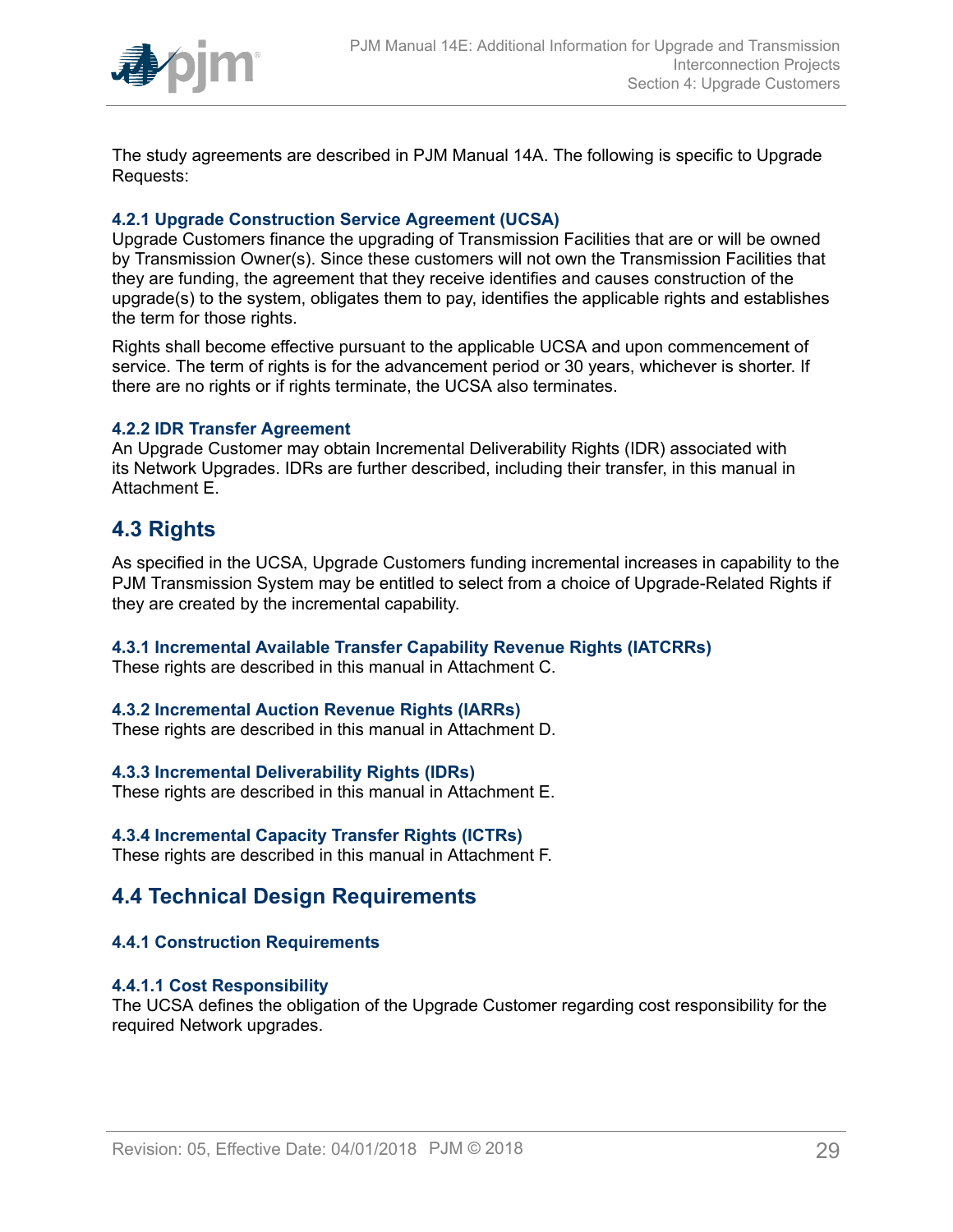

#### **Note:**

Further information on all terms and conditions to be incorporated and made part of the Upgrade Construction Service Agreement may be found in PJM Manuals M-14A and M-14-C and in Part VI of the PJM Open Access Transmission Tariff available on the PJM website.

### <span id="page-29-0"></span>**4.4.1.2 Terms and Conditions**

The construction of any Network Upgrade on the PJM Transmission System shall be performed in accordance with the Standard Terms and Conditions as specified in an Upgrade Construction Service Agreement to be executed among the Upgrade Customer, the Transmission Provider and the affected Interconnection Transmission Owner(s). The form of an Upgrade Construction Service Agreement may be found in the PJM Open Access Transmission Tariff as Attachment GG.

#### **Note:**

Further information on all terms and conditions to be incorporated and made part of an Upgrade Construction Service Agreement may be found in PJM Manual M-14A and M-14-C and in Part VI of the PJM Open Access Transmission Tariff available on the PJM website.

#### <span id="page-29-1"></span>**4.4.1.3 Construction Standards**

The facilities of the PJM Transmission System, while operated by PJM, are comprised of the physical facilities owned by the various Interconnected Transmission Owners ("ITOs"). While the facilities of the various ITOs are operated by PJM as a fully integrated transmission network, the physical facilities of each individual ITO are designed to the particular construction standards of that ITO. While particular construction standards may vary among the various ITOs, all such standards are derived from those generally accepted industry standards developed by the American National Standards Institute (ANSI), the Institute of Electrical and Electronics Engineers, Inc. (IEEE) and the National Electric Safety Code.

The ITOs have selected their various construction standards to facilitate operation, maintenance and repair or replacement of the various components utilized on their portion of the overall PJM Transmission System. Thus, it is essential that any additions, upgrades or other changes to the transmission facilities of any particular ITO must be designed and installed to the construction standards of that ITO. PJM, as the Transmission Provider, will ensure that any Constructing Entities authorized to perform construction activities under the Option to Build provisions of the PJM OATT to interconnect with the facilities of an ITO or to install or upgrade facilities within the transmission system of an ITO has access to the established construction standards of that ITO. All such construction standards shall be referenced in an appendix to the Upgrade Construction Service Agreement.

PJM will also ensure that the Upgrade Customer has access to the applicable technical requirements of the ITO for parallel operation with the ITO's system and other matters generally included in Good Utility Practice. PJM makes documents containing Applicable Technical Requirements and Standards for each Transmission Owner available through its website.

#### **Note:**

Further information about Construction Standards and Technical Requirements applicable to Upgrade Customer projects may be found in PJM Manual M-14-C, Section 3.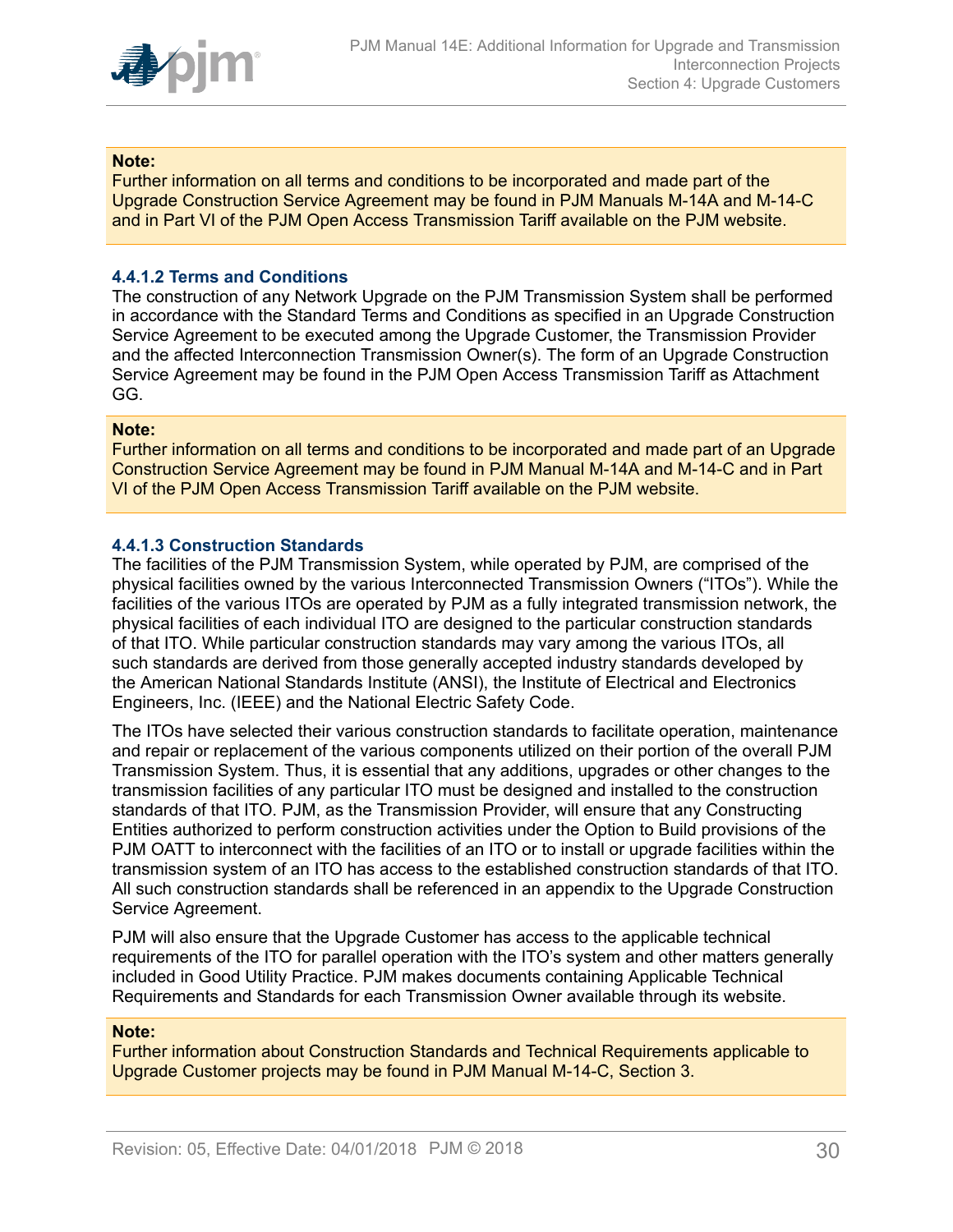

### <span id="page-30-0"></span>**4.4.1.4 Option to Build**

In the event that the Upgrade Customer and the Interconnected Transmission Owner are unable to agree upon the terms of an Upgrade Construction Service Agreement, the Upgrade Customer shall have the right, but not the obligation, to design and install all or any portion of the Transmission Owner Interconnection Facilities ("Option to Build").

#### **Note:**

Further information on all terms and conditions to be incorporated under the Option to Build provision may be found in PJM Manual M-14A and in Part VI of the PJM Open Access Transmission Tariff available on the PJM website.

#### <span id="page-30-1"></span>**4.4.2 Project Controls**

PJM believes that the effective use of project controls is essential to maintaining and monitoring cost and schedules during the construction phase of Network Upgrades. Thus, PJM has established project controls, concepts and tools to facilitate coordination of interconnection construction activities.

#### **Note:**

Further information about interconnection coordination project controls may be found in PJM Manual M-14C.

### <span id="page-30-2"></span>**4.4.3 Operational and Maintenance Requirements**

The Transmission Owner shall operate and maintain, or shall cause the operation and maintenance of, its facilities in a safe and reliable manner in accord with (i) the terms of the PJM Tariff (ii) Applicable Standards; (iii) applicable rules, procedures and protocols set forth in the Tariff and the Operating Agreement, as any or all may be amended from time to time; (iv) Applicable laws and Regulations, and (v) Good Utility Practice.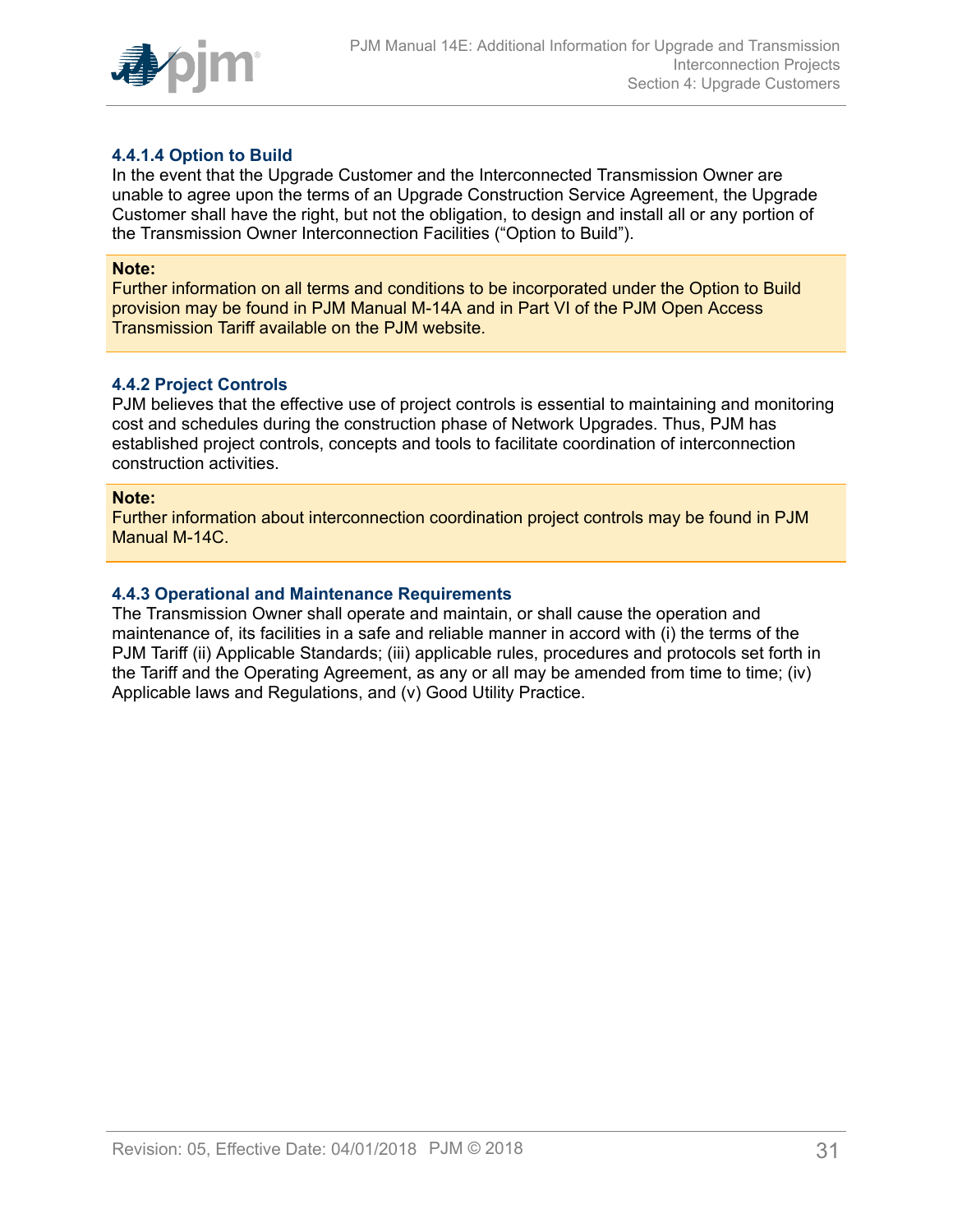

## <span id="page-31-0"></span>**Attachment A: HVDC Additional Study Requirements**

In addition to the studies normally required interconnection during the Facilities Study phase by PJM and the Interconnected Transmission Owner, several other studies are required among PJM, Interconnected Transmission Owner, and the Transmission Interconnection Customer to facilitate proper design of the HVDC facility. Though many of the studies listed below will be required by the project developer for proper design of the HVDC facilities, PJM and member Interconnected Transmission Owners require verification of the expected performance of the facilities being interconnected.

## <span id="page-31-1"></span>**A1. Proposed Merchant D.C. Transmission Facilities and Their Dynamic Characteristics**

The Transmission Interconnection Customer needs to provide to PJM proposed operating performance specifications, dynamics characteristics and models of the HVDC facilities as they become available, but no later than when the customer returns the System Impact Study Agreement. This would include but not limited to

- Proposed control modes (e.g. power control, power factor control)
- Proposed power modulation controls
- Expected recovery times after AC or DC side faults
- Proposed reactive compensation

## <span id="page-31-2"></span>**A2. Dynamic Performance Analysis**

This study assesses the dynamic performance of an HVDC project to disturbances on both the DC and AC system. It is typically performed using various simulation tools like PSS/E, EMTDC, EMTP, HYPERSIM, MATLAB/SimPower, etc. The dynamic performance is demonstrated by time domain analysis for a list of system disturbance cases generally based on applicable NERC, Regional, PJM and Interconnected Transmission Owner criteria that will include, but not limited to;

- DC side faults
- Energization of the Merchant D.C. Transmission Facilities
- DC facility step response
- Blocking and De-Blocking of the Merchant D.C. Transmission Facilities
- AC side faults (Temporary or Permanent, single phase or multi-phase) considering reclosing, breaker failure, delayed clearing, and loss and recovery performance of DC tie for faults near converter or inverter terminal.
- Tripping of generation or Switching of large loads in the proximity of DC terminal

Assessment of the dynamic performance will also include analysis of possible dynamic overvoltages/undervoltages on the AC network. In addition to the above listed phenomena, additional events to be studied, but not limited to

• Switching of HVDC facility's AC filters, bus voltage control devices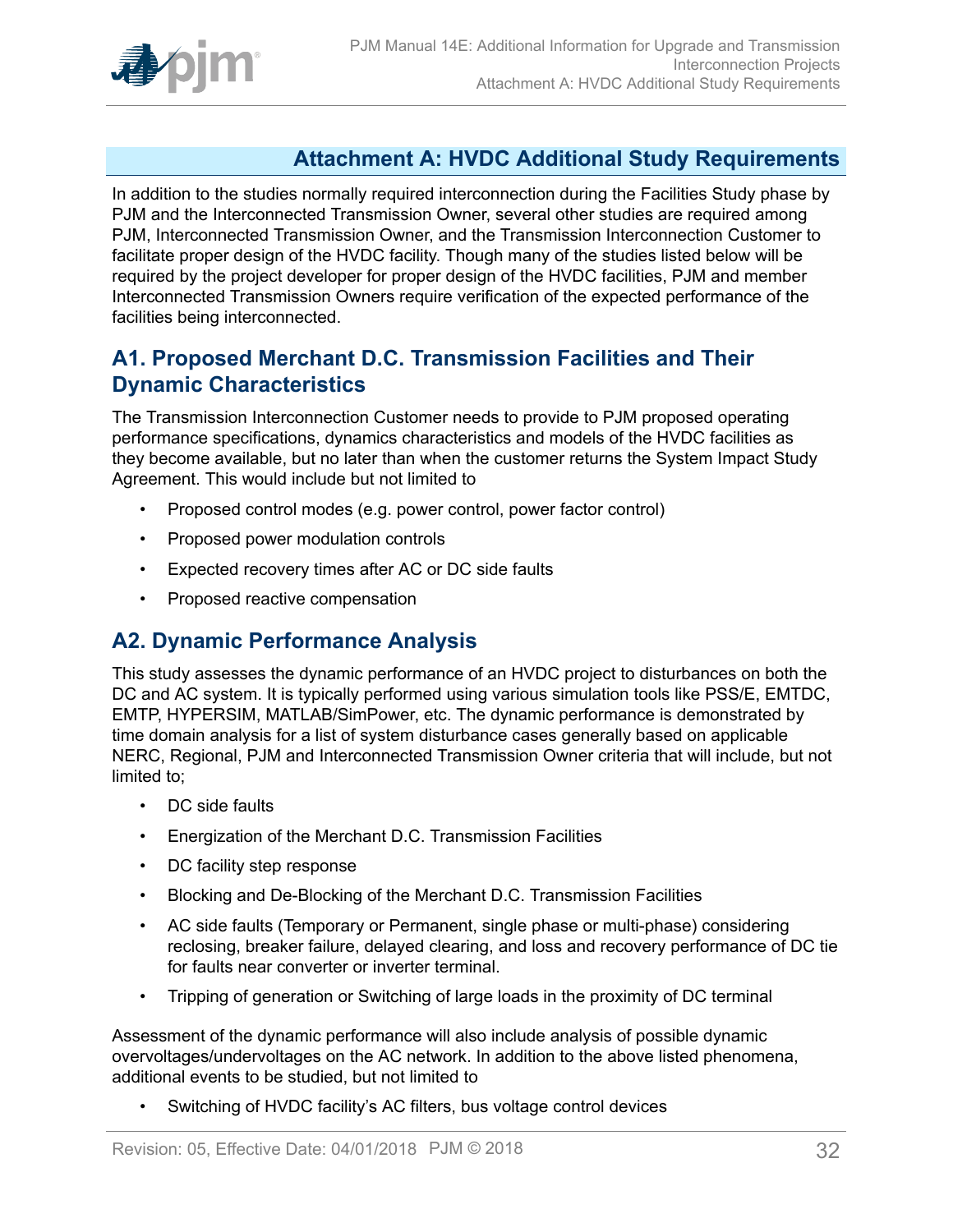

• Switching of nearby transformers, reactors, capacitor banks etc.

## <span id="page-32-0"></span>**A3. Sub-synchronous Torsional Analysis**

Torsional perturbations in a turbine-generator could cause modulations of the generator's rotor speed, which in turn could cause variations in the generator's terminal voltage. If an HVDC converter terminal is in the electrical proximity, this could cause variations in the DC side voltages and currents. Regulators within the DC terminal could respond to these changes, which in turn could cause changes in the machine's electrical torque. If this change in torque is out of phase with the change in speed, it could provide negative damping to the torsional vibrations amplifying their effects, which could damage the turbine-generator shaft.

The possibilities of torsional interactions between HVDC converter and the generator would depend on relative coupling between the two, their relative sizes, and the phase lag from perturbation in generator speed to the perturbation in generator electrical torque including the actions of the HVDC controls.

A screening study is performed to determine if there is any risk of torsional interactions over the entire range of expected operating conditions. If a risk of torsional interactions is identified, more detailed studies would be required to help design HVDC controls to minimize such a risk, and if necessary to design Torsional Protection for the generator at risk.

## <span id="page-32-1"></span>**A4. AC System Harmonic Analysis**

This study is to assess the impact of an HVDC project on the power quality of the local AC electrical system and to validate the suitability of the design of AC filters associated with the DC terminals over the range of operation of the facility. The study is performed to demonstrate that there will be no unacceptable harmonic impact of the AC system, and that the facility will meet performance criteria and standards on power quality. If necessary, mitigation solutions would be identified. IEEE Std. 519 will be used if no local utility standard is available.

## <span id="page-32-2"></span>**A5. Studies required by Interconnected Transmission Owner's FERC-715 report**

PJM and the affected Interconnected Transmission Owner will require verification of design and/ or expected performance of the proposed HVDC facilities to meet requirements as listed in the ITO's FERC-715 filing.

## <span id="page-32-3"></span>**A6. A.C. Ferro-Resonance Study**

PJM and/or the Interconnected Transmission Owner will evaluate the results of the ferroresonance study to be performed by the Transmission Interconnection Customer.

## <span id="page-32-4"></span>**A7. Power Line Carrier Filter Performance Verification**

PJM and/or the Interconnected Transmission Owner will evaluate the results of the power line carrier blocking filter design study to be performed by the Transmission Interconnection Customer.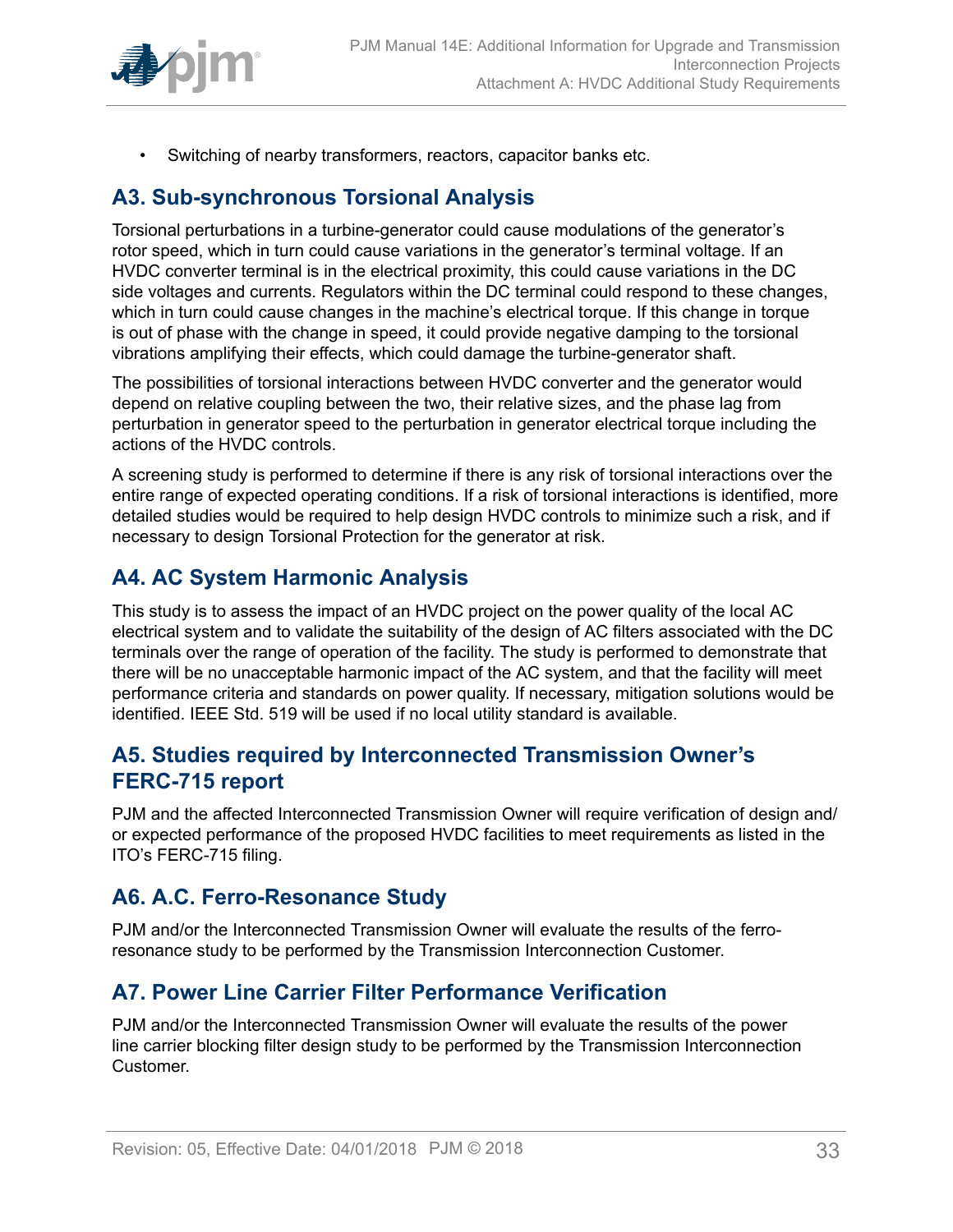

## <span id="page-33-0"></span>**A8. Field Investigation of Existing A.C. System Harmonic Content**

This study will measure and analyze the existing harmonics and negative phase sequence content at the Point of Interconnection between the Interconnected Transmission Owner and the Transmission Interconnection Customer's project.

## <span id="page-33-1"></span>**A9. Stability Analyses**

PJM and/or the Interconnected Transmission Owner will provide data listed in the table below to the Transmission Interconnection Customer. Information included in the table indicates the A.C. power system characteristics at the Point of Interconnection to be used in design of the project. Each converter terminal's Point of Interconnection shall be provided.

| <b>AC Network Parameter</b>                            | <b>Substation No.1</b> | <b>Substation No. 2</b> |
|--------------------------------------------------------|------------------------|-------------------------|
| Nominal AC Line Voltage                                | kV                     | kV                      |
| Base AC Voltage                                        | kV                     | kV                      |
| Normal Operating Line Voltage (range)                  | kV                     | kV                      |
| Maximum Steady State Line Voltage                      | kV                     | kV                      |
| Minimum Steady State Line Voltage                      | kV                     | kV                      |
| Negative Sequence Voltage During Normal Operation      | $\%$                   | $\frac{0}{0}$           |
| Nominal System Frequency                               | Hz                     | Hz                      |
| <b>Steady State Maximum Frequency</b>                  | Hz                     | Hz                      |
| <b>Steady State Minimum Frequency</b>                  | Hz                     | <b>Hz</b>               |
| Frequent Disturbance Frequency Deviation               | ±Hz                    | ±Hz                     |
| Infrequent Disturbance Frequency Deviation - 10 - 12 % | % Load Shedding        | % Load Shedding         |
| <b>Load Shedding</b>                                   | ±Hz                    | $±$ Hz                  |
| Infrequent Disturbance Frequency                       | $\geq HZ$              | $\geq HZ$               |
| Deviation - 50% Load Shedding                          |                        |                         |
| Maximum Phase Current Unbalance                        | $\frac{0}{0}$          | $\frac{0}{0}$           |
| <b>Maximum Short Circuit</b>                           | MVA, 3-PH              | MVA, 3-PH               |
|                                                        | MVA, 1-PH              | MVA, 1-PH               |
| <b>Ultimate Maximum Short Circuit</b>                  | MVA, 3-PH              | MVA, 3-PH               |
| Minimum Short Circuit                                  | MVA, 3-PH              | MVA, 3-PH               |
|                                                        | MVA, 1-PH              | MVA, 1-PH               |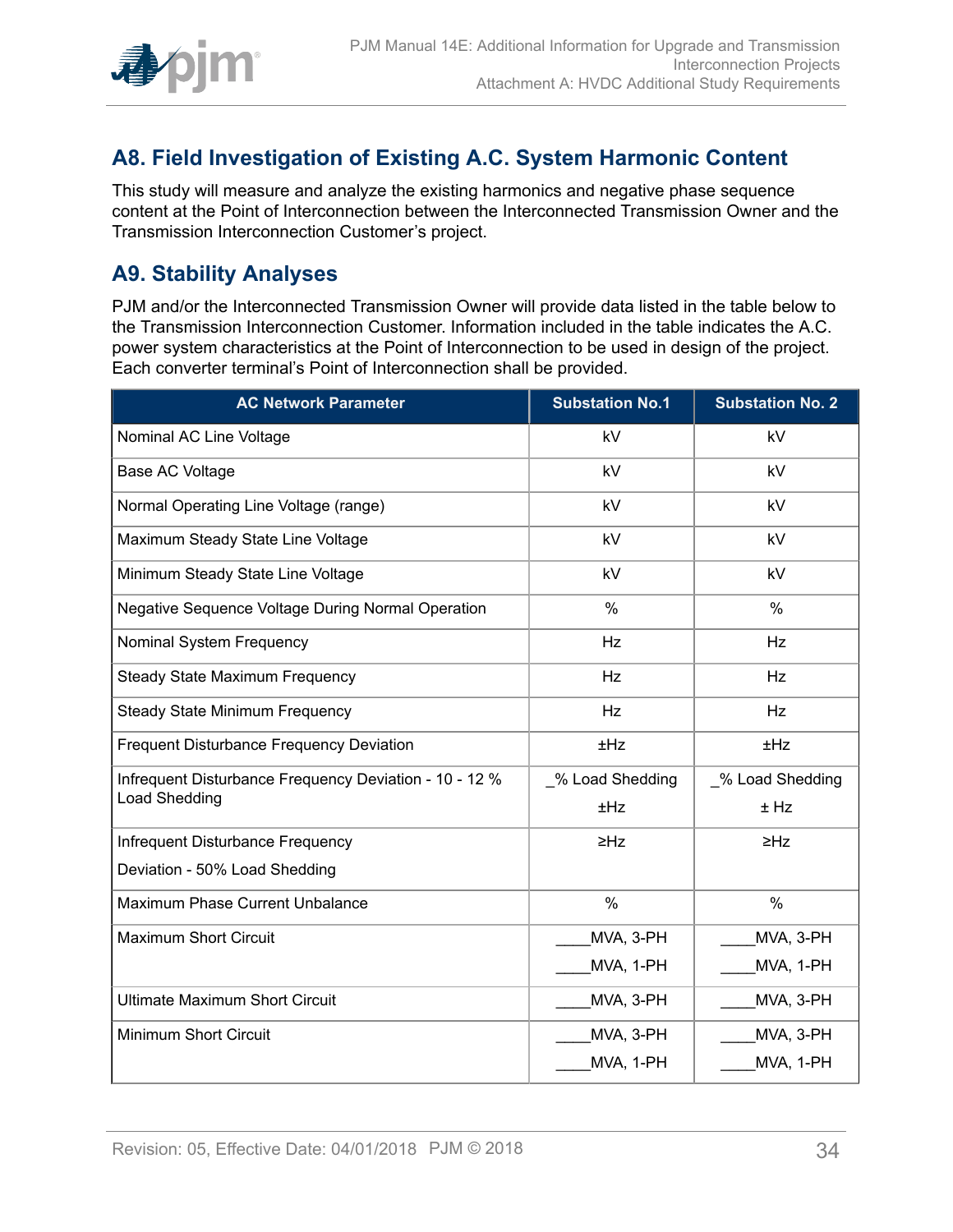

| <b>AC Network Parameter</b>                                  | <b>Substation No.1</b> | <b>Substation No. 2</b> |
|--------------------------------------------------------------|------------------------|-------------------------|
| Maximum Positive Sequence System Impedance (100<br>MVA base) | PU<br>+i               | PU<br>+i                |
| Maximum Zero Sequence System Impedance (100 MVA<br>base)     | PU<br>+i               | PU<br>+i                |
| Minimum Positive Sequence System Impedance (100 MVA<br>base) | PU<br>+i               | PU<br>+i                |
| Minimum Zero Sequence System Impedance (100 MVA<br>base)     | PU<br>+i               | PU<br>+i                |
| AC System Fault Clearing Time Normal                         | cycles                 | cycles                  |
| AC System Fault Clearing Time - Breaker Failure              | cycles                 | cycles                  |
| Automatic Reclosing Time(1-PHASE)                            | cycles                 | cycles                  |
| (3-PHASE) Instantaneous                                      | cycles                 | cycles                  |
| Delayed                                                      | cycles                 | cycles                  |
| Switchyard Equipment BIL (LIWL)                              | kV                     | kV                      |
| Switchyard Equipment SIL (SIWL)                              | kV                     | kV                      |

Table 1 - AC Power System Characteristics at the Point of Interconnection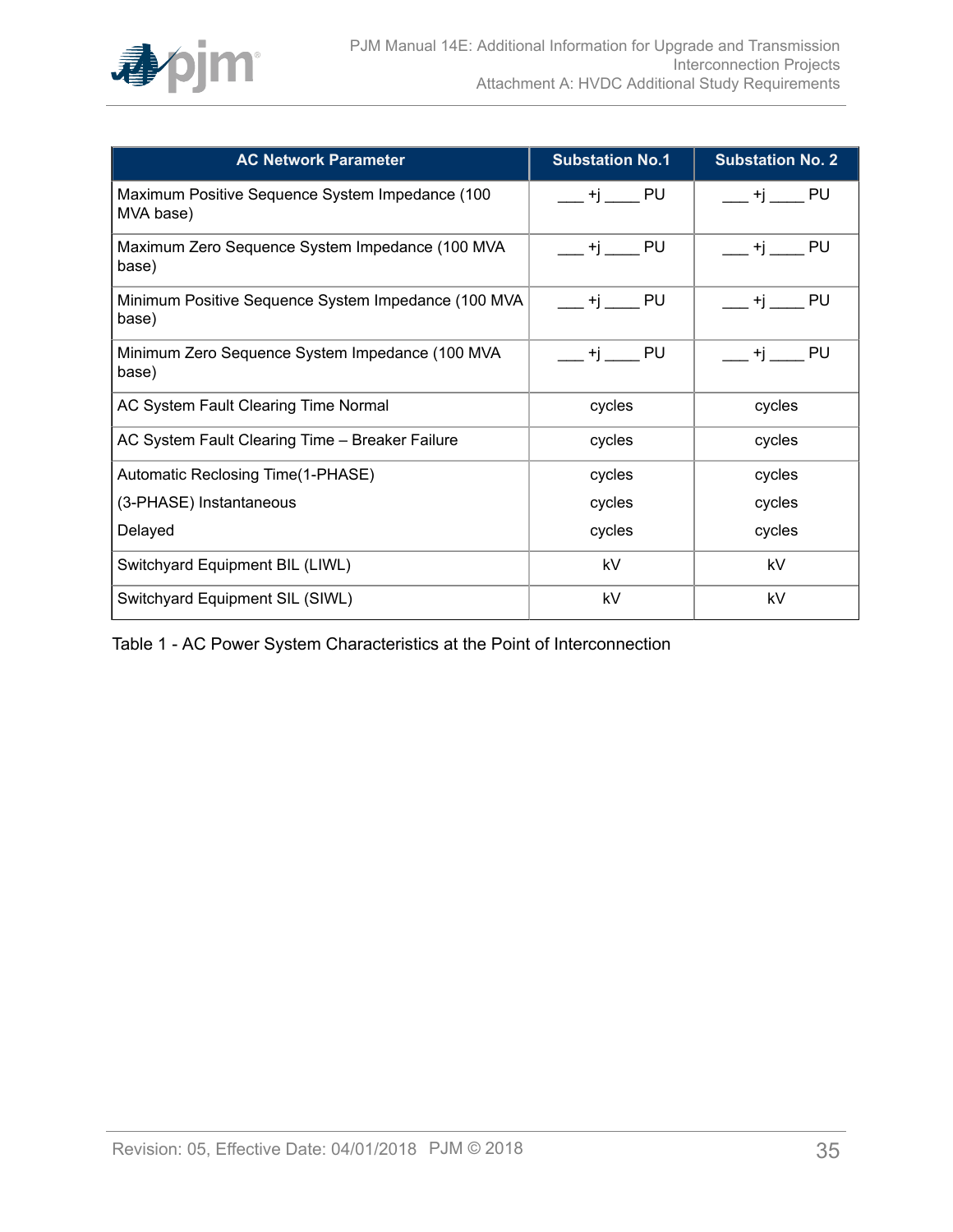

## <span id="page-35-0"></span>**Attachment B: Transmision Injection Rights and Transmission Withdrawal Rights**

## <span id="page-35-1"></span>**B1. Summary of Transmission Injection Rights (TIRs) and Transmission Withdrawal Rights (TWRs)**

The assignment of TIRs and TWRs associated with new Merchant D.C. Transmission Facilities or Controllable A.C. Transmission Facilities will be made in accordance with the PJM Tariff and may depend upon the capabilities of the facilities and upgrades necessary to accommodate other New Service Requests**.** TIRs and TWRs are defined in PJM Tariff section 232**.**

The holder of TIRs is entitled to schedule capacity and/or energy on the associated Merchant D.C. Transmission Facilities or Controllable A.C. Transmission Facilities for injection into the PJM Transmission System at the defined Point of Interconnection between the Merchant D.C. Transmission Facilities or Controllable A.C. Transmission Facilities and the PJM Transmission System. TWRs entitle the holder to schedule energy on the associated Merchant Transmission Facilities to be withdrawn from the PJM Transmission System at the defined Point of Interconnection between the Merchant D.C. Transmission Facilities or Controllable A.C. Transmission Facilities and the PJM Transmission System. This capability to inject capacity/ energy at a defined Point of Interconnection with the PJM Transmission System is directly comparable to the capability of generation facilities to inject capacity/energy into the PJM Transmission System. Similarly, the capability to withdraw capacity/energy at a defined Point of Interconnection with the PJM Transmission System is directly comparable to the capability of load to withdraw capacity/energy from the PJM Transmission System.

TIRs and TWRs are available to developers of Merchant D.C. Transmission Facilities or Controllable A.C. Transmission Facilities only if the Transmission Interconnection Customer has elected, pursuant to the PJM Tariff, to receive Transmission Injection Rights and Transmission Withdrawal Rights in lieu of Incremental Deliverability Rights, Incremental Auction Revenue Rights, and Incremental Available Transfer Capability Revenue Rights. The holder of TIRs and TWRs for Merchant D.C. Transmission Facilities and/or Controllable A.C. Transmission Facilities that interconnect with the PJM Transmission System and with a control area outside the combined PJM Region shall be entitled to receive Transmission Injection Rights and/or Transmission Withdrawal Rights at each terminal where such Merchant D.C. Transmission Facilities and/or Controllable A.C. Transmission Facilities interconnect with the PJM Transmission System. The MW value of TIRs requested and/or held at one terminal of Merchant D.C. Transmission Facilities or Controllable Merchant A.C. Transmission facilities shall be the net of all losses on the facility. The value of TWRs requested and/or held shall be the actual MW value to be withdrawn.

A Transmission Interconnection Customer may hold TIRs and TWRs simultaneously at the same terminal on the PJM Transmission System, subject to PJM evaluation and approval. However, neither the aggregate TIRs nor the aggregate TWRs held at a terminal may exceed the Nominal Rated Capability (as defined in the PJM Tariff) of the interconnected Merchant D.C. Transmission Facilities and/or Controllable A.C. Merchant Transmission Facilities, as stated in the associated Interconnection Service Agreement.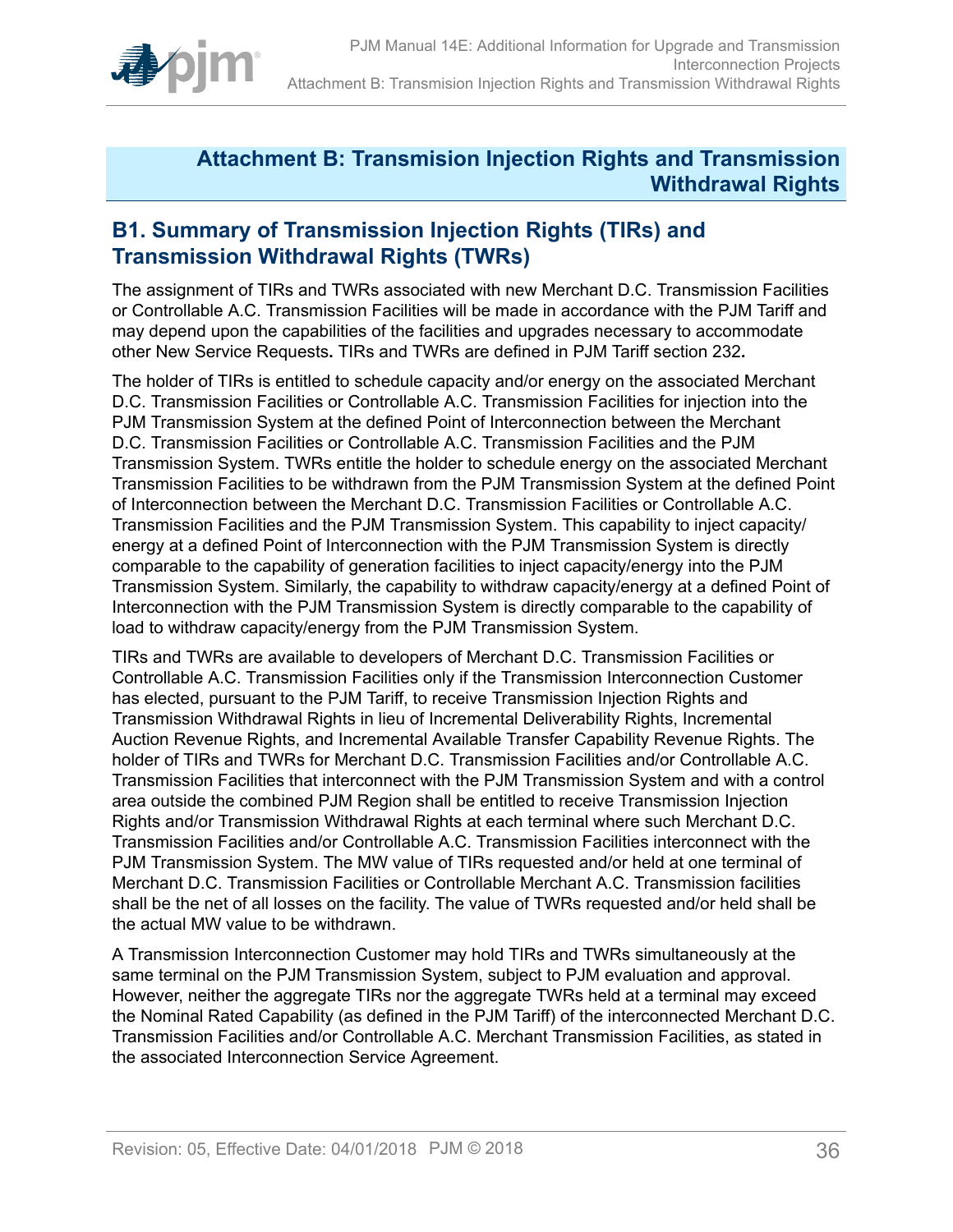

Subject to the terms of the PJM Tariff, TIRs and/or TWRs received by a party shall be effective for the life of the associated Merchant D.C. Transmission Facilities and/or Controllable A.C. Merchant Transmission Facilities.

No TIRs or TWRs shall be received by a party with respect to transmission investment that is included in the rate base of a public utility and on which a regulated return is earned.

TIRs and/or TWRs may be sold or otherwise transferred subject to compliance with such procedures as PJM may establish regarding such transfer and required notice to PJM of use of such rights after the transfer. The transfer of TIRs or of TWRs shall not itself extend the time periods set forth in the PJM Tariff regarding loss of such rights.

## <span id="page-36-0"></span>**B2. Procedure to Determine Transmission Injection Rights (TIRs) and Transmission Withdrawal Rights (TWRs)**

Transmission Injection Rights (TIRs) are the rights to inject capacity and/or energy into the Transmission System at a Point of Interconnection of a Merchant D.C. Transmission Facilities and/or Controllable A.C. Merchant Transmission Facilities with the Transmission System. TIRs are determined through the use of industry power flow software and analytical techniques to be the amount of capacity and/or energy that can be reliably accommodated for injection into the Transmission System at the Point of Interconnection. The studies to determine Capacity (Firm) TIRs are conducted under the same reliability criteria as studies for projects requesting Capacity Interconnection Rights and RTEP baseline studies. Studies to determine Energy (Non-Firm) TIRs are conducted under the same reliability criteria as studies for projects requesting only Energy Resource Status and RTEP baseline studies.

Transmission Withdrawal Rights (TWRs) are the rights to withdraw capacity and/or energy from the Transmission System at a Point of Interconnection of a Merchant D.C. Transmission Facilities and/or Controllable A.C. Merchant Transmission Facilities with the Transmission System. TWRs are determined through the use of industry power flow software and analytical techniques to be the amount of capacity and/or energy that can be reliably accommodated for withdrawal from the Transmission System at the Point of Interconnection. The studies to determine Firm and Non-Firm TWRs are conducted under the same reliability criteria as applied in the RTEP baseline studies.

PJM shall include in the System Impact Study an evaluation of the feasibility of the Transmission Injection Rights and the Transmission Withdrawal Rights (including the quantity of each type of such rights) requested by the Transmission Interconnection Customer at the terminal(s) where the pertinent Merchant D.C. Transmission Facilities and/or Controllable A.C. Merchant Transmission Facilities interconnect with the PJM Transmission System. Such rights shall become available to the Transmission Interconnection Customer pursuant to the Interconnection Service Agreement and upon commencement of Interconnection Service thereunder.

## <span id="page-36-1"></span>**B3. Transmission Service Rate for TWR**

There are two components to transmission service requirements to deliver transactions out of PJM over Merchant D.C. Transmission Facilities.

• Subscription for transmission service over Merchant D.C Transmission Facilities.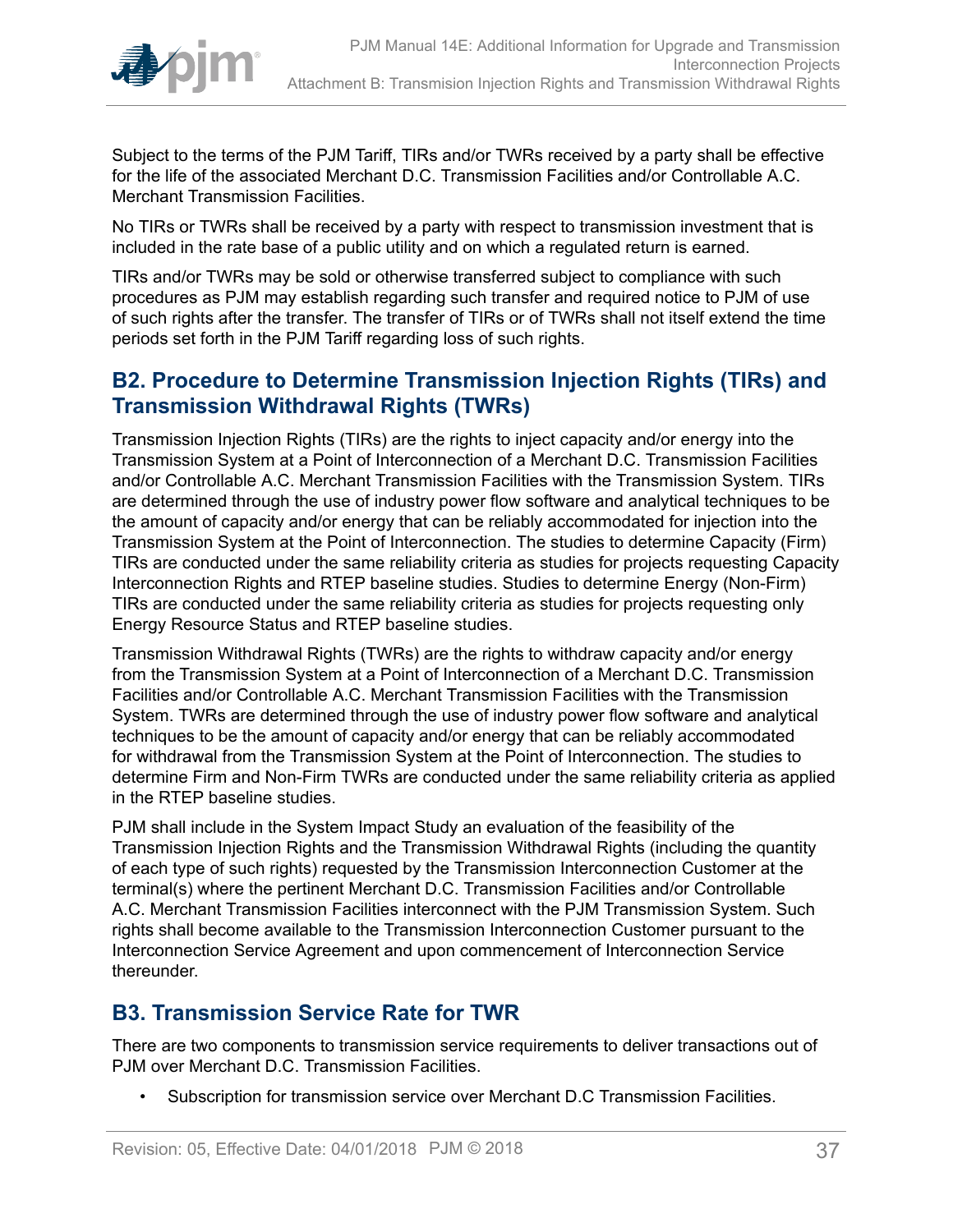

Assuming that the HVDC facility has elected TIRs and TWRs instead of possible incremental rights, 'transmission service' over the facility would be obtained and scheduled according to the subscription for service over the HVDC facility, regardless of which RTO retains operational control of the Merchant D.C. Transmission Facilities.

• Transmission service from the source(s) in PJM to the HVDC terminal in PJM.

The Transmission Interconnection Customer can choose either Point-To-Point Transmission Service or Network Integration Transmission Service, depending on their respective circumstances. Only Point-To-Point Transmission Service is available for service to non-designated loads. The only exception that provides for use of Network Integration Transmission Service is for a Network Customer that requests transmission service for load outside of PJM and elects to include its entire load as Network Load for all purposes.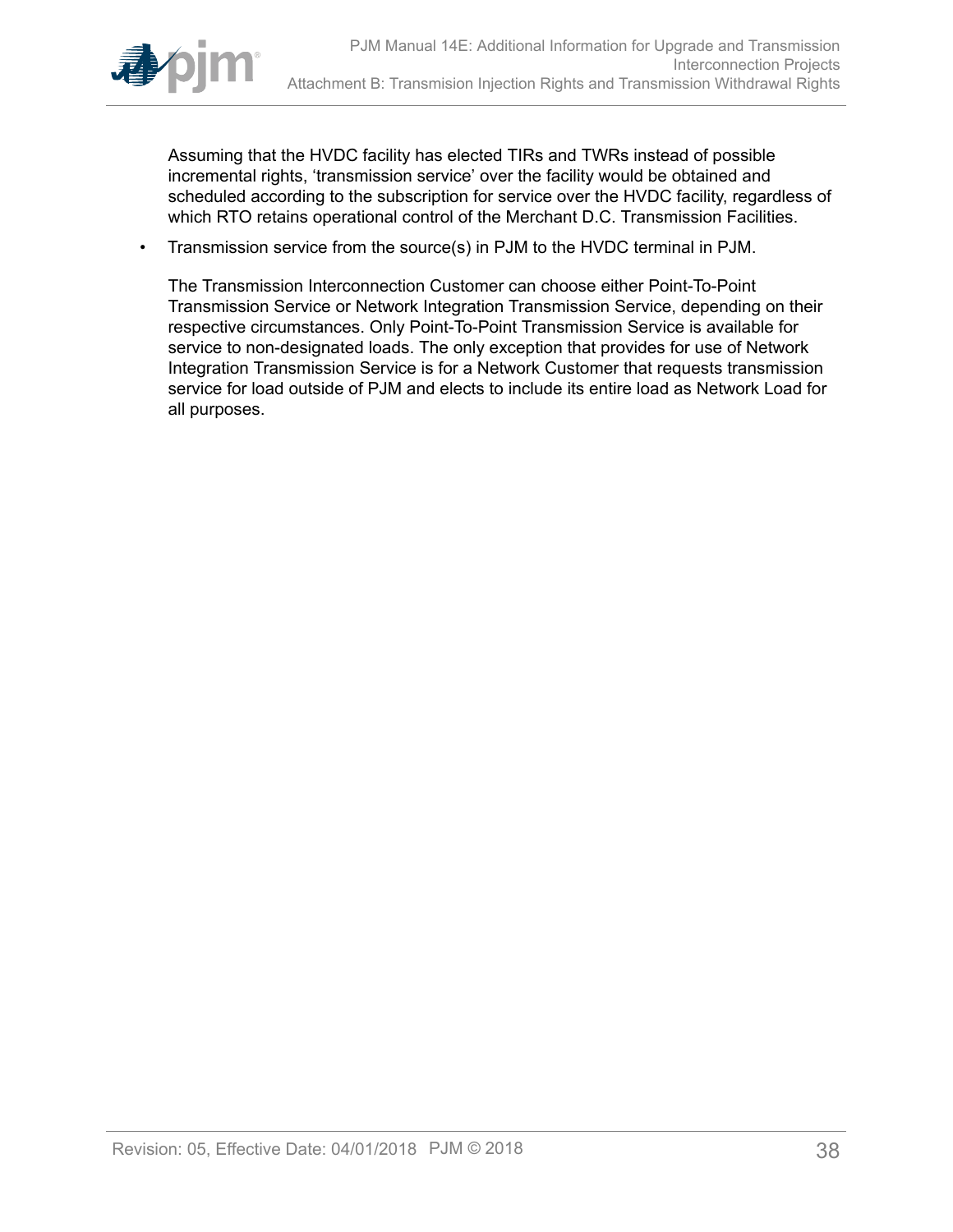

## <span id="page-38-0"></span>**Attachment C: Incremental Available Transfer Capability Revenue Rights**

## <span id="page-38-1"></span>**C1. Incremental Available Transfer Capability Revenue Rights**

Available Transfer Capability (ATC) represents the amount of energy above "base case" conditions that can be transferred reliably from one Control Area to another over all transmission facilities without violating any pre- or post-contingency criteria for the facilities in the PJM Region under the specified system conditions. ATC of a particular path is an approximate indication of the anticipated transmission transfer capability remaining on the transmission network that could be scheduled for further energy transfers relative to the designated path under the conditions studied. PJM posts firm and non-firm ATC projections on its OASIS for interfaces between the PJM Region – including all PJM TOA and PJM West TOA signatories – and neighboring Control Areas.

The addition of Merchant Transmission Facilities (and the additional transmission enhancements that may be required to accommodate the Merchant Transmission Facilities), Merchant Network Upgrades, or Network Upgrades may create additional, incremental ATC. Incremental Available Transfer Capability Revenue Rights are the rights to revenues that are derived from incremental Available Transfer Capability created by the addition of a Merchant Transmission Facilities or a new transmission facility or upgrade resulting from the accommodation of an Interconnection Request(s) or Upgrade Request pursuant to Part IV and Part VI of the PJM Tariff. IATCRRs are defined in PJM Tariff Section 233. A Transmission Interconnection Customer proposing Merchant Transmission Facilities may elect to receive Incremental Available Transfer Capability Revenue Rights as part of the set of rights available in lieu of TIRs and TWRs.

A New Services Customer may request PJM to provide a non-binding estimate in the Facilities Study of the Incremental Available Transfer Capability Revenue Rights associated with the Merchant Transmission Facilities or with the required facilities or upgrades for which the New Services Customer has cost responsibility. The ultimate assignment of Incremental Available Transfer Capability Revenue Rights associated with the Merchant Transmission Facilities or with the required facilities or upgrades for which the New Services Customer has cost responsibility will be made pursuant to the process set forth in the PJM Tariff.

Incremental Available Transfer Capability Revenue Rights received by a New Services Customer shall be effective for thirty (30) years from commencement of Interconnection Service for such customer/developer or the life of the pertinent facility or upgrade, whichever is shorter, subject to any subsequent pro-rata reallocations of all Available Transfer Capability Revenue rights (including Incremental Available Transfer Capability Revenue Rights).

No Incremental Available Transfer Capability Revenue Rights shall be received by a New Services Customer with respect to transmission investment that is included in the rate base of a public utility and on which a regulated return is earned.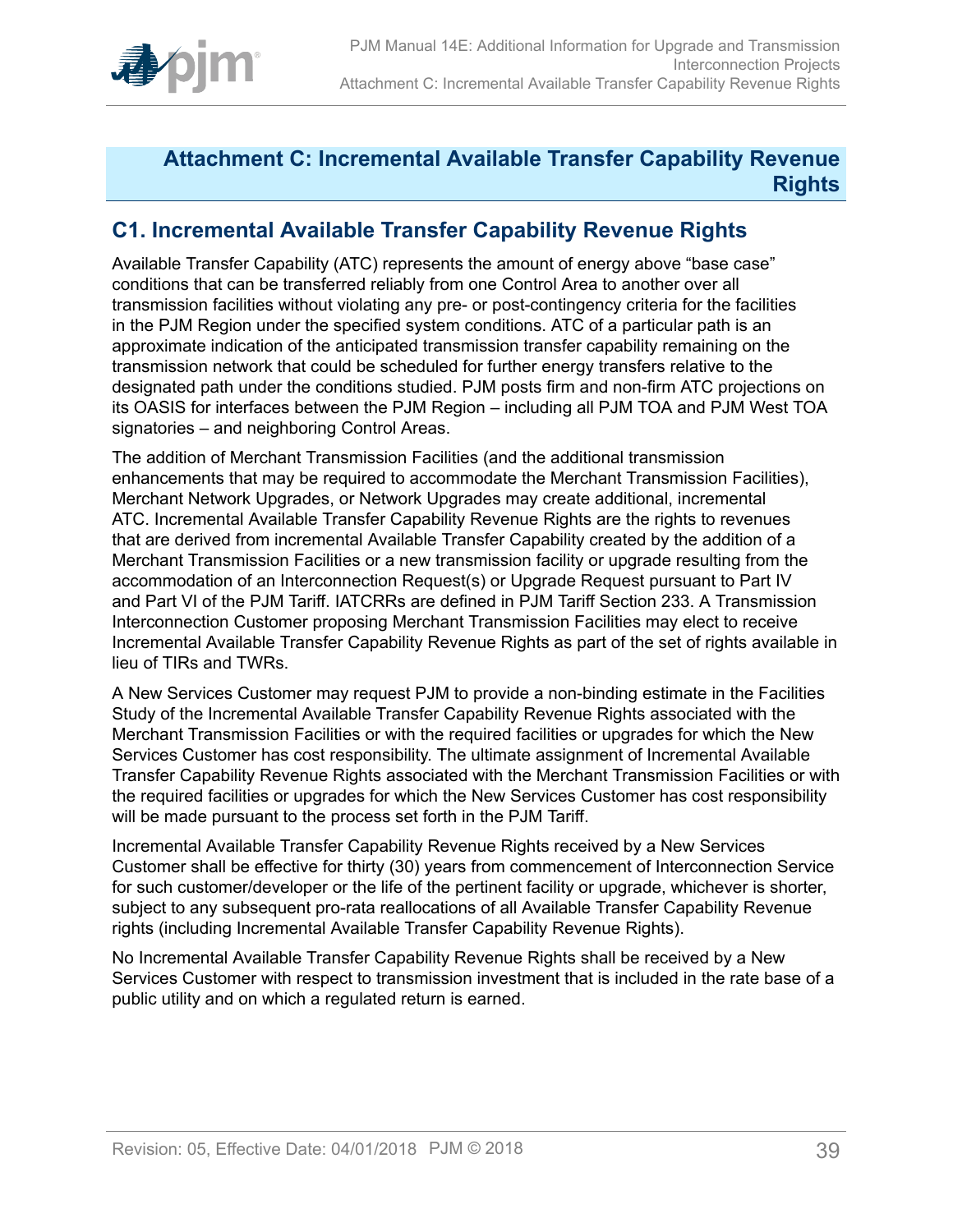

## <span id="page-39-0"></span>**C2. Procedure to Determine Incremental Available Transfer Capability Revenue Rights (IATCRRs)**

Available Transfer Capability Revenue Rights (ATCRRs) are the rights of a Transmission Owner to the revenues for Available Transfer Capability made possible by the Transmission Facilities installed by the Transmission Owner. Incremental ATCRRs are those additional ATCRRs, not previously feasible, created by the addition of Merchant Transmission Facilities, or a new transmission facility or upgrade resulting from the accommodation of a New Service Request. The incremental ATCRRs are determined to be the difference between the ATCRRs that are available after the installation of the additional Merchant Transmission Facilities, Merchant Network Upgrades, or Network Upgrades and the ATCRRs that were available immediately prior to the installation of the additional transmission facilities. The incremental ATC created by the addition of these new facilities are determined through the use of industry power flow software and analytical techniques. The studies to determine the incremental ATC are conducted under the same reliability criteria as applied in the RTEP baseline studies.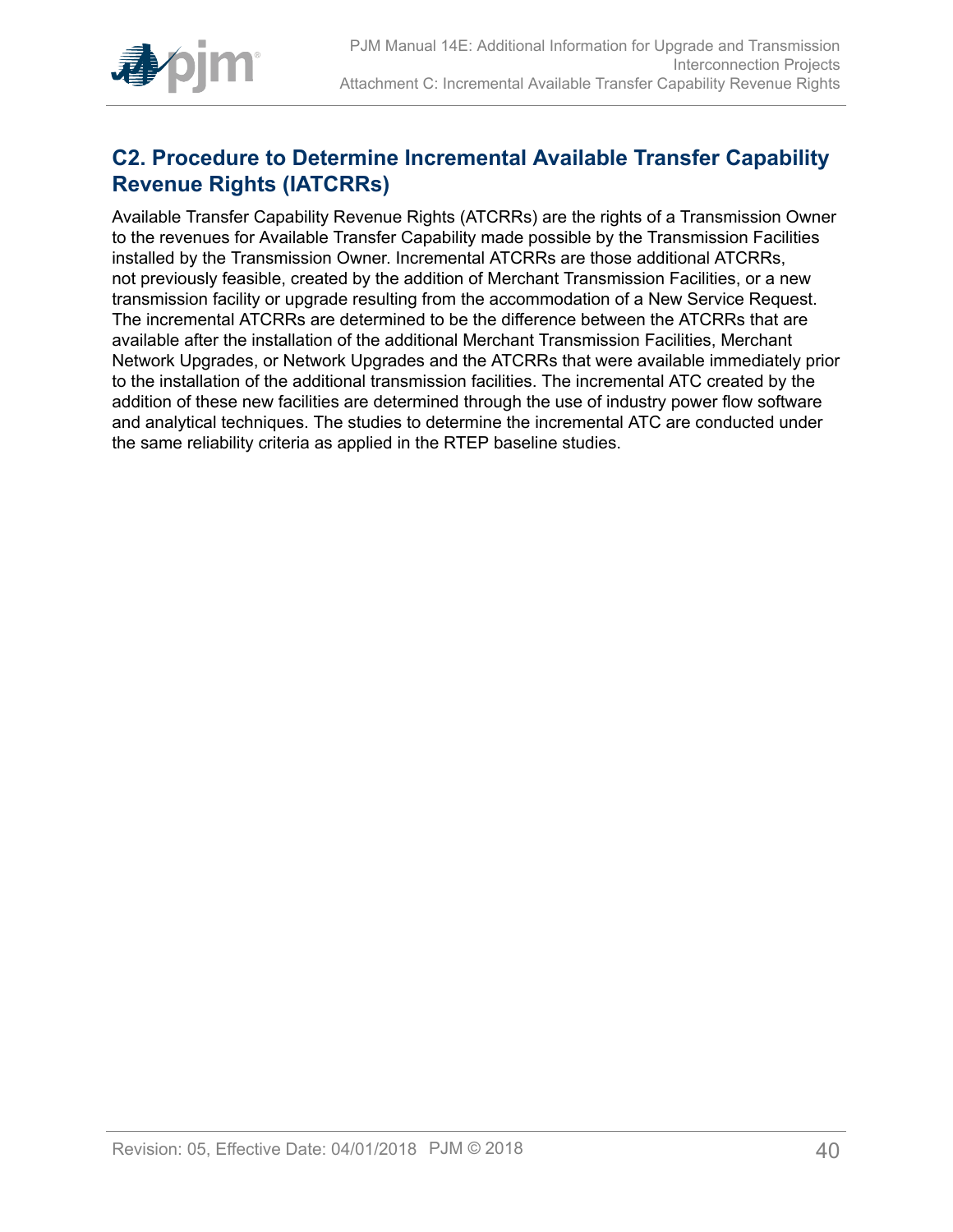

## <span id="page-40-0"></span>**Attachment D: Incremental Auction Revenue Rights**

## <span id="page-40-1"></span>**D1. Incremental Auction Revenue Rights**

Incremental Auction Revenue Rights are the additional Auction Revenue Rights, not previously feasible, created by the addition of Merchant Transmission Facilities, Merchant Network Upgrade, or a new Network Upgrade resulting from the accommodation of a New Service Request pursuant to Part IV or Part VI of the PJM Tariff. IARRs are defined in PJM Tariff section 231.

No Incremental Auction Revenue Rights shall be received by New Service Customer with respect to transmission investment that is included in the rate base of a public utility and on which a regulated return is earned.

### <span id="page-40-2"></span>**D1.1. Interconnection Customers**

The Interconnection Customer may request PJM to provide a non-binding estimate in the Facilities Study of the Incremental Auction Revenue Rights associated with the Merchant Transmission Facilities, Merchant Network Upgrades, or new Network Upgrades for which the Interconnection Customer has cost responsibility on up to three (3) pairs of point-to-point combinations. The ultimate assignment of Incremental Auction Revenue rights associated with the new Merchant Transmission Facilities, Merchant Network Upgrades, or with the Network Upgrades for which the Interconnection Customer has cost responsibility will be made pursuant to the allocation process set forth in the PJM Tariff and may depend upon the point-to-point combination requests and cost responsibilities of other Interconnection Customers requesting interconnection under Part IV of the PJM Tariff.

Incremental Auction Revenue Rights are available to developers of Merchant D.C. Transmission Facilities and/or Controllable Merchant A.C. Transmission Facilities only if the developer has elected, pursuant to the PJM Tariff, to receive Incremental Auction Revenue Rights, Incremental Deliverability Rights and Incremental Available Transfer Capability Revenue Rights in lieu of Transmission Injection Rights and/or Transmission Withdrawal Rights.

### <span id="page-40-3"></span>**D1.2. Upgrade Customers**

Incremental Auction Revenue Rights are the additional Auction Revenue Rights, not previously feasible. An Upgrade Customer requesting IARRs per Section 7.8 of the Appendix to Tariff Attachment K requests PJM to determine the upgrades necessary to create the requested incremental ARR financial rights requested. As described in section 4 of this manual, the maximum level to be awarded of the IARRs is 100% of requested amount, and the minimum level to be awarded is 80% of the IARRs requested. Additional information can be found on the PJM website at [http://www.pjm.com/~/media/planning/pjm-iarr-analysis.ashx.](http://www.pjm.com/~/media/planning/pjm-iarr-analysis.ashx)

## <span id="page-40-4"></span>**D2. Procedure to Determine Incremental Auction Revenue Rights (IARRs)**

Auction Revenue Rights (ARRs) are the rights of an ARR holder to an appropriate portion of the revenues from the annual FTR Auction. Incremental ARRs are those additional ARRs, not previously simultaneously feasible, created by the addition of Merchant Transmission Facilities, Merchant Network Upgrades, or new Network Upgrades resulting from the accommodation of a New Service Request. The Incremental ARRs are determined to be the difference between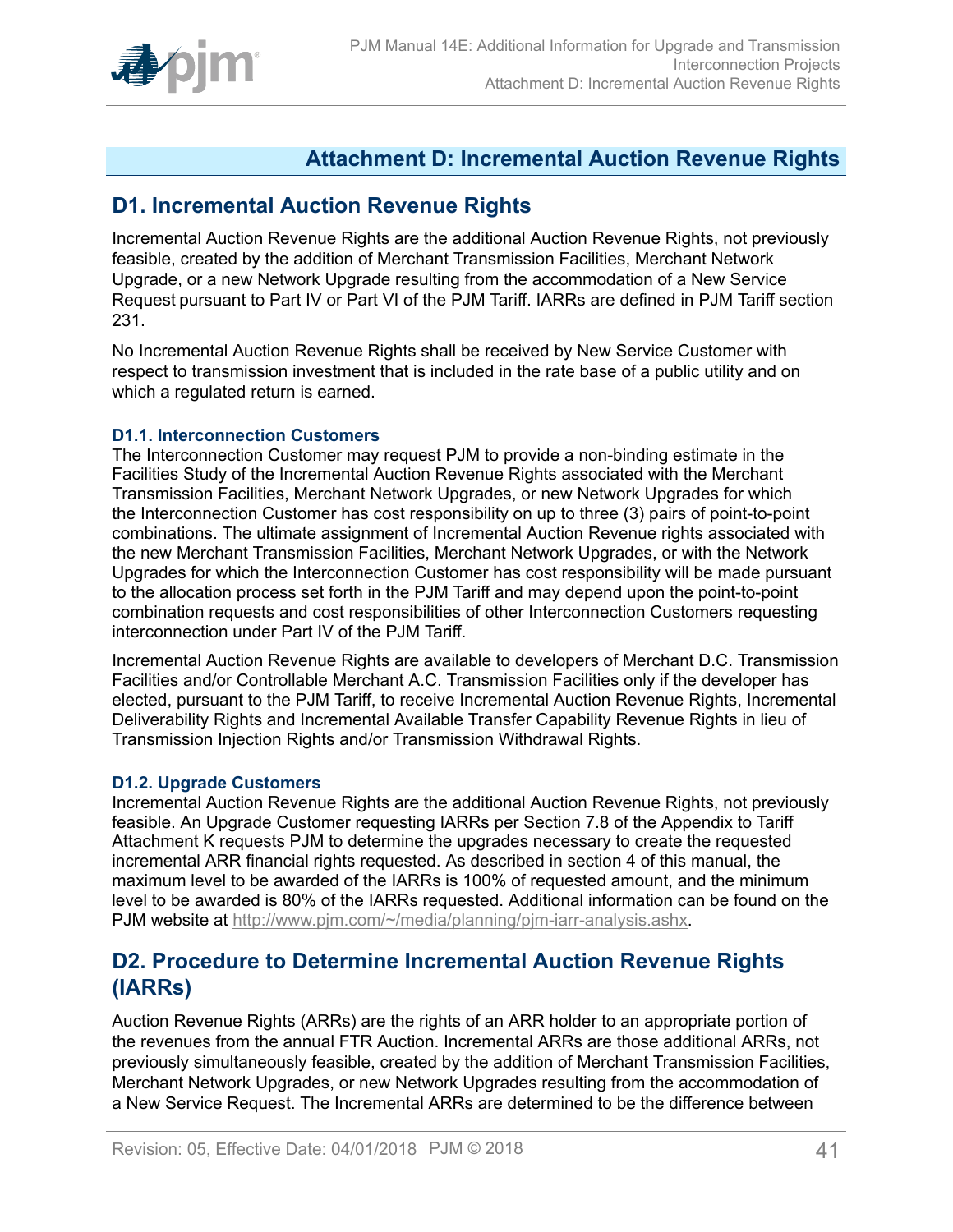

the ARRs available after the installation of the additional transmission facilities and the ARRs available immediately prior to the installation of the additional transmission facilities. The Incremental ARRs created by the addition of Merchant Transmission Facilities, Merchant Network Upgrades, or Network Upgrades are determined through the use of industry power flow software and analytical techniques. The studies to determine the Incremental ARRs are conducted under the same reliability criteria as Energy Resources and baselines.

#### **Note:**

Further information about the request and allocation process for FTRs and ARRs may be found in PJM Manual M-06 "Financial Transmission Rights" available on the PJM website.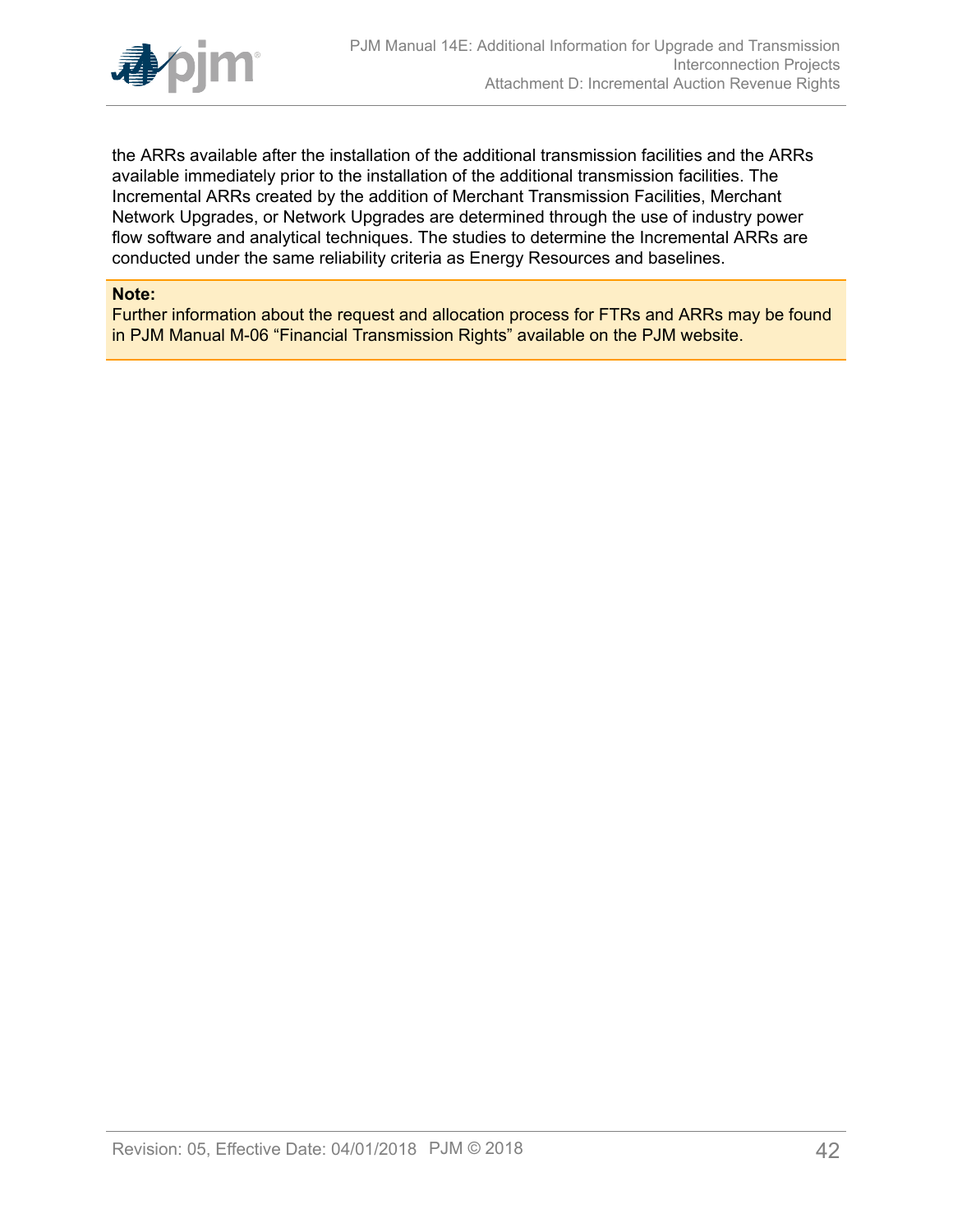

## <span id="page-42-0"></span>**Attachment E: Incremental Deliverability Rights**

## <span id="page-42-1"></span>**E1. Incremental Deliverability Rights**

Incremental Deliverability Rights are the rights to the incremental ability, resulting from the addition of a Merchant Transmission Facilities or Merchant Network Upgrades, to inject capacity and energy at a point on the Transmission System, such that the injection satisfies the deliverability<sup>1</sup> requirements of a Capacity Resource. IDRs are defined in PJM Tariff section 235.

A Transmission Interconnection Customer shall be entitled to receive the Incremental Deliverability Rights associated with its Merchant Transmission Facilities or Merchant Network Upgrades as determined in accordance with the PJM Tariff, provided, however, that a Transmission Interconnection Customer that proposes to interconnect Merchant D.C. Transmission Facilities and/or Controllable Merchant A.C. Transmission Facilities that connect the Transmission System with another control area outside the PJM Region shall be entitled to Incremental Deliverability Rights associated with such Merchant D.C. Transmission Facilities and/or Controllable Merchant A.C. Transmission Facilities only if the Transmission Interconnection Customer has elected to receive Incremental Deliverability Rights, Incremental Auction Revenue Rights and Incremental Available Transfer Capability Revenue Rights in lieu of Transmission Injection Rights and/or Transmission Withdrawal Rights.

Incremental Deliverability Rights assigned to a Transmission Interconnection Customer shall be effective until one year after the commencement of Interconnection Service.

No Incremental Deliverability Rights shall be received by a Transmission Interconnection Customer with respect to transmission investment that is included in the rate base of a public utility and on which a regulated rate of return is earned.

## <span id="page-42-2"></span>**E2. Procedure to Determine Incremental Deliverability Rights (IDRs)**

Deliverability Rights are the rights to inject capacity and energy at a point on the Transmission System, such that the injection satisfies the deliverability requirements of a Capacity Resource. Incremental Deliverability Rights (IDRs) are the additional reliable injection capability at that same point on the Transmission System created by the addition of Merchant Transmission Facilities or Merchant Network Upgrades. IDRs represent the additional Deliverability Capability created by the addition of Merchant Transmission Facilities or Merchant Network Upgrades resulting from the accommodation of the Transmission Interconnection Request or Upgrade Request. The IDRs are determined to be the difference between the Deliverability Capability available at that point after the installation of the additional transmission facilities and the Deliverability Capability available at that point immediately prior to the installation of the additional transmission facilities.

PJM shall include in the System Impact Study a determination of the IDRs associated with the Transmission Interconnection Customer's Merchant Transmission Facilities or Merchant Network Upgrades. PJM shall post on its OASIS the IDRs that it assigns to the Transmission

 $1$  Deliverability is the determination that the aggregate of regional capacity resources can be utilized to deliver energy to the aggregate of regional load consistent with the requirements of the Reliability Principles and Standards of the applicable regional reliability council.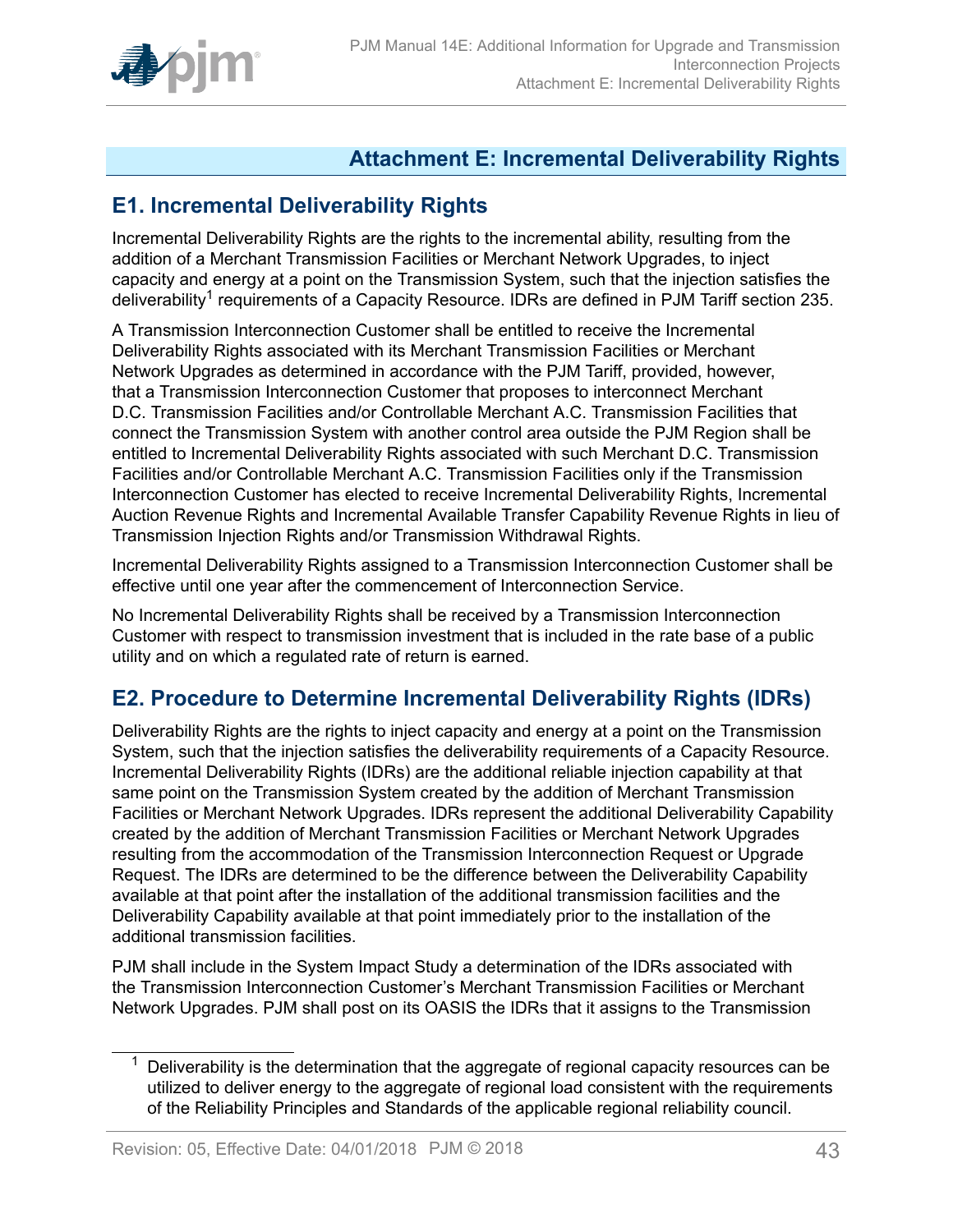

Interconnection Customer. The IDRs created by the addition of Merchant Transmission Facilities or Merchant Network Upgrades are determined through the use of industry power flow software and analytical techniques. The studies to determine the IDRs are conducted under the same reliability criteria as studies for projects requesting Capacity Status and RTEP baseline studies.

#### **Note:**

Refer to Manual 14-B for a full description of the deliverability testing methodology.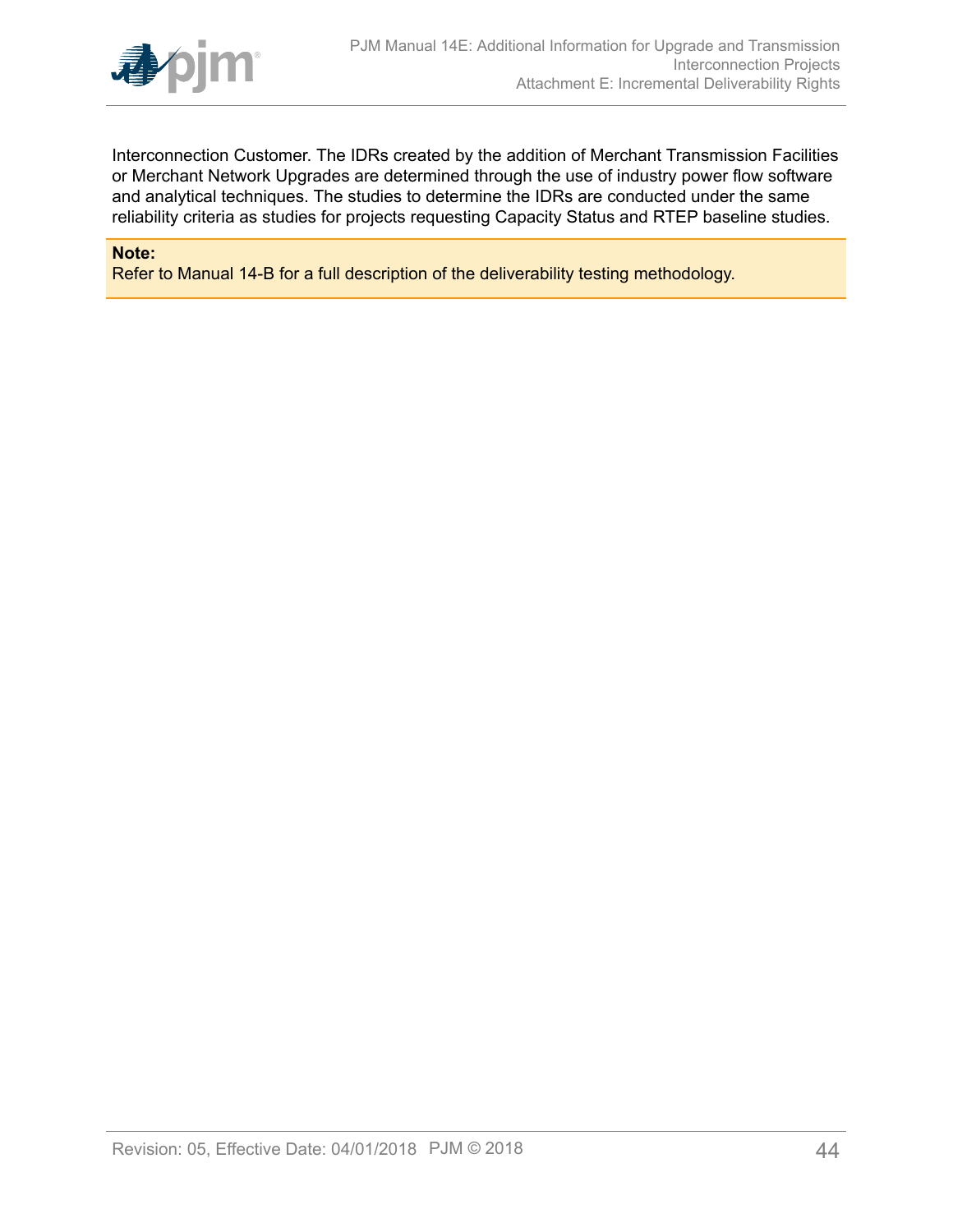

## <span id="page-44-0"></span>**Attachment F: Incremental Capacity Transfer Rights and Qualified Transmission Upgrades**

## <span id="page-44-1"></span>**F1. General ICTR Information**

Incremental Capacity Transfer Rights (ICTRs) are allocated to a New Service Customer obligated to fund a transmission facility or upgrade through a rate or charge specific to such facility or upgrade, to the extent such upgrade or facility increases the import capability into an LDA. ICTRs are described in PJM Tariff section 234. Such Incremental Capacity Transfer Rights allocation is based on the incremental increase in import capability across a Locational Constraint that is caused by the transmission facility upgrade. Incremental Capacity Transfer Rights will be effective for thirty years or the life of the facility, upgrade or advancement, whichever is less. Under conditions when the internal resources cleared in the LDA are high, the total amount of Capacity Transfer Rights is limited. The Incremental Capacity Transfer Rights will be limited to the total amount of Capacity Transfer Rights. If a customer funds advancement of a network transmission upgrade, the customer will receive Incremental CTRs for the years the upgrade is advanced based on the incremental CETL into a constrained LDA as certified by PJM.

A Qualified Transmission Upgrade (QTU) is a proposed project in the queue that if constructed would produce ICTRs. A QTU allows for a New Service Customer to determine in the BRA if the proposed project will provide a revenue stream prior to committing to construct the upgrade. Once constructed and placed into service, the QTU will be awarded ICTRs.

## <span id="page-44-2"></span>**F2. Procedure to Determine ICTRs**

A New Service Customer wishing to request ICTRs must provide PJM with three Load Deliverability Areas to determine the rights. Once submitted, PJM will provide the amount of rights that will be received in the System Impact Study.

Participants must request PJM to certify the Incremental CTRs into the constrained LDAs modeled in RPM at least 90 days prior to the Base Residual Auction. PJM will certify the Incremental CTRs into the constrained LDA at least 45 days prior to the Base Residual Auction. For LDAs in which the RPM Auctions for such Delivery Year result in a positive average weighted Locational Price Adder with respect to the immediate higher level LDA, the holder of a Participant-Funded ICTR into such LDA shall receive a payment equal to (i) average weighted Locational Price Adder for the LDA into which the associated facility or upgrade increased import capability, multiplied by (ii) MW amount of ICTRs allocated to holder. No payment will be issued to the holder when a zero or negative average weighted Locational Price Adder with respected to the immediate higher level LDA is calculated as a result of the RPM Auctions for such Delivery Year. Participant-Funded ICTRs may be traded similar to CTRs.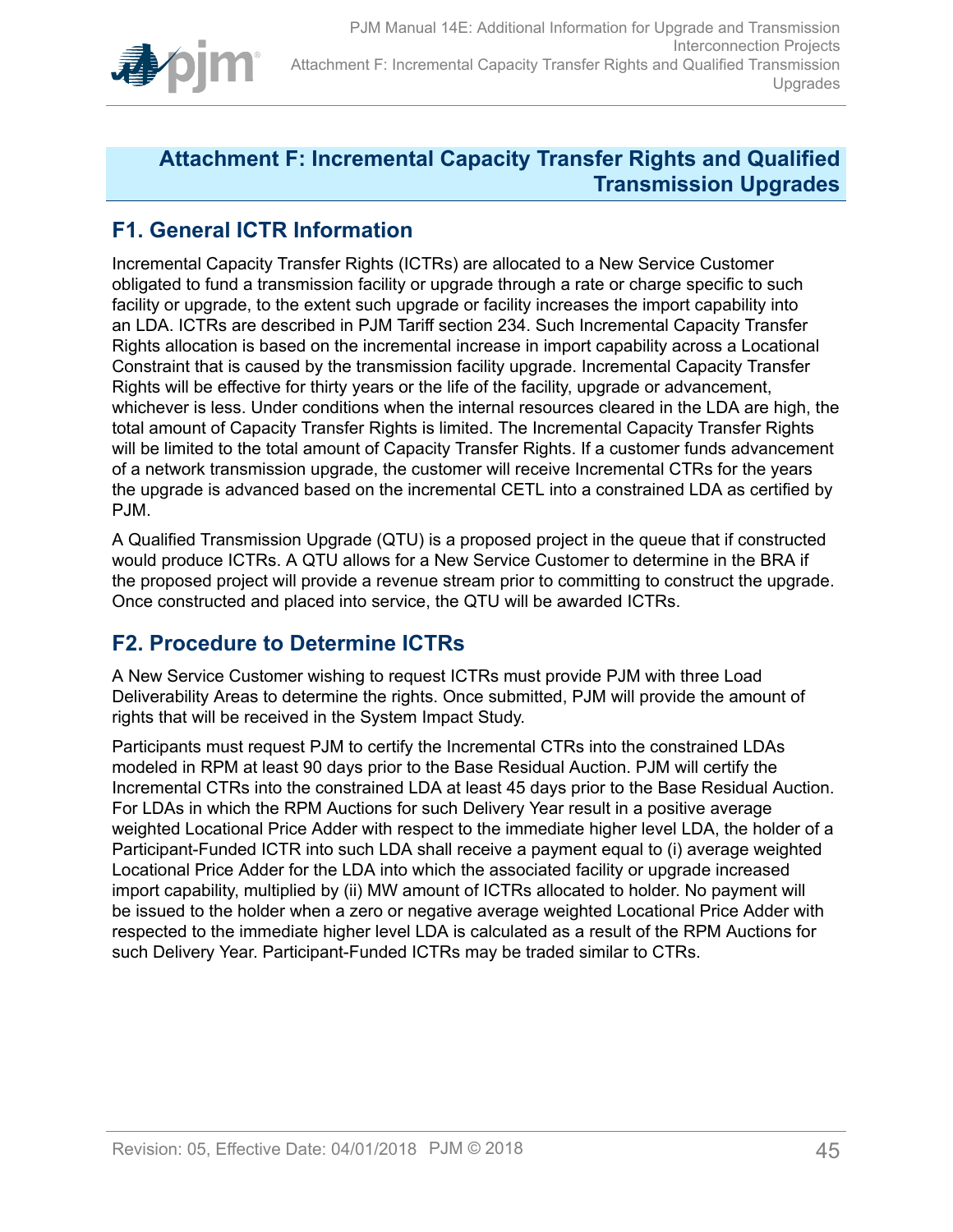

## <span id="page-45-0"></span>**Revision History**

### **Administrative Change (11/14/2016):**

• Removed Exhibit 1 – List of PJM Manuals as this is no longer current and inconsistent with the overall PJM manual format; revised exhibit numbering and table of contents accordingly.

#### **Revision 04 (05/26/2016):**

- Manual renamed to "Additional Information for Upgrade and Transmission Interconnection Projects"
- Revised Introduction to reflect new changes made to the manual prompted by the changes to the Merchant Network Upgrade process
- Moved the previous Sections 1, 2 & 3 to the Attachments portion of the manual and made updates to reflect the current PJM Tariff structure
- Added a new Section 1 to explain the different Transmission and Upgrade project and customer types
- Added a new Section 2 to provide an overview of Transmission Interconnection Customers that are proposing Merchant Transmission Facilities
- Added a new Section 3 to provide an overview of Transmission Interconnection Customers that are proposing capability increases to specific Transmission Owner **Facilities**
- Added a new Section 4 to provide an overview of Upgrade projects
- Cover to Cover Periodic Review

#### **Revision 03 (02/28/2013):**

• Administrative Change: update all references of "eSchedules" to "InSchedules"

#### **Revision 02 (07/05/05)**

- This document has been reviewed per PJM procedures.
- Updated Exhibit 1 to include new PJM Manuals.

#### **Revision 01 (08/17/04)**

• Revision includes the addition of study requirements for HVDC Projects at the end of Manual Section 2 and the addition of transmission service requirements for transactions over a merchant transmission HVDC facility in Manual Section 3.

#### **Revision 00 (10/31/03)**

- This document is the initial release of the PJM Manual for *Merchant Transmission Specific Requirements (M-14E)*.
- Manual M-14, Revision 01 (03/03/01) has been restructured to create five new manuals: